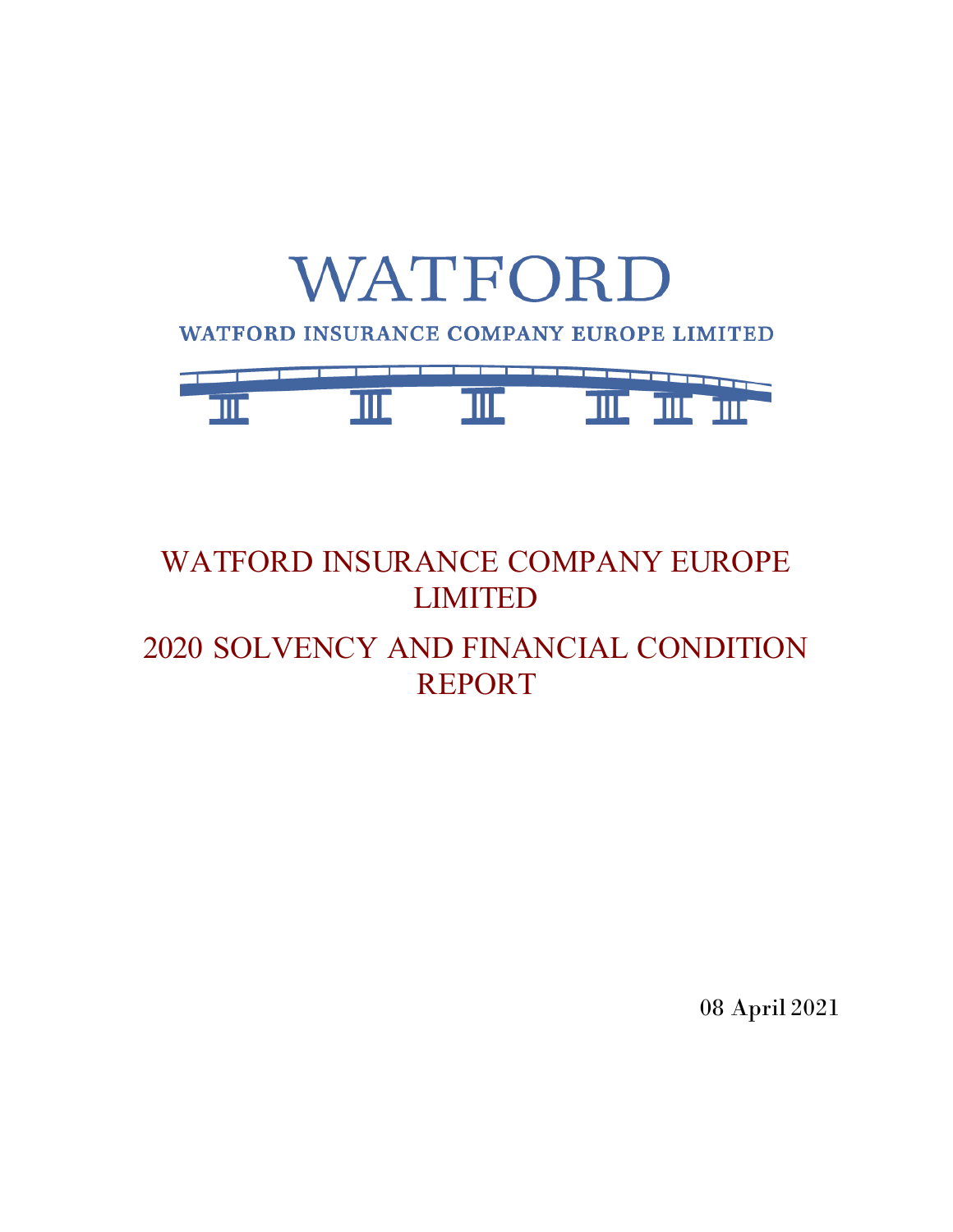## SOLVENCY AND FINANCIAL CONDITION REPORT

### **Table of Contents**

| B.3 Risk management system including the Own Risk and Solvency Assessment  16 |  |
|-------------------------------------------------------------------------------|--|
|                                                                               |  |
|                                                                               |  |
|                                                                               |  |
|                                                                               |  |
|                                                                               |  |
|                                                                               |  |
|                                                                               |  |
|                                                                               |  |
|                                                                               |  |
|                                                                               |  |
|                                                                               |  |
|                                                                               |  |
|                                                                               |  |
|                                                                               |  |
|                                                                               |  |
|                                                                               |  |
|                                                                               |  |
|                                                                               |  |
|                                                                               |  |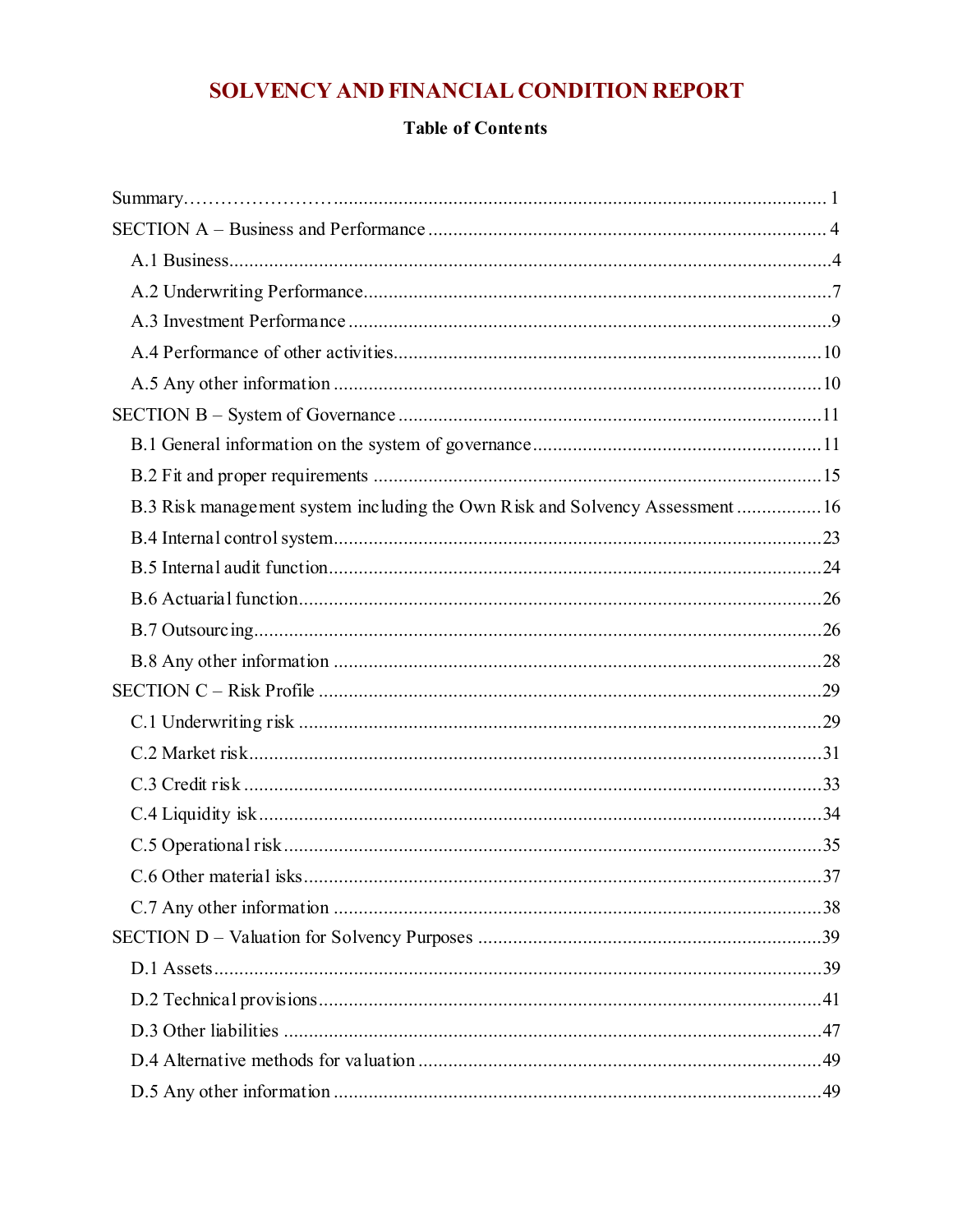| E.2 Solvency Capital Requirement and Minimum Capital Requirement52                   |  |
|--------------------------------------------------------------------------------------|--|
| E.3 Use of the duration-based equity risk sub-module in the calculation of the SCR55 |  |
| E.4 Differences between the standard formula and any internal model used55           |  |
|                                                                                      |  |
|                                                                                      |  |
|                                                                                      |  |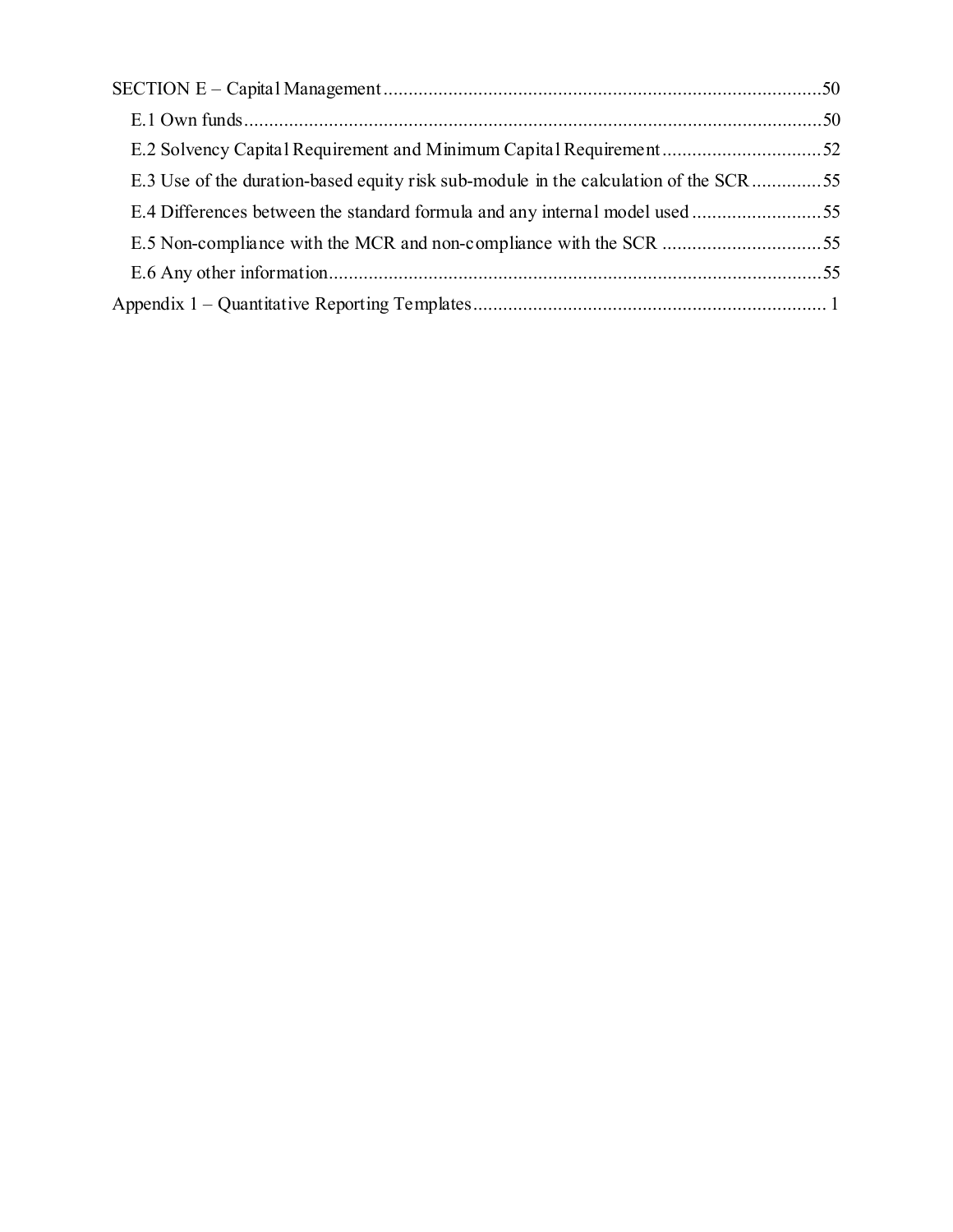## <span id="page-3-0"></span>SUMMARY……………………

Watford Insurance Company Europe Limited ("WICE" or "the Company") is an insurance company licensed by the Financial Services Commission in Gibraltar. WICE was originally formed and capitalized in mid-2015 to conduct business in Europe. The Company targets both personal and commercial lines of Property and Casualty ("P&C") business across the European Union and provides direct capacity to carefully selected MGA business partners. This strategy has now been revised due to Brexit to focus solely on the UK market.

WICE is a wholly owned subsidiary of Watford Re Ltd ("WRL"), a reinsurance company licensed in Bermuda, and an ultimate subsidiary of Watford Holdings Ltd ("WHL" or "Watford"). WRL is a global property and casualty insurance and reinsurance company, with approximately \$1.2 billion of capital as at December 31, 2020 with operations in Bermuda, the United States, and Europe.

In the fourth quarter of 2020, WHL announced that its Board of Directors had agreed to a definitive agreement to sell Watford to a subsidiary of Arch Capital Group Ltd. ("Arch"). In January 2021, the Company submitted to the Gibraltar Financial Services Commission a change of ownership application whereby a newly formed holding company, Greysbridge Holdings Ltd, will ultimately own 100% of the Company. This Greysbridge Holdings Ltd. will be owned by Arch at 40%, as well as Kelso and Warburg Pincus at 30% each.

WICE carries a financial strength rating of "A-" (Excellent) from A.M. Best Company, or A.M. Best, and "A" from Kroll Bond Rating Agency ("KBRA"). In 2020, A.M. Best announced that it had placed under review with negative implication the financial strength ratings of each of Watford's operating subsidiaries, including WICE. In 2020, KBRA has placed each of Watford's subsidiaries under "Watch Developing" as a result of the previously mentioned announced acquisition.

#### **Business, Strategy & Performance**

During the year ended 31 December 2020, WICE wrote premium of £179.6 million  $(2019 - \text{\textsterling}169.4)$ million) and made a loss before tax of £3.6 million (2019 – £1.4 million profit). Premium written in the current year represents a small growth in volumes compared to the prior year as a result of onboarding one new MGA partner and an increase of capacity provision to existing books of business. Premium written by WICE consists primarily of motor insurance as well as some liability and property risks in the United Kingdom ("U.K."), with the motor and pet insurance business in the Republic of Ireland now in run off. WICE furthermore operates a branch in Romania which provided motor insurance up to September 2020 and is now focused on an orderly run off of the remaining liabilities.

WICE continues to purchase reinsurance on the business it writes to protect the Company against adverse performance and to efficiently manage capital. Reinsurance is purchased in the form of Excess of Loss covers which provide protection against large losses in excess of agreed limits; and Quota Share Reinsurance, which mitigates attritional losses and allows for efficient capital management. After consideration of the Excess of Loss and Quota Share reinsurance, the maximum retention for an individual claim for WICE is £200,000.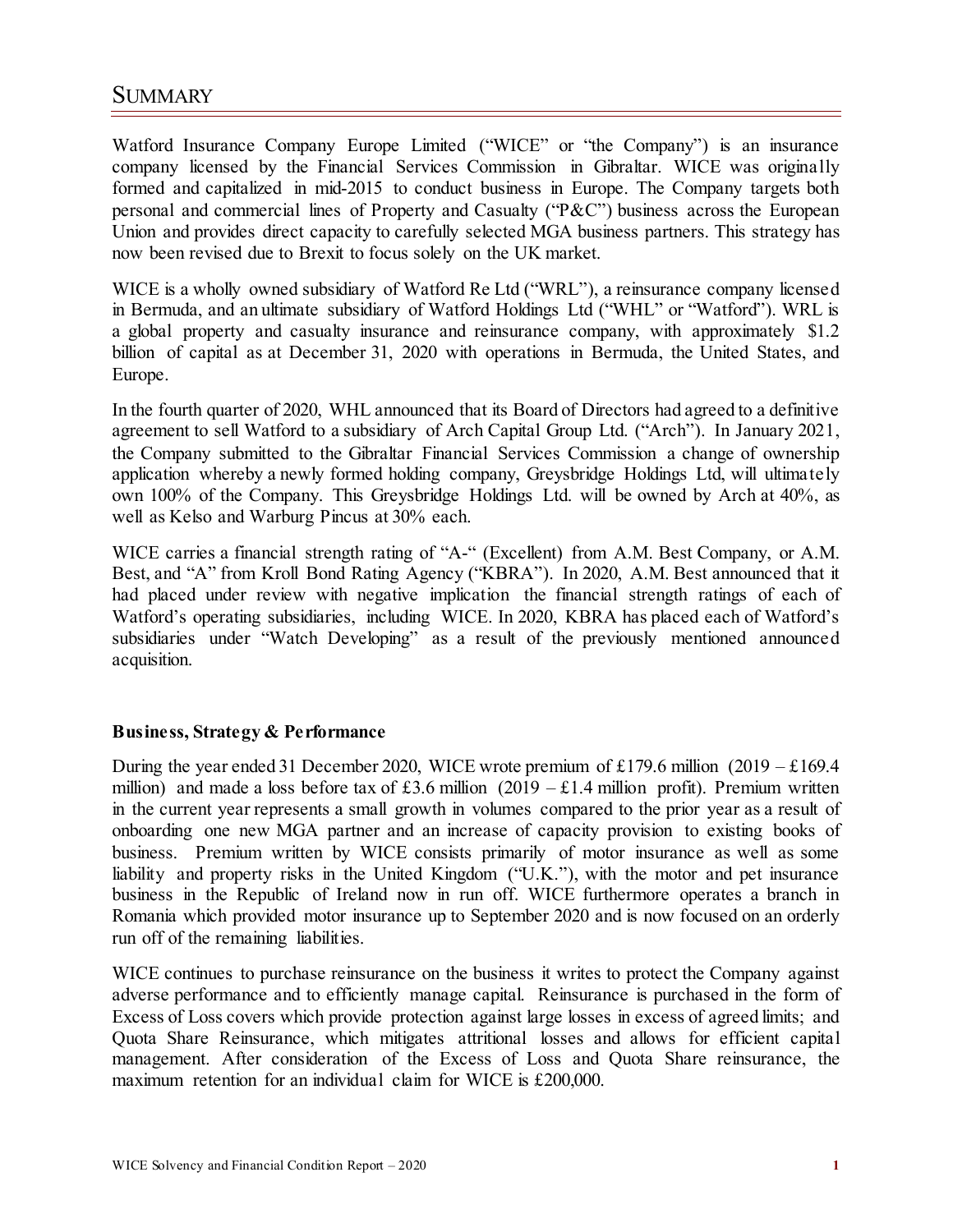#### **Systems of Governance**

WICE has put in place a system of governance to ensure sound and prudent management of its operations. The system of governance is based on the principle of proportionality taking due account of the nature, scale and complexity of the operations.

WICE has continued to operate a largely outsourced business model and the Company's expenses therefore primarily reflect the charges from its outsourced service providers. In particular, day-today operational management is outsourced to WICE's insurance manager, Artex Risk Solutions (Gibraltar) Limited ("Artex"). The Company also outsources certain operational and management functions to Arch Underwriters Ltd ("AUL"), a company incorporated in Bermuda which is a wholly owned subsidiary of Arch Capital Group Ltd ("ACGL"). Outsourcing has the potential to create additional risk due to delegation of day-to-day control over the services. Therefore, there is significant focus within WICE's risk and governance framework on the oversight of its outsourced service providers.

WICE's Board of Directors during the year comprised seven directors. The Company does not operate via Sub-Committees and all functions are currently retained by the Board. WICE employs what it terms a "three lines of defence" model and the full governance structure is set out in Section B.

#### **Risk Profile**

WICE's risk appetite framework provides an expression of the level of risk the Company is willing to accept in pursuit of its strategic objectives. The risk appetite framework provides quantitative and qualitative statements which are used to define the general attitude within the organization towards the desired level of risk. It not only supports the Company's risk management framework, it also enables WICE to make informed business decisions with due regard to the key risks to which it may be exposed by such a decision.

In general, WICE has an appetite for insurance (underwriting) risk and a tolerance for other forms of risk. The risk philosophy of WICE encompasses all major risks and focuses on attaining the following business objectives:

- **•** Underwrite business that meets agreed targeted returns
- Underwrite business with selected MGAs
- **Underwrite only carefully selected business lines**
- **Manage underwriting volumes in line with the business cycle**
- **EXECUTE:** Limit the downside risk such that the Company maintains a sufficient solvency margin

#### **Valuation for Solvency Purposes**

WICE prepares its financial statements in accordance with Gibraltar Generally Accepted Accounting Principles (Gibraltar GAAP). The Company's Solvency II balance sheet is prepared on an economic fair value basis. The most significant differences between the GAAP and the Solvency II balance sheet arise from:

- Valuation of gross technical provisions
- Valuation of reinsurers' share of technical provisions
- Reclassification of insurance and intermediary receivables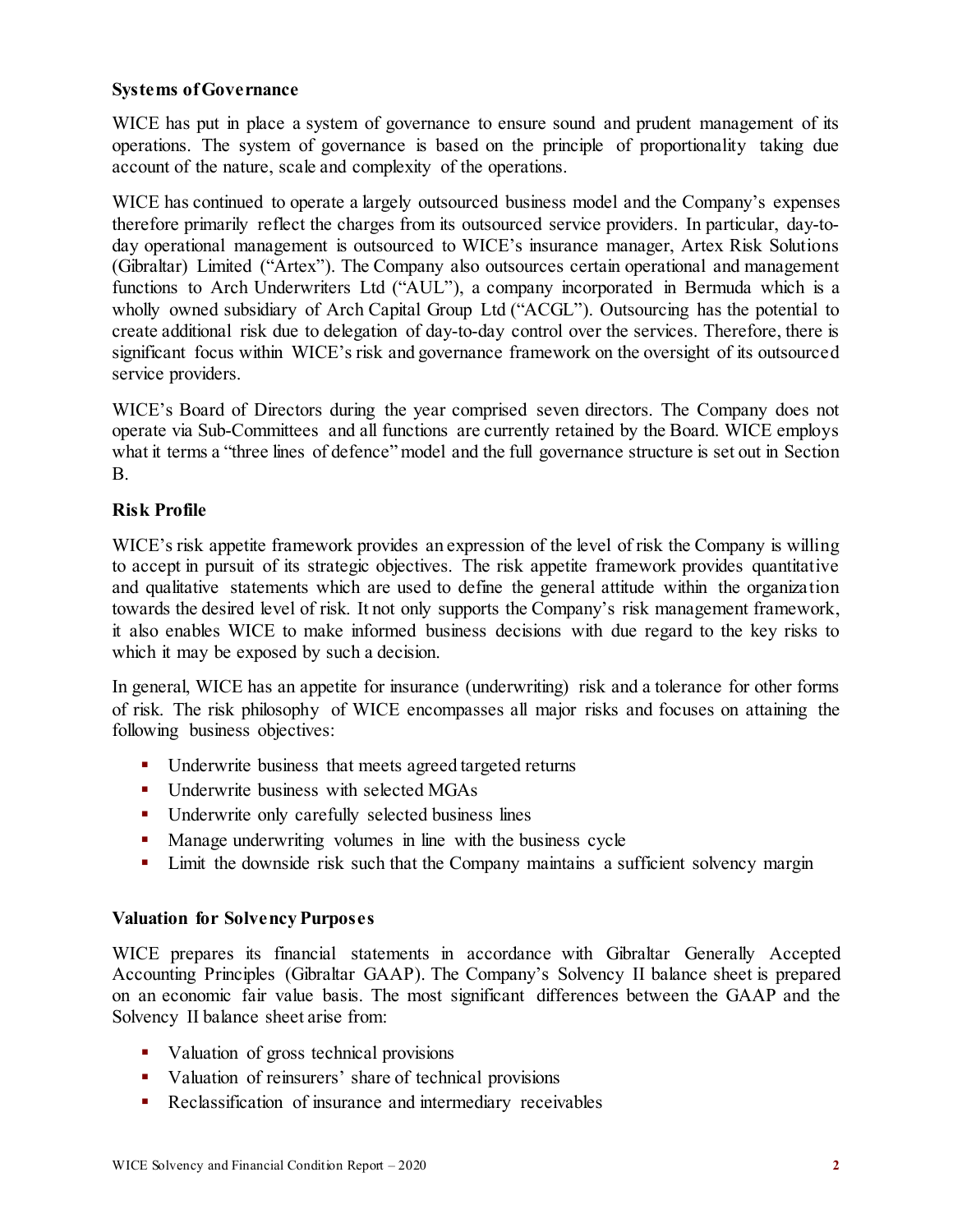- Reclassification of reinsurance payables and receivables
- valuation of deferred costs

#### **Capital Management**

The Company's SCR coverage ratio as at 31 December 2020 was 148% (2019 – 188%), with own funds of  $£21,027,000$  (2019 - £21,471,000) and a Solvency Capital Requirement (SCR) of £14,194,000 (2019 - £11,439,000). The Minimum Capital Requirement was £3,548,000 (2019 - £3,187,000). Own funds are composed entirely of Tier 1 funds. WICE has a strong capital base, enabling the Company to meet its regulatory solvency requirements, and its business plan shows it remaining continuously compliant with the solvency requirements.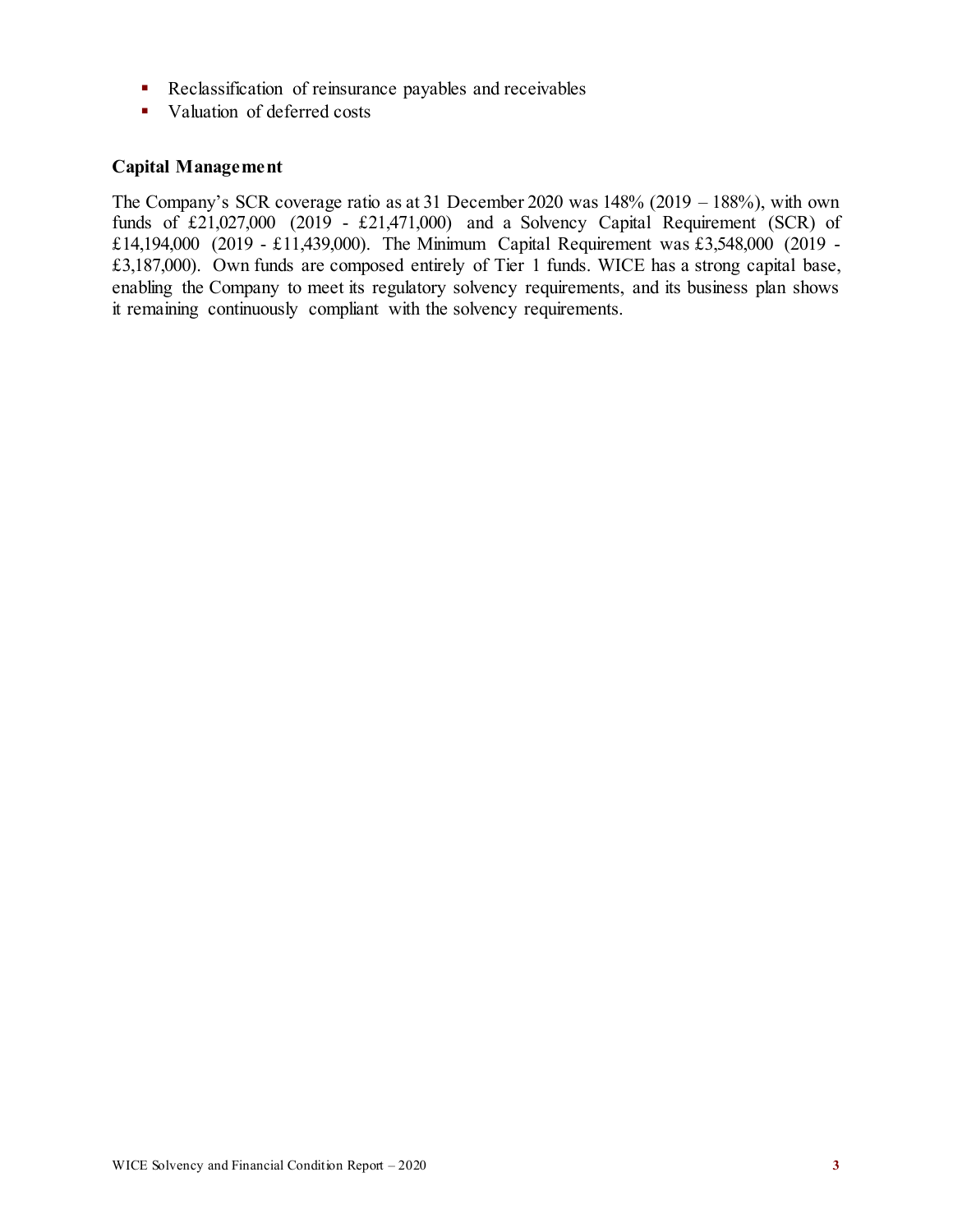#### <span id="page-6-1"></span><span id="page-6-0"></span>**A.1 Business**

#### *A.1.1 Name and Legal Form of the Undertaking*

Watford Insurance Company Europe Limited ("WICE") is incorporated in Gibraltar (Registered Number: 112869) and is a company limited by shares. The address of the registered office of the Company is:

PO Box 1338 First Floor Grand Ocean Plaza Ocean Village Gibraltar GX11 1AA

This Solvency and Financial Condition Report covers WICE on a solo basis.

#### *A.1.2 Insurance Supervisor and Group Supervisor*

Insurance Supervisor Gibraltar Financial Services Commission (GFSC) Suite 3, Ground Floor Atlantic Suites Europort Avenue Gibraltar GX11 1AA

Group Supervisor Bermuda Monetary Authority (BMA) BMA House 43 Victoria Street Hamilton HM 12 Bermuda

#### *A.1.3 External Auditor*

PricewaterhouseCoopers Limited 327 Main Street Gibraltar GX11 1AA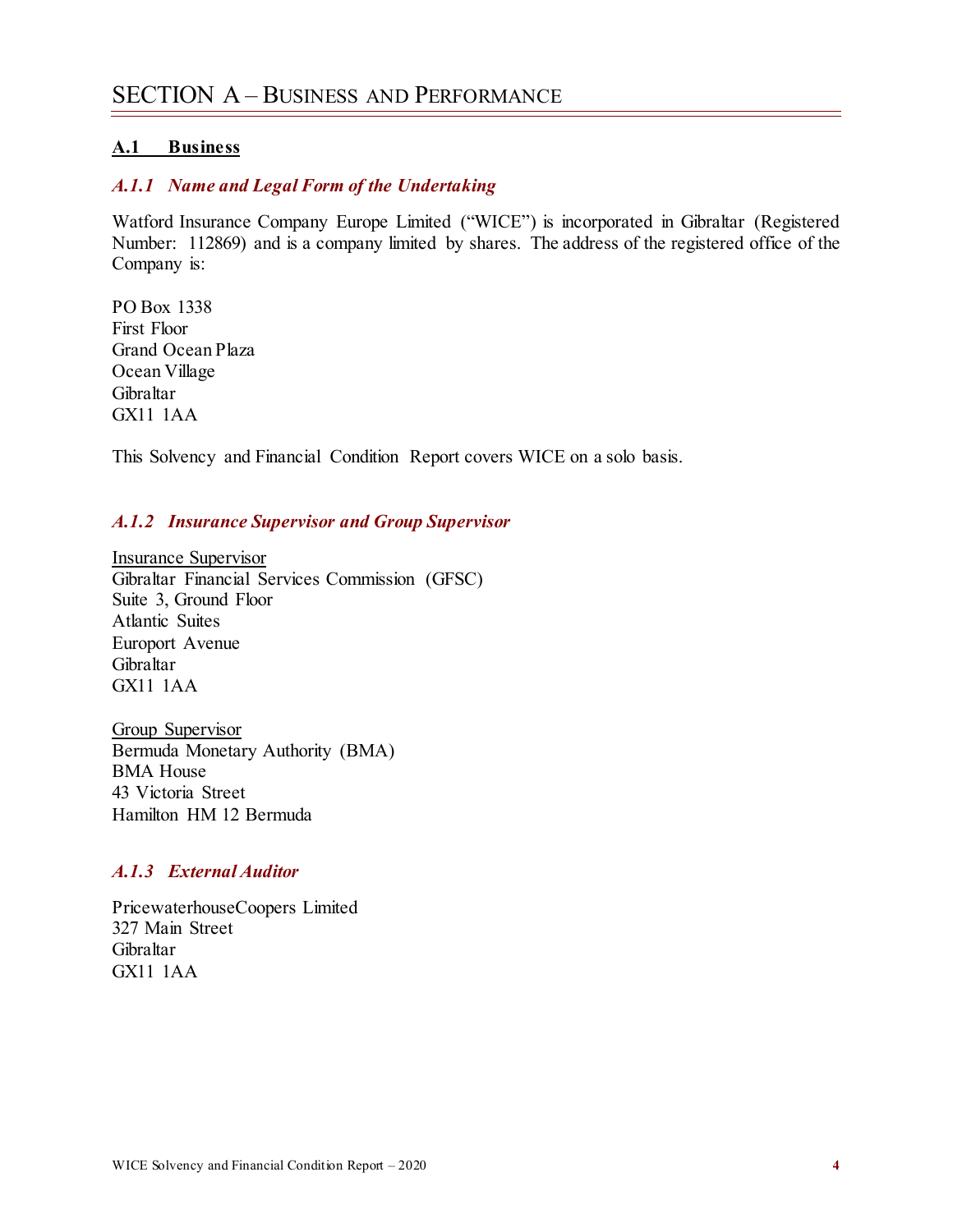#### *A.1.4 Description of the ownership details including proportion of ownership interest*

WRL, a company incorporated in Bermuda, owns 100% of the equity share capital of the Company. An application for change of control is currently for approval with the Gibraltar Financial Services Commission (see Summary Section, page 1).

#### *A.1.5 Group Structure*

WICE's ultimate parent and ultimate controlling party is WHL, a company incorporated in Bermuda.

A complete organization chart of WHL and WICE's position in the Group can be found below. WICE operates a branch in Romania.



The proposed new ownership structure of the Group's operating and service entities is as follows: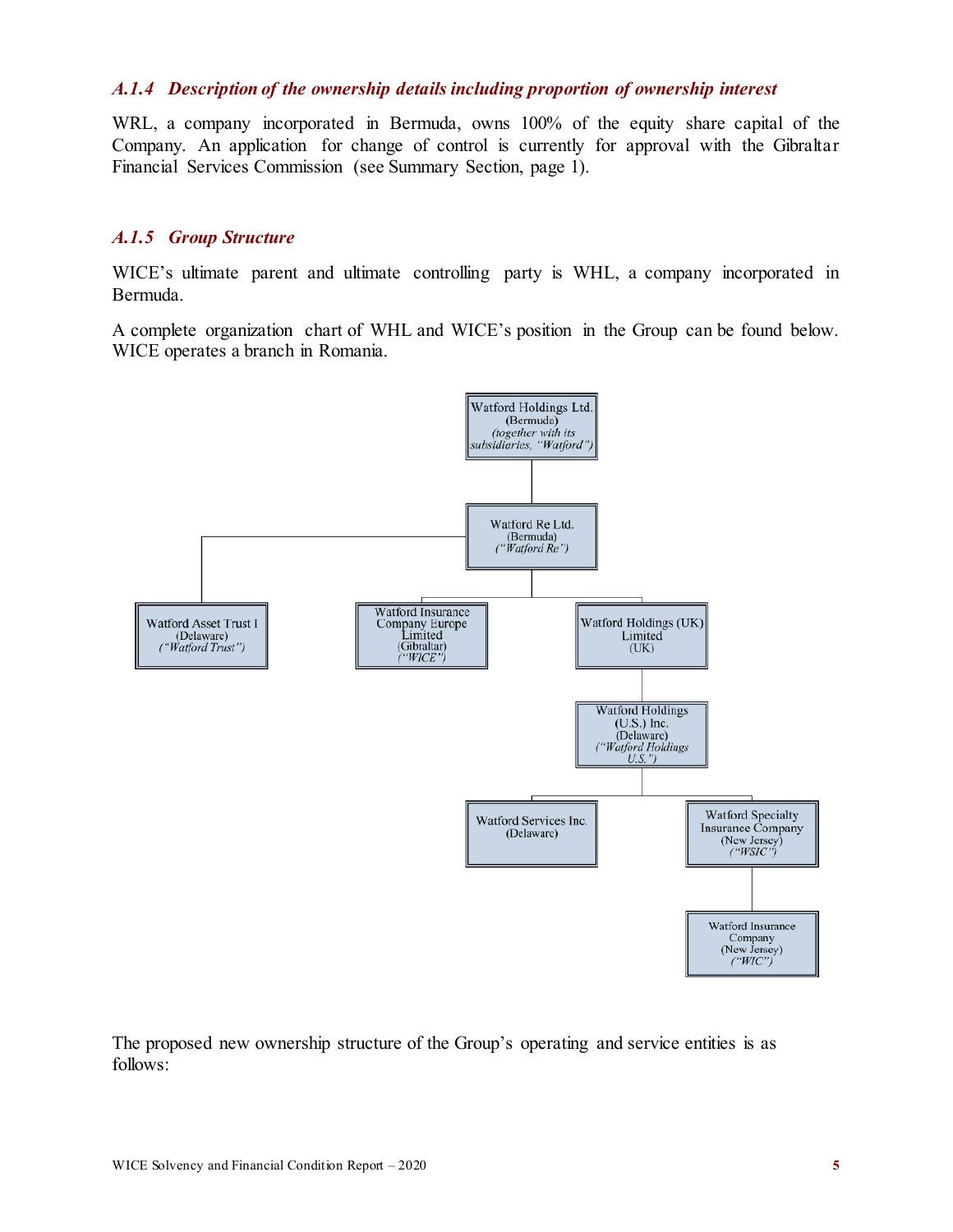

### *A.1.6 Material Lines of Business and Geographical areas where business is conducted*

The following tables set forth summary information regarding gross premiums written, by segment and geographical region.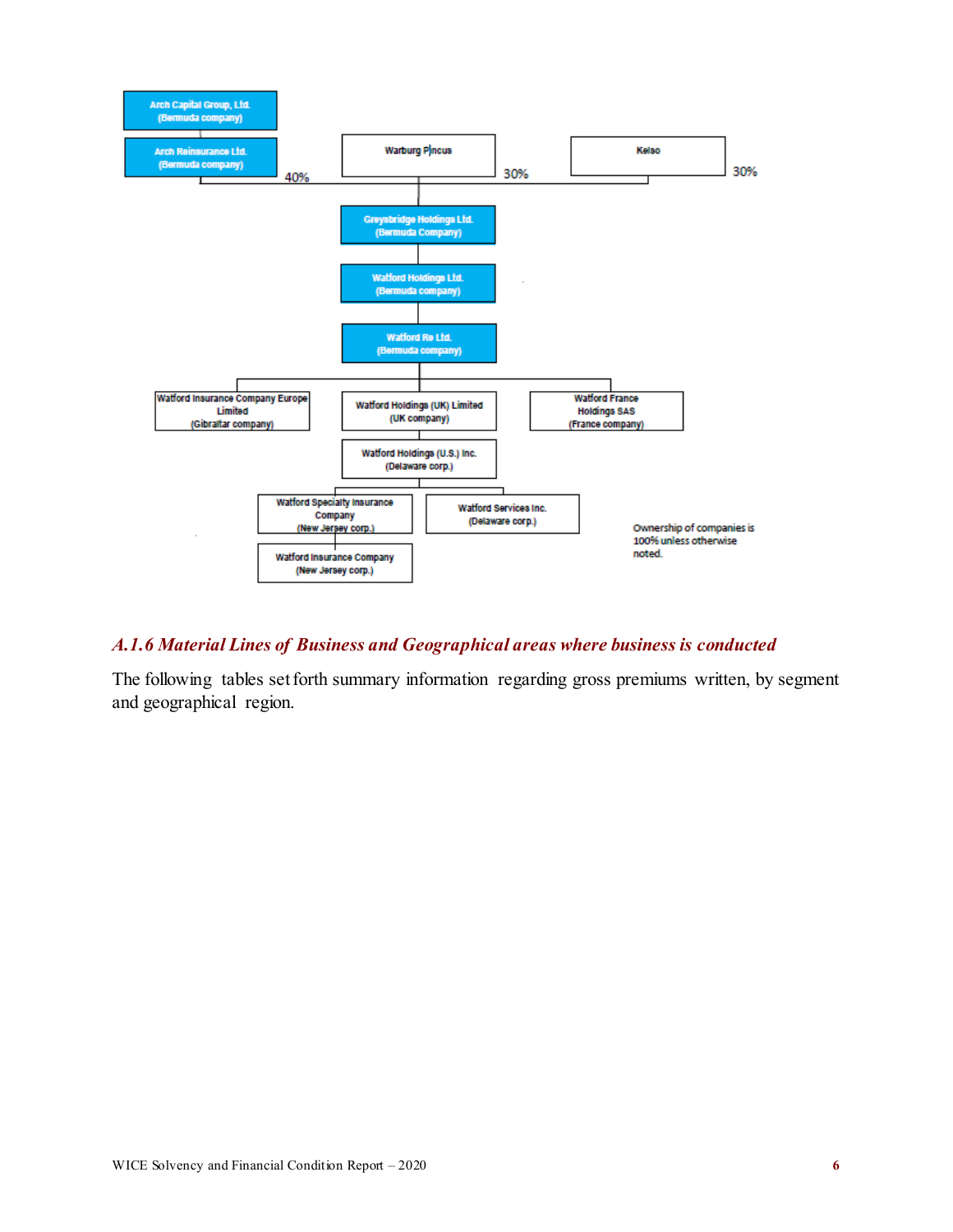|                                           | As at 31 December 2020 |                 |                        | As at 31 December 2019 |
|-------------------------------------------|------------------------|-----------------|------------------------|------------------------|
|                                           | <b>Amount</b><br>£'000 | % of Total<br>% | <b>Amount</b><br>£'000 | % of Total<br>%        |
| <b>Gross written premiums - territory</b> |                        |                 |                        |                        |
| United Kingdom                            | 168,217                | 94%             | 143,355                | 85%                    |
| Republic of Ireland                       | 235                    | 0%              | 7,085                  | 4%                     |
| France                                    |                        | 0%              |                        | 0%                     |
| Romania                                   | 11,612                 | 6%              | 19,014                 | 11%                    |
|                                           |                        |                 |                        |                        |
| Total                                     | 179,595                | 100%            | 169,454                | 100%                   |
|                                           |                        |                 |                        |                        |
| Gross written premiums - class            |                        |                 |                        |                        |
| Motor                                     | 165,244                | 92%             | 166,867                | 98%                    |
| Property                                  | 2,638                  | 1%              |                        | 0%                     |
| General Liability                         | 2,638                  | 1%              |                        | 0%                     |
| Miscellaneous Financial Loss              | 9,075                  | 5%              | 2,587                  | 2%                     |
|                                           |                        |                 |                        |                        |
| Total                                     | 179,595                | 100%            | 169,454                | 100%                   |

### *A.1.7 Significant Business or Other Events*

On 23 June 2016 the United Kingdom voted to leave the European Union ("EU").

While the ability of Gibraltar insurers to write business into the UK will be secure, passporting rights into other EU territories have not been retained. WICE wrote a significant volume of business into the Republic of Ireland until March 2019 and operates one branch in Romania. Due to the ongoing uncertainty around the outcome of Brexit, the Company has stopped writing new business in the Republic of Ireland as from 29 March 2019 and is now focused on an orderly run off of any existing policies and liabilities from this book of business. The former Irish business of WICE has been transferred to Arch Insurance (EU) dac ("AIEU"), an entity regulated by the Central Bank of Ireland. The Company stopped writing business in Romania via its branch in September 2020 and has received approval from the Romanian regulator to run off its existing liabilities, on which the Company is now focused.

With the outbreak of COVID-19 in the United Kingdom management continue to closely monitor the behaviour of policyholders and activity within the claims environment. At the time of writing no significant adverse impact on the company's results have been observed. Management continue to monitor the situation and any potential impact on future results of the company. Due to WICE's strong capital position and its relationship with the wider Watford group the board of directors currently believe that the Company is in a relatively secure position to weather these events.

#### <span id="page-9-0"></span>**A.2 Underwriting Performance**

WICE predominantly underwrote motor business during the year, with the majority in the U.K. WICE underwrote no further premium in the Republic of Ireland (2019 – 4%). WICE operates one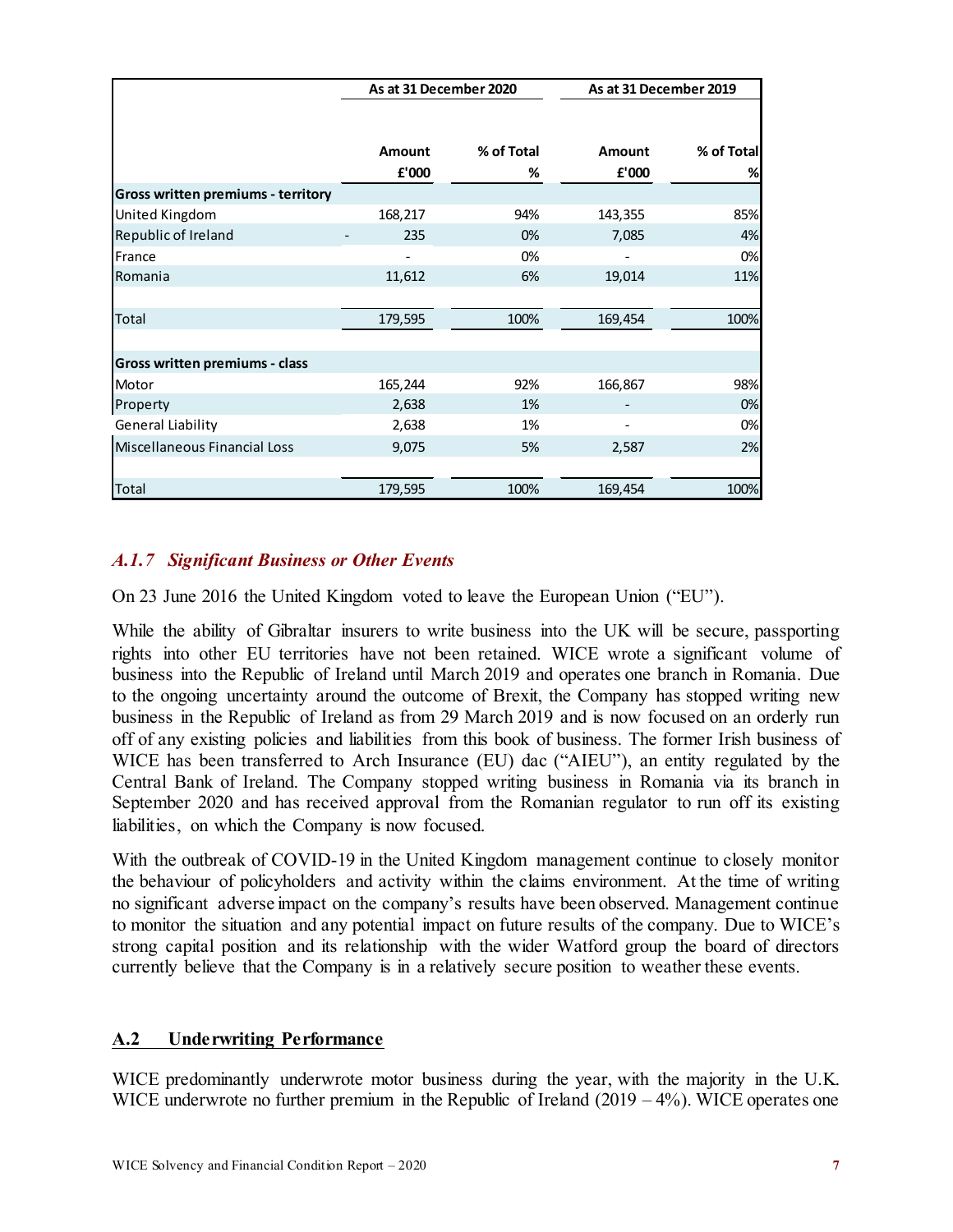branch in Romania which underwrote motor insurance amounting to 6.5% of its total premium written during the year (2019: 11%). The Company's French property-related business was discontinued in 2016. All business is written via capacity made available to MGA partners.

WICE mitigates its risk through appropriate reinsurance arrangements comprising both Excess of Loss and Quota Share reinsurance.

Since the Company prepares its financial statements in accordance with Generally Accepted Accounting Practice in Gibraltar (accounting standards issued by the Financial Reporting Council of the U.K., including Financial Reporting Standard 102 the Financial Reporting Standard applicable in the U.K. and Gibraltar and referred to as "GAAP (Gibraltar)"), the underwriting performance information given in this section is on a GAAP (Gibraltar) basis. The following table summarizes the profit and loss account in GBP, by business line and geographical area, for the technical account for year ended 31 December 2020, with comparatives for 2019.

Premium written during the year increased moderately, reflecting growth mainly in already existing MGA arrangements, which have compensated for the loss of volumes in Romania and the Republic of Ireland. Loss ratios have continued to perform in line with expectations. WICE incurred a loss in the year due to a true up of administrative expenses on WICE's cessions which covered several underwriting years.

#### Technical result by line of business

|                                                                   | As at 31 December 2020      |                                     |                             |        |                   |                          |                               |        |                                                 |                          |                |
|-------------------------------------------------------------------|-----------------------------|-------------------------------------|-----------------------------|--------|-------------------|--------------------------|-------------------------------|--------|-------------------------------------------------|--------------------------|----------------|
|                                                                   | <b>Total Motor</b><br>£'000 | <b>Motor Liability</b><br>£'000     | <b>Other Motor</b><br>£'000 |        | Property<br>£'000 |                          | General<br>Liability<br>£'000 |        | Miscellaneous<br><b>Financial Loss</b><br>£'000 |                          | Total<br>£'000 |
| Gross written premiums                                            | 165,244                     | 148,719                             | 16,524                      |        | 2,638             |                          | 2,638                         |        | 9,075                                           |                          | 179,595        |
| Outward reinsurance premiums                                      | 160,471                     | 147,161<br>$\overline{\phantom{a}}$ | 13,310                      |        | 1,577             | $\overline{\phantom{a}}$ | 1,577                         | ٠      | 8,367                                           |                          | 171,992        |
| Net written premiums                                              | 4,772                       | 1,558                               | 3,214                       |        | 1,061             |                          | 1,061                         |        | 708                                             |                          | 7,603          |
|                                                                   |                             |                                     |                             |        |                   |                          |                               |        |                                                 |                          |                |
| Change in the gross provision of unearned premiums                | 806                         | 726                                 | 81                          | ٠      | 730               | $\overline{\phantom{a}}$ | 864                           | ٠      | 7,557                                           | $\overline{\phantom{a}}$ | 8,345          |
| Change in the provision for unearned premiums - reinsurers' share | 359                         | 8                                   | 351                         | $\sim$ | 552               | $\overline{\phantom{a}}$ | 676                           | $\sim$ | 6,901                                           | ۰                        | 7,770          |
| Change in the net provision for unearned permiums                 | 447                         | 718                                 | 270                         | -      | 178               | ٠                        | 188                           | ٠      | 657                                             |                          | 576            |
|                                                                   |                             |                                     |                             |        |                   |                          |                               |        |                                                 |                          | ۰              |
| Earned premiums, net of reinsurance                               | 5,220                       | 2,276                               | 2,944                       |        | 883               |                          | 873                           |        | 52                                              |                          | 7,027          |
|                                                                   |                             |                                     |                             |        |                   |                          |                               |        |                                                 |                          |                |
| Claims incurred, net of reinsurance                               | 5,152                       | 2,968                               | 2,184                       |        | 566               |                          | 542                           |        | 46                                              |                          | 6,306          |
|                                                                   |                             |                                     |                             |        |                   |                          |                               |        |                                                 |                          |                |
| <b>Net operating expenses</b>                                     | 3,238                       | 1,511                               | 1,727                       |        | 518               |                          | 512                           |        | 30                                              |                          | 4,298          |
| Balance on the technical account                                  | 3,170                       | 2,203                               | 967                         |        | 201               |                          | 181                           |        | 24                                              |                          | 3,577          |
|                                                                   |                             |                                     |                             |        |                   |                          |                               |        |                                                 |                          |                |

**As at 31 December 2019**

|                                                                   | <b>Total Motor</b> | <b>Motor Liability</b> |                          | <b>Other Motor</b> | Property                 | Pet    |                          | Total   |
|-------------------------------------------------------------------|--------------------|------------------------|--------------------------|--------------------|--------------------------|--------|--------------------------|---------|
|                                                                   | £'000              | £'000                  |                          | £'000              | £'000                    | £'000  |                          | £'000   |
| Gross written premiums                                            | 166,867            | 150,180                |                          | 16,687             | $\overline{\phantom{a}}$ | 2,587  |                          | 169,454 |
| Outward reinsurance premiums                                      | 160,145            | 146,196                | ۰                        | 13,949             | ۰                        | 2,262  | $\sim$                   | 162,407 |
| Net written premiums                                              | 6,722              | 3,984                  |                          | 2,738              | $\overline{\phantom{a}}$ | 325    |                          | 7,048   |
|                                                                   |                    |                        |                          |                    |                          |        |                          |         |
| Change in the gross provision of unearned premiums                | 16,376             | 14,738.64              | $\overline{\phantom{a}}$ | 1,638              | 134                      | 314    | $\overline{\phantom{a}}$ | 15,928  |
| Change in the provision for unearned premiums - reinsurers' share | 16,528             | 15,103                 | $\sim$                   | 1.425              | 124                      | 199.16 |                          | 16,204  |
| Change in the net provision for unearned permiums                 | 151                | 364                    | ٠                        | 213                | 10                       | 115    |                          | 276     |
|                                                                   |                    |                        |                          |                    |                          |        |                          |         |
| Earned premiums, net of reinsurance                               | 6,873              | 4,349                  |                          | 2,525              | 10                       | 441    |                          | 7,324   |
|                                                                   |                    |                        |                          |                    |                          |        |                          |         |
| Claims incurred, net of reinsurance                               | 6,073              | 3,862                  |                          | 2,210              | 23                       | 227    |                          | 6,323   |
|                                                                   |                    |                        |                          |                    |                          |        |                          |         |
| <b>Net operating expenses</b>                                     | 363                | 1,283                  |                          | 1,645              |                          | 220    |                          | 590     |
| <b>Balance on the technical account</b>                           | 438                | 1,769                  |                          | 1,331              | 21                       |        |                          | 411     |
|                                                                   |                    |                        |                          |                    |                          |        |                          |         |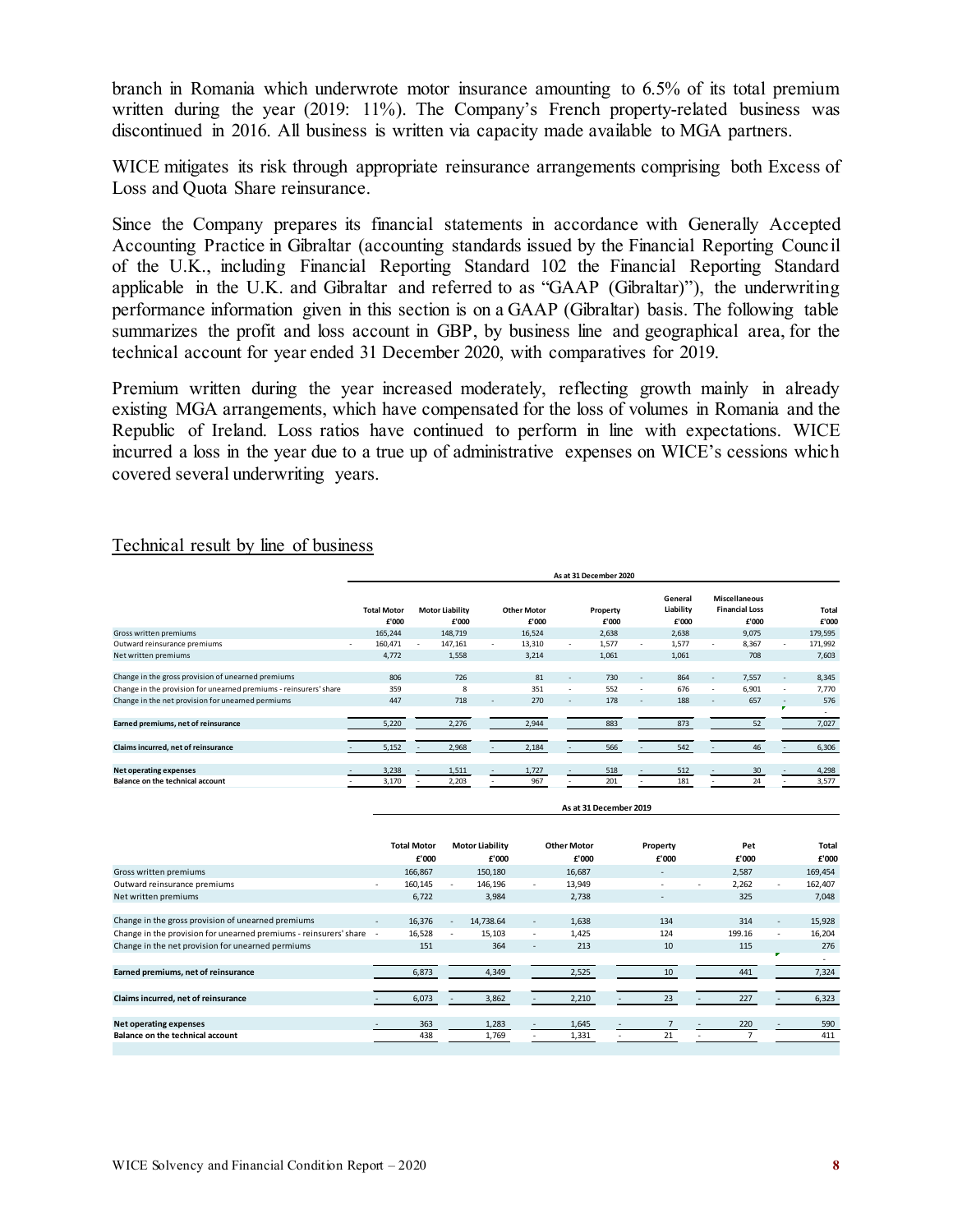#### Technical result by geographical segment

|                                                                   | As at 31 December 2020 |                                 |        |           |              |  |
|-------------------------------------------------------------------|------------------------|---------------------------------|--------|-----------|--------------|--|
|                                                                   | UK                     | Ireland                         | France | Romania   | <b>Total</b> |  |
|                                                                   | £'000                  | £'000                           | £'000  | £'000     | £'000        |  |
| Gross written premiums                                            | 168,217                | (235)                           |        | 11,612    | 179,595      |  |
| Outward reinsurance premiums                                      | (160, 283)             | (362)                           |        | (11, 347) | (171, 992)   |  |
| Net written premiums                                              | 7,934                  | 597<br>$\overline{\phantom{a}}$ |        | 265       | 7,603        |  |
|                                                                   |                        |                                 |        |           |              |  |
| Change in the gross provision of unearned premiums                | (15, 179)              | 1,042                           | 134    | 5,658     | (8, 345)     |  |
| Change in the provision for unearned premiums - reinsurers' share | (13,999)               | 553                             | 124    | 5.552     | (7, 771)     |  |
| Change in the net provision for unearned permiums                 | 1,179                  | 489                             | 10     | 106       | (574)        |  |
|                                                                   |                        |                                 |        |           |              |  |
| Earned premiums, net of reinsurance                               | 6,755                  | (107)                           | 10     | 371       | 7,028        |  |
|                                                                   |                        |                                 |        |           |              |  |
| Claims incurred, net of reinsurance                               | (6,033)                | 84                              | (24)   | (334)     | (6, 307)     |  |
|                                                                   |                        |                                 |        |           |              |  |
| <b>Net operating expenses</b>                                     | (4, 138)               | 63                              | (6)    | (217)     | (4, 298)     |  |
| <b>Balance on the technical account</b>                           | 3,416                  | 40                              | 20     | 180       | 3,577        |  |
|                                                                   |                        |                                 |        |           |              |  |

|                                                                   |        | As at 31 December 2019 |         |       |                          |    |         |        |              |
|-------------------------------------------------------------------|--------|------------------------|---------|-------|--------------------------|----|---------|--------|--------------|
|                                                                   |        | UK                     | Ireland |       | France                   |    | Romania |        | <b>Total</b> |
|                                                                   |        | £'000                  |         | £'000 | £'000                    |    | £'000   |        | £'000        |
| Gross written premiums                                            |        | 143,355                | 7,085   |       | $\overline{\phantom{a}}$ |    | 19,014  |        | 169,454      |
| Outward reinsurance premiums                                      | $\sim$ | 137,222                | 6,641   |       | $\sim$                   | ٠  | 18,544  | ٠      | 162,407      |
| Net written premiums                                              |        | 6,133                  |         | 444   | $\overline{\phantom{a}}$ |    | 470     |        | 7,048        |
|                                                                   |        |                        |         |       |                          |    |         |        |              |
| Change in the gross provision of unearned premiums                | $\sim$ | 20,509                 | 10,642  |       | 134                      | ٠  | 6,194   | $\sim$ | 15,928       |
| Change in the provision for unearned premiums - reinsurers' share |        | 20,131                 | 9,948   |       | 124                      | ۰. | 6,145   | ٠      | 16,204       |
| Change in the net provision for unearned permiums                 |        | 378                    |         | 694   | 10                       | ۰  | 49      |        | 276          |
|                                                                   |        |                        |         |       |                          |    |         |        |              |
| Earned premiums, net of reinsurance                               |        | 5,755                  | 1,138   |       | 10                       |    | 421     |        | 7,324        |
|                                                                   |        |                        |         |       |                          |    |         |        |              |
| Claims incurred, net of reinsurance                               |        | 5,130                  |         | 796   | 23                       |    | 374     |        | 6,323        |
|                                                                   |        |                        |         |       |                          |    |         |        |              |
| <b>Net operating expenses</b>                                     |        | 604                    |         | 192   |                          |    | 213     |        | 590          |
| <b>Balance on the technical account</b>                           |        | 21                     |         | 150   | 21                       |    | 261     |        | 411          |
|                                                                   |        |                        |         |       |                          |    |         |        |              |

#### <span id="page-11-0"></span>**A.3 Investment Performance**

At 31 December, WICE held U.K. treasuries valued at £18.5 million (2019 - £20.6 million), with remaining funds of £33.4 million (2019 - £28.5 million) held in cash.

WICE has not recognized any gains or losses directly to equity and does not hold any investments in securitizations.

The components of net investment income included in the statement of income and expenses are as per the table below:

|                          | 2020   | 2019   |
|--------------------------|--------|--------|
|                          | £'000s | £'000s |
| <b>Fixed maturities</b>  | 305    | 213    |
| Term Ioan investments    |        |        |
| <b>Equity securities</b> |        |        |
| Short-term investments   |        |        |
| Other                    | (560)  | 546    |
| Gross investment income  | (255)  | 759    |
| Investment expenses      | 0      | 0      |
| Net investment income    | 255    | 759    |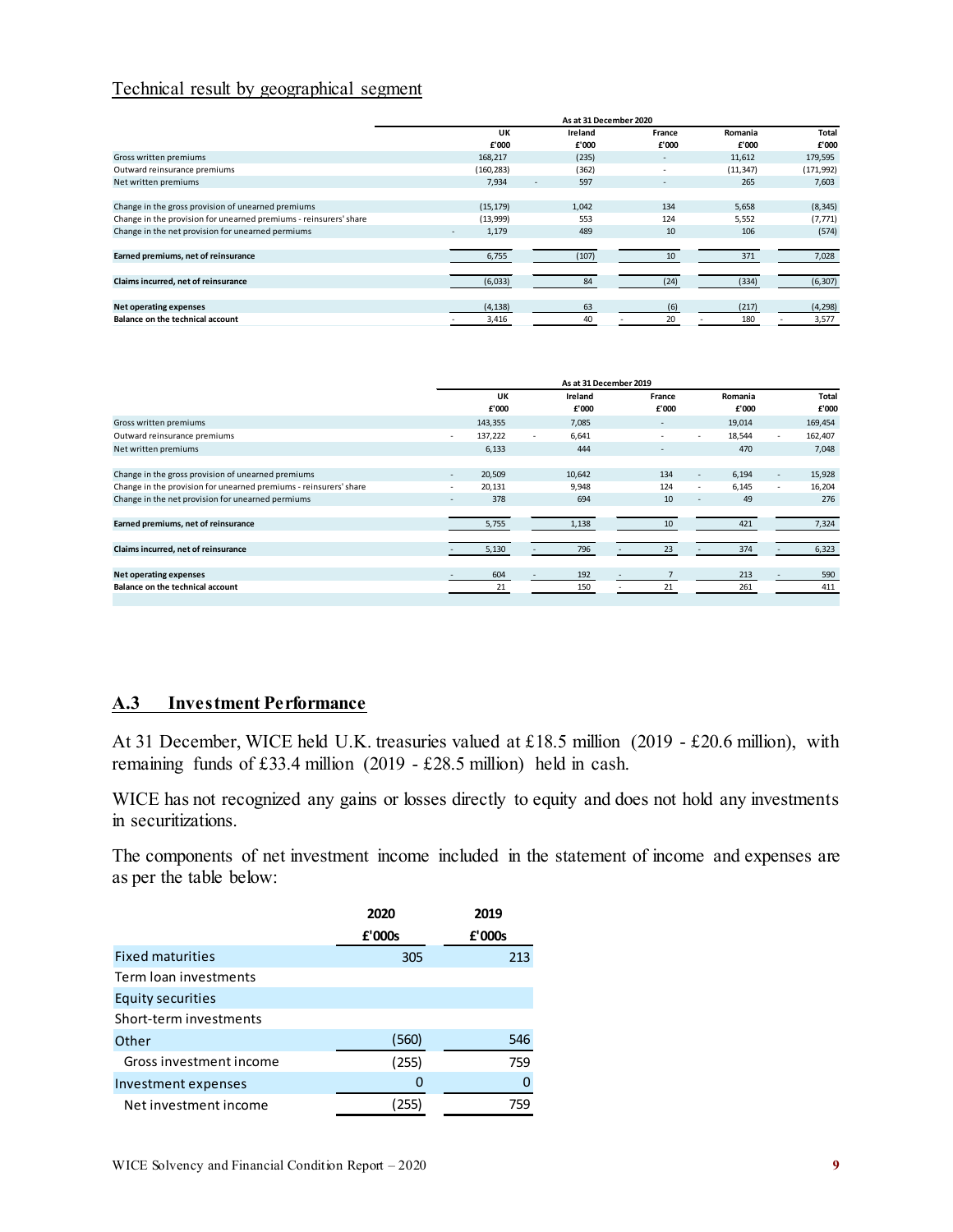#### <span id="page-12-0"></span>**A.4 Performance of other activities**

The following table summarizes the profit and loss account in GBP for the non-technical account for year ended 31 December 2020 and year ended 31 December 2019.

|                                                              | As at      | As at      |
|--------------------------------------------------------------|------------|------------|
|                                                              | 31/12/2020 | 31/12/2019 |
|                                                              | £'000      | £'000      |
| Balance on the technical account                             | (3,577)    | 411        |
| Other income                                                 | 200        | 191        |
| Net investment return including in the non technical account | (255)      | 759        |
|                                                              |            |            |
| Profit (loss) on ordinary activities before taxation         | (3,631)    | 1,361      |
| Tax on profit (loss) on ordinary activities                  | 6          | O          |
| Profit (loss) on ordinary activities after taxation          | (3,625)    | 1,361      |

Other income refers to underwriting fee income received from the MGAs.

#### <span id="page-12-1"></span>**A.5 Any other information**

Prior to 31 December 2020, WICE secured a further investment from its parent of £5 million in order to ensure that sufficient capital was available for the forecast growth in the business, such that the Company would continue to meet its solvency capital requirement ("SCR").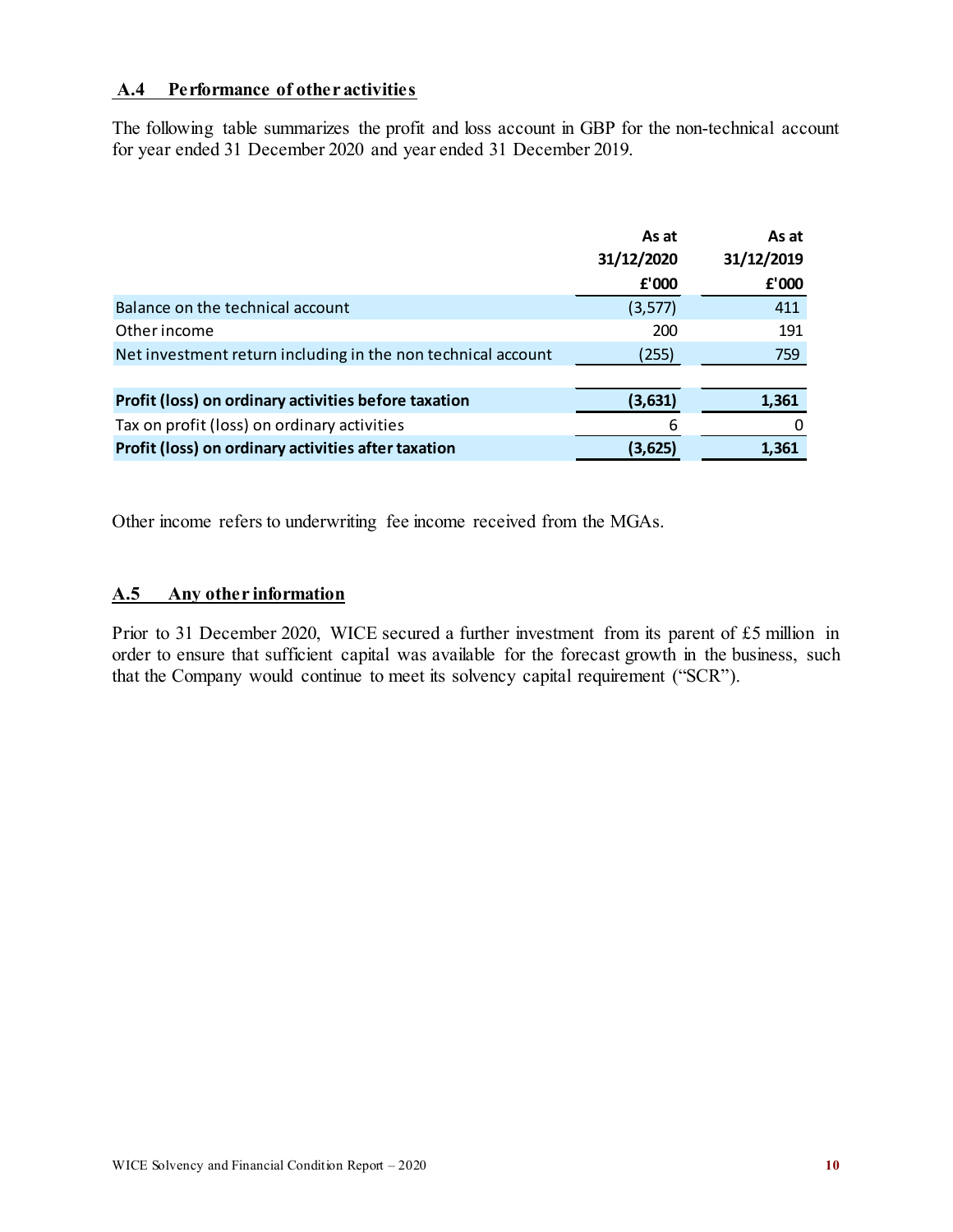#### <span id="page-13-1"></span><span id="page-13-0"></span>**B.1 General Information on the system of governance**

#### *B.1.1 Overview*

WICE operates with a corporate governance structure consisting of the main Board of Directors (the "Board" or "Board of Directors"). The Company's Board is responsible for overseeing, controlling and directing the activities of the Company. The Board retains primary responsibility for corporate governance within the Company at all times. Senior Management at outsourced service providers also play an important role in ensuring effective governance.

The Board during the year comprised of seven Directors, three of whom are also Officers of WICE's ultimate parent company WHL, and one independent Non-Executive Director. Two executive Directors are employees of WICE's insurance manager, Artex. The Board of Directors as at 31 December 2020 was as follows:

- Jon Levy (Watford)
- Rob Hawley (Watford)
- Liz Cunningham (Watford) (appointed 6 May 2020)
- William Soares (AUL) (appointed 12 June 2020)
- Paul Cole (Artex)
- Katja Spindler (Artex)
- Yvonne Chu (Independent Non-Executive)

John Rathgeber and Maamoun Rajeh resigned from the board on 25 June 2020.

The Company Secretary is Raphy Abergel.

The presence of Watford Officers on the Board ensures that the Company's strategic direction remains aligned with the wider group and ensures there is continuous feedback between, and interaction with, WICE and its parent. This structure enables the group to retain an appropriate oversight of WICE's operations and to ensure that the business is aligned with the group's long term goals.

The presence of non-Watford Directors and Non-Executive Directors ensures that there is an appropriate element of independent challenge and oversight.

The Board is responsible for overseeing the business of WICE, supervising management, and providing oversight over its outsourced functions. The Board sets the standards of conduct of the Company, provides direction and oversight, and promotes a culture of integrity. The Board has not currently established any Committees and therefore retains collective responsibility for the Company.

The Board operates under agreed terms of reference and has the following key responsibilities:

- Ensuring the integrity and reliability of the Company's finances, including
	- o Approving the annual budget and business plan
	- o Ensuring that the Company's capital and solvency position is maintained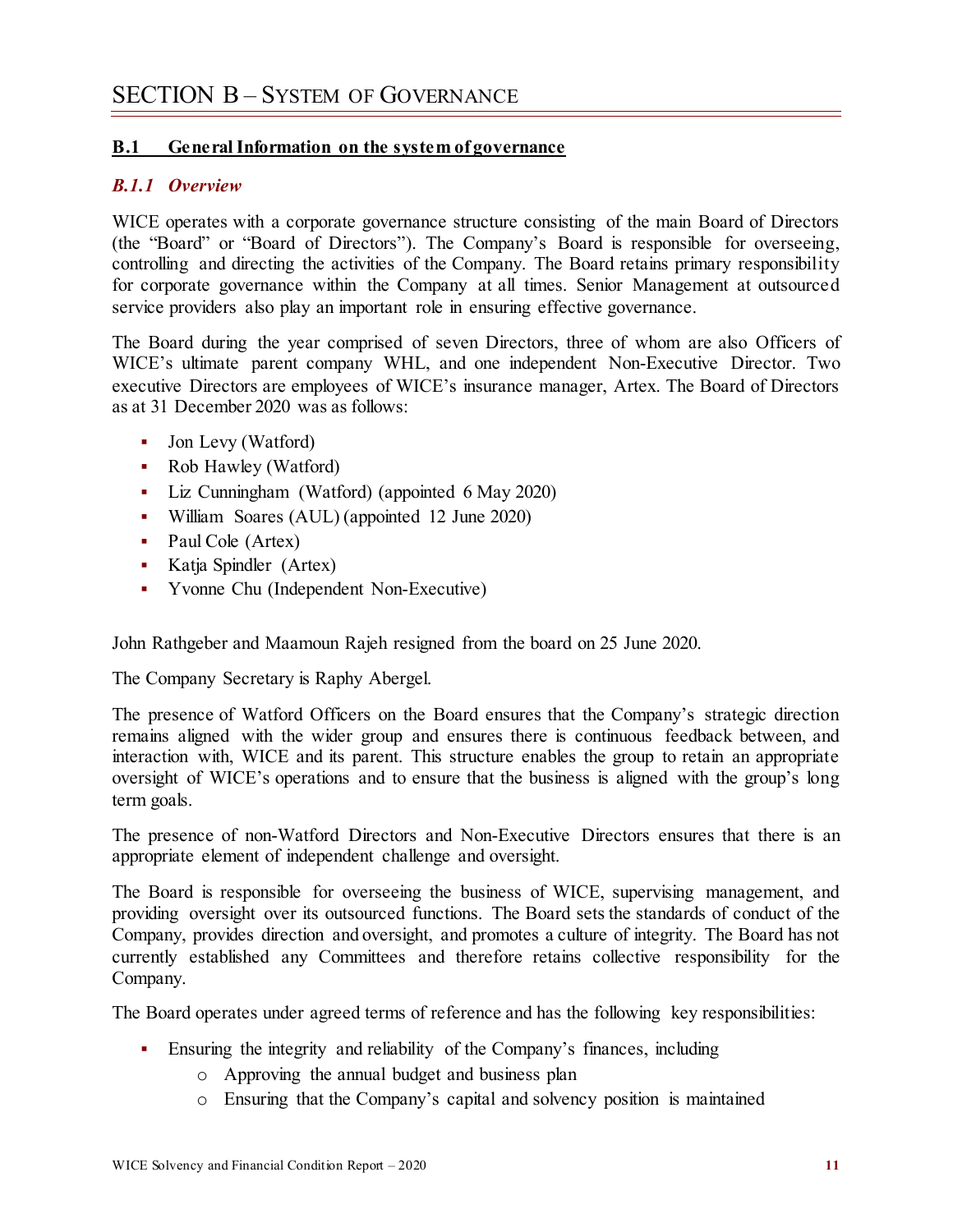- o Reviewing financial performance
- o Determining Directors' remuneration
- o Determining the dividend policy
- o Establishing appropriate accounting policies
- o Approving the appointment of the external auditor
- o Monitoring the integrity of the financial statements and evaluating any significant judgements contained therein
- o Approving publicly reported documents
- Approving the underwriting strategy and policy and monitoring its implementation
	- o Considering business opportunities and underwriting proposals presented by management
	- o Overseeing the ongoing performance of all product lines and intermediaries/distributors
	- o Managing intermediary/distributor relationship
	- o Overseeing the implementation of the claims handling, reserving and settlement strategy
	- o Setting the reinsurance strategy
	- o Setting insurance risk strategy and appetite and limits
	- o Monitoring and reporting on market trends and legislative and similar changes
- Approving the operational policies, including
	- o Determining the strategic direction and objectives
	- o Approving risk management strategies and policies, risk appetite and tolerance limits
	- o Ensuring the effectiveness of the risk management framework, policies, processes and procedures
	- o Establishing appropriate systems of control and monitoring their effectiveness
	- o Approving significant ventures, partnerships, outsourced functions, disposals, acquisitions, alliances and any other transactions
	- o Overseeing the internal audit function, their effectiveness and reviewing internal audit findings and recommendations
	- o Overseeing the actuarial function
	- o Ensuring compliance with statutory and regulatory requirements and its embedding into the culture of WICE, maintaining WICE's reputation and integrity at the highest possible standards
- Setting the investment strategy and monitoring investment performance
- Overseeing, guiding and challenging the ORSA process and approving the ORSA report
- Overseeing the calculation of the SCR and technical provisions
- Overseeing the completion of QRTs, the SFCR and the RSR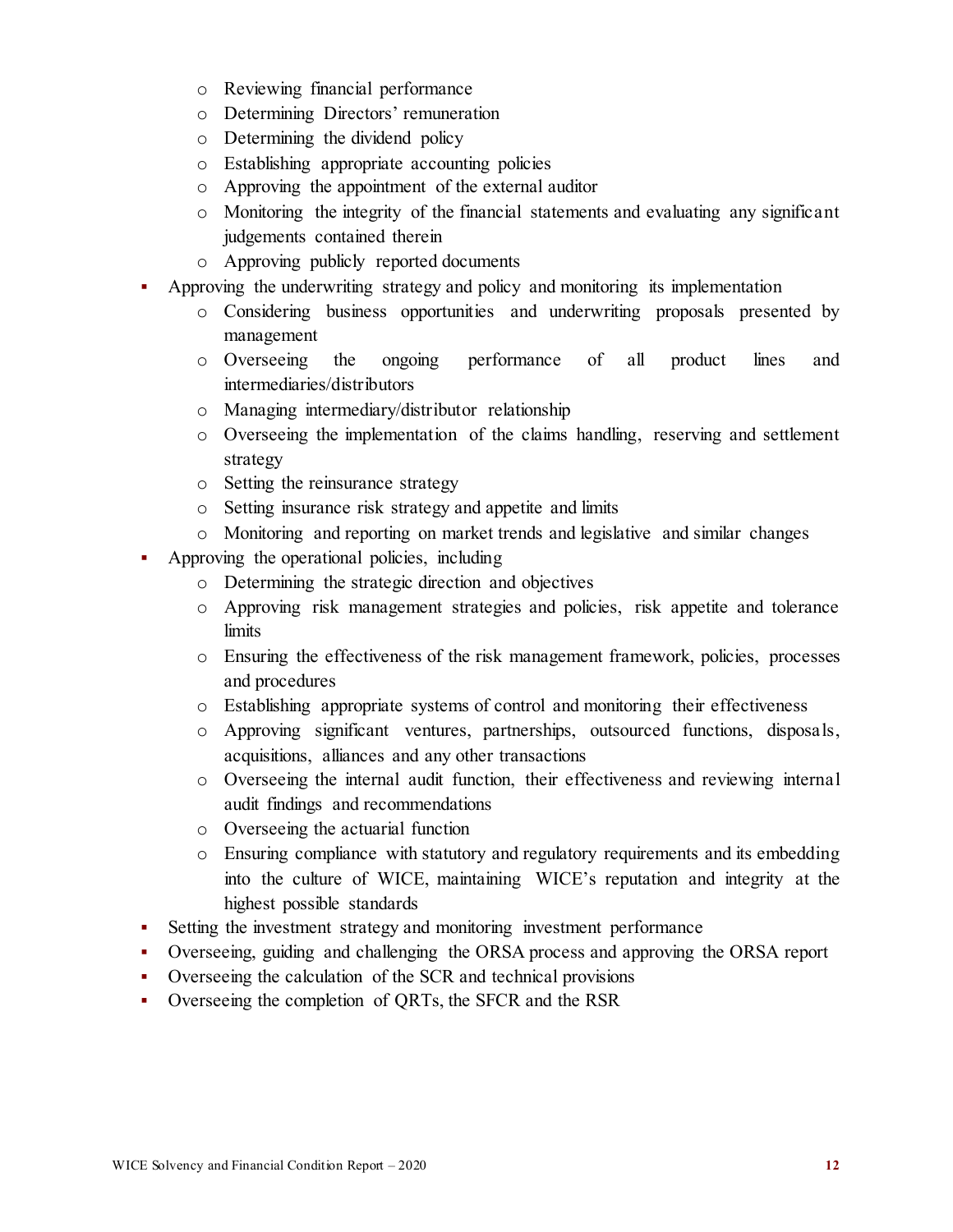#### *B.1.2 Code of Business Conduct*

WICE has adopted WHL's Code of Business Conduct, which describes our ethical principles. The full text of our Code of Business Conduct is available upon request.

#### *B.1.3 Independent Control Functions*

The Company has in place four key independent control functions as required under the Solvency II Directive. These are:

- **Risk Management**
- Compliance
- **Actuarial**
- **Internal Audit**

These functions are responsible for providing oversight of the business and for providing assurance to the Board in relation to the Company's control framework.

All key functions are overseen by Directors of WICE, thus ensuring they all have the appropriate authority to carry out their roles and ensuring that the Board is fully informed of the discharge of the functions' duties.

#### *B.1.4 Risk Management Function*

The Risk Management Function is defined as a "Key Function" in Solvency II. The function is overseen by a Watford director, who is the Key Function Holder for Risk Management.

The function holder is supported in his role by outsourced service providers, including AUL and Artex, who provide ongoing input into, and assistance with, WICE's risk management.

Responsibility for risk management at an operational level rests with the executive management, including outsourced service providers. Risk management is overseen by the function holder, who reports to the Board on a regular basis. In addition, the Group oversees risk management.

#### *B.1.5 Compliance Function*

The Board follows the WHL Code of Business Conduct to ensure that the Company promotes an organizational culture that encourages the highest standards of ethical business conduct. In addition, the Board has approved the establishment of a compliance program to ensure the Company complies with all relevant laws, legislation, regulations and guidance. This is intended to ensure that WICE exercises appropriate care and diligence to prevent conduct which is in violation of its compliance program, thereby protecting WICE's reputation and good name.

The requirements of the compliance program apply to all employees, officers and directors of the Company and, where appropriate, to agents of the Company.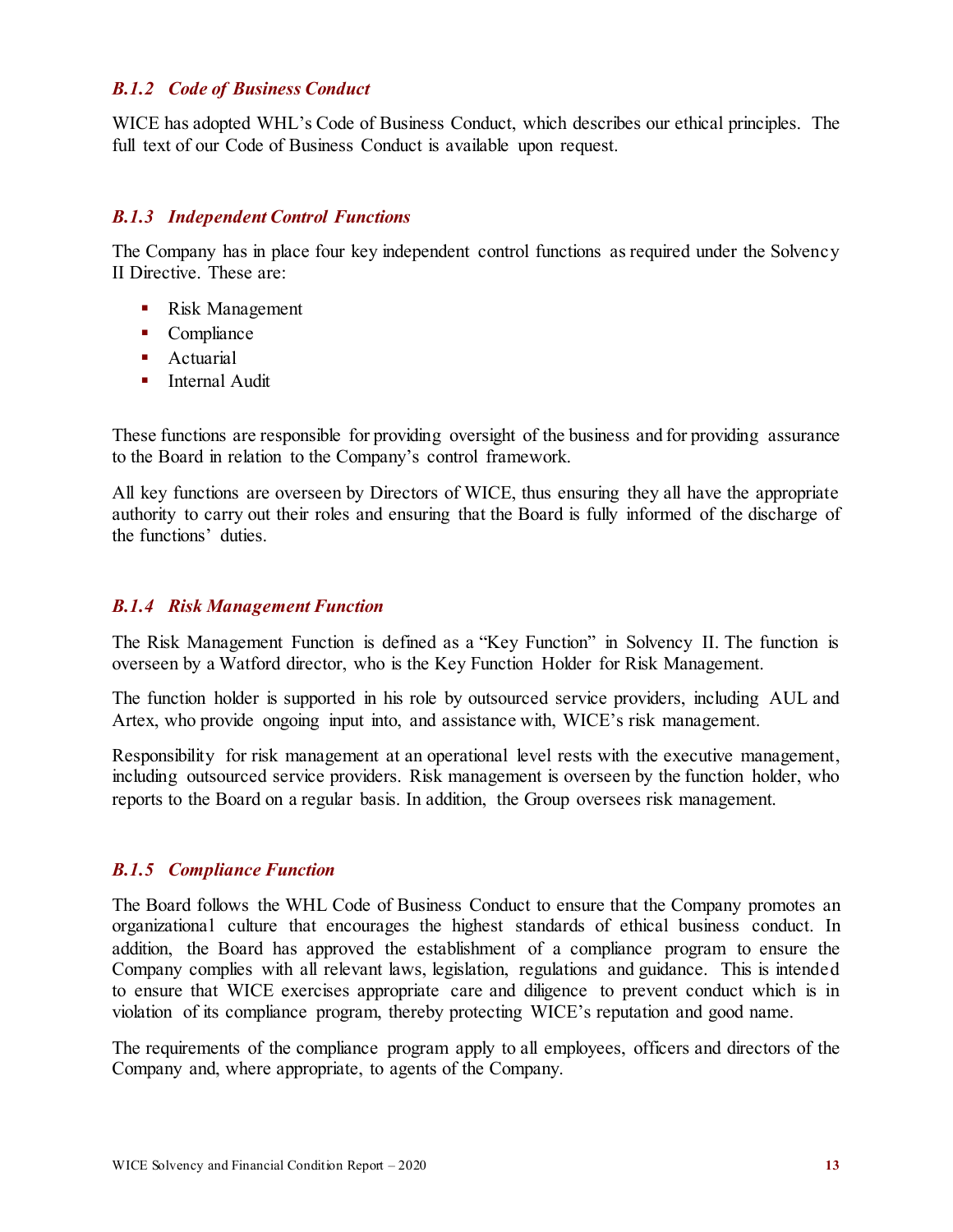The Compliance Function is outsourced to WICE's insurance manager and is overseen by the Compliance Officer provided by WICE's insurance manager. Compliance services are provided by the insurance manager, with input from the AUL under a services agreement and from coinsurance and MGA partners where required. The insurance manager's compliance team is adequately resourced to provide the services and is not otherwise involved in the operational aspects of the Company.

#### *B.1.6 Actuarial Function*

The Actuarial Function is defined as a "Key Function" in Solvency II, with specific duties and responsibilities. The Actuarial Function services may be outsourced, but responsibility for the function rests with the Actuarial Function Holder ("AFH").

The Actuarial Function is overseen by a Watford Director. Actuarial Function supporting services are provided under a services agreement by the Arch group, which has appropriate actuarial resources and is entirely independent of operational aspects of the business.

Specific duties of the Actuarial Function include, but are not limited to:

- Coordinate the calculation of the firm's technical provisions
- Assess the sufficiency and quality of the data used in the calculation of technical provisions against the data quality standards as set in Solvency II
- Inform the Board of the reliability and adequacy of the calculation of technical provisions
- **Express an opinion on the overall underwriting policy**
- Express an opinion on the adequacy of reinsurance arrangements
- Contribute to the effective implementation of the risk management system
- **Prepare the Actuarial Function Report**

#### *B.1.7 Internal Audit*

The Company has an Internal Audit Policy in place which sets out the objectives and responsibilities of the Internal Audit function, which is outsourced to KPMG. Internal Audit is discussed further in Section 2.5 below.

The Internal Audit function is overseen by a Watford Director, separately from the risk and actuarial functions. The Internal Audit function provided by KPMG is appropriately resourced with qualified and experienced individuals and is entirely independent of the Company's operation.

#### *B.1.8 Material Changes*

There have been no changes in the systems of governance. On June 25, 2020, John Rathgeber and Maamoun Rajeh resigned from the Board. Liz Cunningham was appointed to the Board of Directors on 6 May 2020. William Soares was appointed to the Board of Directors on 12 June 2020.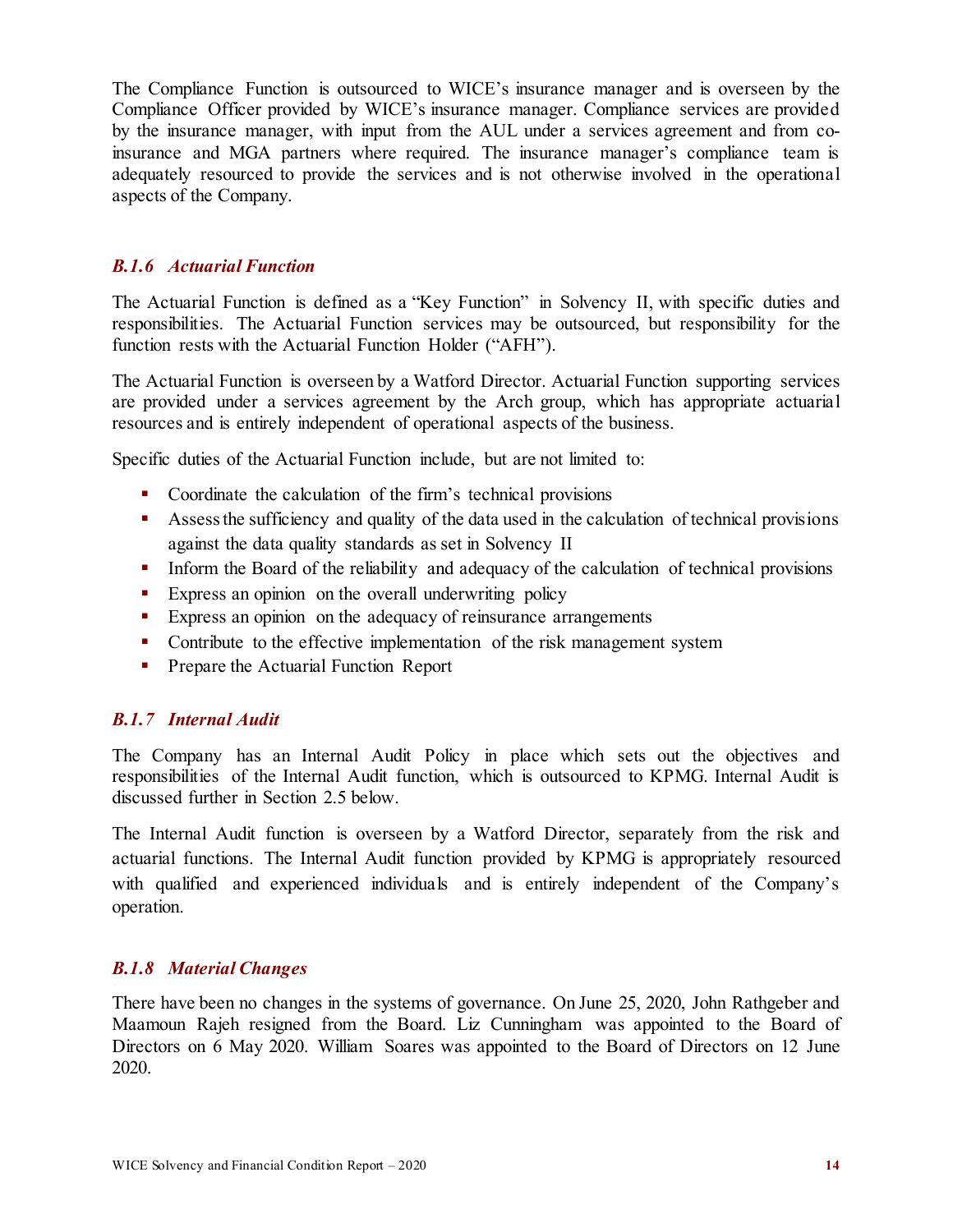#### *B.1.9 Remuneration Policy and Practices*

WICE only has Directors and no employees. Only the Independent Non-Executive Director receives remuneration from WICE, with the other Directors being remunerated under other arrangements with their respective employers. As a result, the Company does not have a separate Remuneration Committee, with responsibility for this area being retained by the Board.

The Independent Non-Executive receives a fee which is fixed and has no variable or performancerelated elements. The remuneration of other Directors from their respective employers is not linked directly to the performance of WICE.

None of the Directors are entitled to share options or shares in the Company and none have any entitlement to pensions from WICE.

#### *B.1.10 Material Transactions*

During the year to 31 December 2020, WICE paid its insurance manager a fee of £0.4 million (2019 - £0.3 million) for the services provided. Two of WICE's directors are also directors of the insurance manager. At 31 December 2020, the balance owed by WICE was £0.03 million (£2019 - £0.03 million).

During the year, WICE paid £4.52 million (2019 - £4.04 million) to AUL, its underwriting manager, for services provided. One of WICE's directors is also an officer of AUL. At 31 December 2020, the balance owed by WICE was £1.42 million (2019 - £1.46 million).

During the year, WICE ceded between 85% and 90% of its net retained business to WRL, a shareholder controller of the Company. The amount of premium ceded was £63.5 million (2019 - £70.7 million) and the net balance payable outstanding at 31 December 2020 was £19.7 million (2019 - £16.3 million).

On 23 December 2020, WRL injected £5 million Ordinary Share Capital into the Company based on forecast growth for solvency capital purposes.

#### <span id="page-17-0"></span>**B.2 Fit and proper requirements**

#### *B.2.1 Fit and Proper Processes*

The Company's Fitness & Propriety policy sets out the guidelines to ensure that Directors and employees meet the fit and proper standards, both on entry and throughout their employment at the Company. The Compliance Officer is responsible for providing advice, implementing a monitoring program and ensuring the policy is reviewed at least annually.

The Compliance Officer ensures that appropriate Notification Documents are prepared for all individuals carrying out notifiable functions, and that these are submitted to the Gibraltar Financial Services Commission for regulatory approval.

In order to ensure that the Board have the required skills and knowledge, any recruitment takes due account of the individual's qualifications and experience. On an ongoing basis all individua ls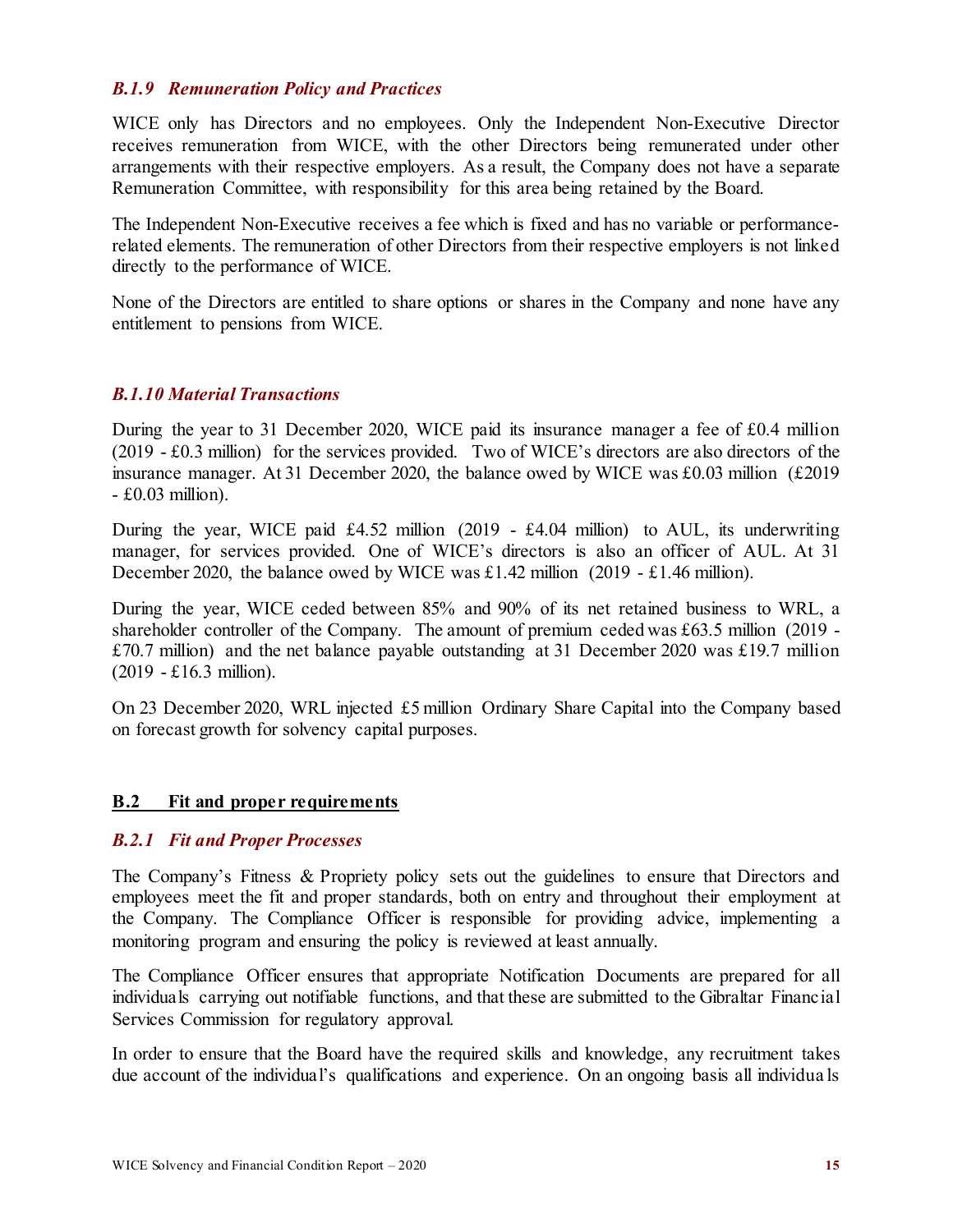are required to ensure that they keep their skills and knowledge up-to-date and to confirm this annually.

Checks with regard to propriety are carried out by WICE's compliance function, which carries out appropriate checks prior to an individual being engaged and on an ongoing basis thereafter. In addition, each individual is required to complete an annual self-certification confirming their ongoing propriety. WICE's compliance function reports to the Board on these matters.

### *B.2.2 Professional Qualifications, Skills and Expertise*

The Company ensures that all persons who hold key positions or functions are fit to provide sound and prudent management through their professional qualifications, knowledge and experience and are proper by being of good repute and integrity.

WICE fitness requirements ensure that the Board cover at least the following:

- Knowledge of insurance and financial markets
- Understanding of the business strategy and the business model
- Understanding of the systems of governance
- Knowledge of financial matters, actuarial analysis and management information
- Understanding of the regulatory framework and requirements

Propriety checks are carried out taking account of:

- The individual's character
- The individual's personal behavior
- The individual's business conduct
- **Any criminal aspects**
- Any financial aspects
- Any regulatory aspects

#### <span id="page-18-0"></span>**B.3 Risk management system including the Own Risk and Solvency Assessment**

#### *B.3.1 Risk Management Process and Procedures*

The following narrative provides an overview of the Company's Risk Management Framework, which describes the Company's methodology for identifying, measuring, managing and reporting on the key risks affecting WICE. It outlines WICE's approach to risk identification and assessment and how risk management is implemented and integrated into the organizational structure of the business.

#### **Overview**

WICE classifies its risks in the following categories:

• Underwriting Risk;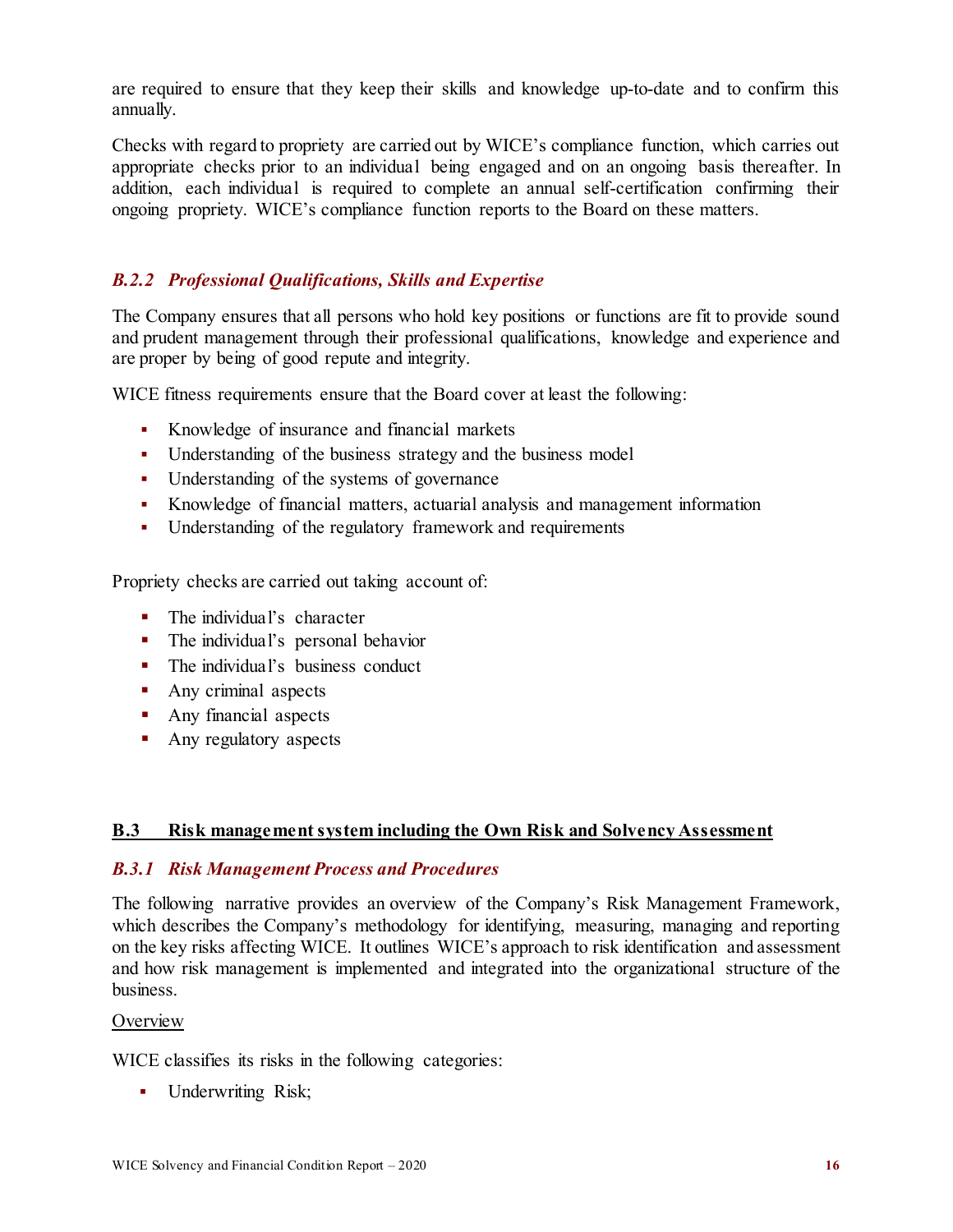- Investment risk;
- Counterparty credit risk; and
- Operational, including governance, regulatory, business/strategic, reputational, and outsourcing risks.

The framework includes details of the Company's:

- Risk philosophy and policies to address the material risks confronting the Company; and
- Compliance approach and procedures to control and or mitigate these risks.

The actions and policies implemented to meet the Company's business management and regulatory obligations form the core of this framework. The Company has adopted a holistic approach to risk management by analysing risk from both a top-down and bottom-up perspective.

WICE has designed its system of governance to achieve the following:

- Maintain an adequately transparent organizational structure that has well-defined, clear, consistent and documented lines of responsibility across the Company's operations;
- Ensure personnel have the skills, knowledge and expertise necessary to properly discharge their assigned responsibilities;
- Establish and maintain processes to achieve effective internal reporting and communication of information at all relevant levels within the Company;
- Maintain information systems that produce sufficient, reliable, consistent, timely and relevant information concerning all business activities, the commitments assumed and the risks to which the Company is exposed;
- Safeguard the security, integrity and confidentiality of information, taking into account the nature of the information in question; and
- Ensure any outsourced responsibilities are delegated and managed appropriately, with ultimate responsibility vesting in the WICE Board of Directors.

The system of governance is based on the principle of proportionality, such that systems and controls are proportionate to the nature, scale and complexity of the Company's operations. Appropriate and proportionate systems, resources and procedures are in place for WICE's operations.

#### Responsibilities

Responsibility for risk management ultimately rests with the Board. The Company has not appointed a Chief Risk Officer or established an Audit and Risk Committee and the Board retains day-to-day responsibility for the risk function including risk identification, assessment, monitoring and reporting.

Risk management is closely integrated into the Company's operations through oversight of the business partners, including outsourced service providers, as well as through appropriate structuring of contracts and agreements to take account of risk, and ongoing monitoring of underlying performance to ensure that risk appetite limits and capital buffers are not breached.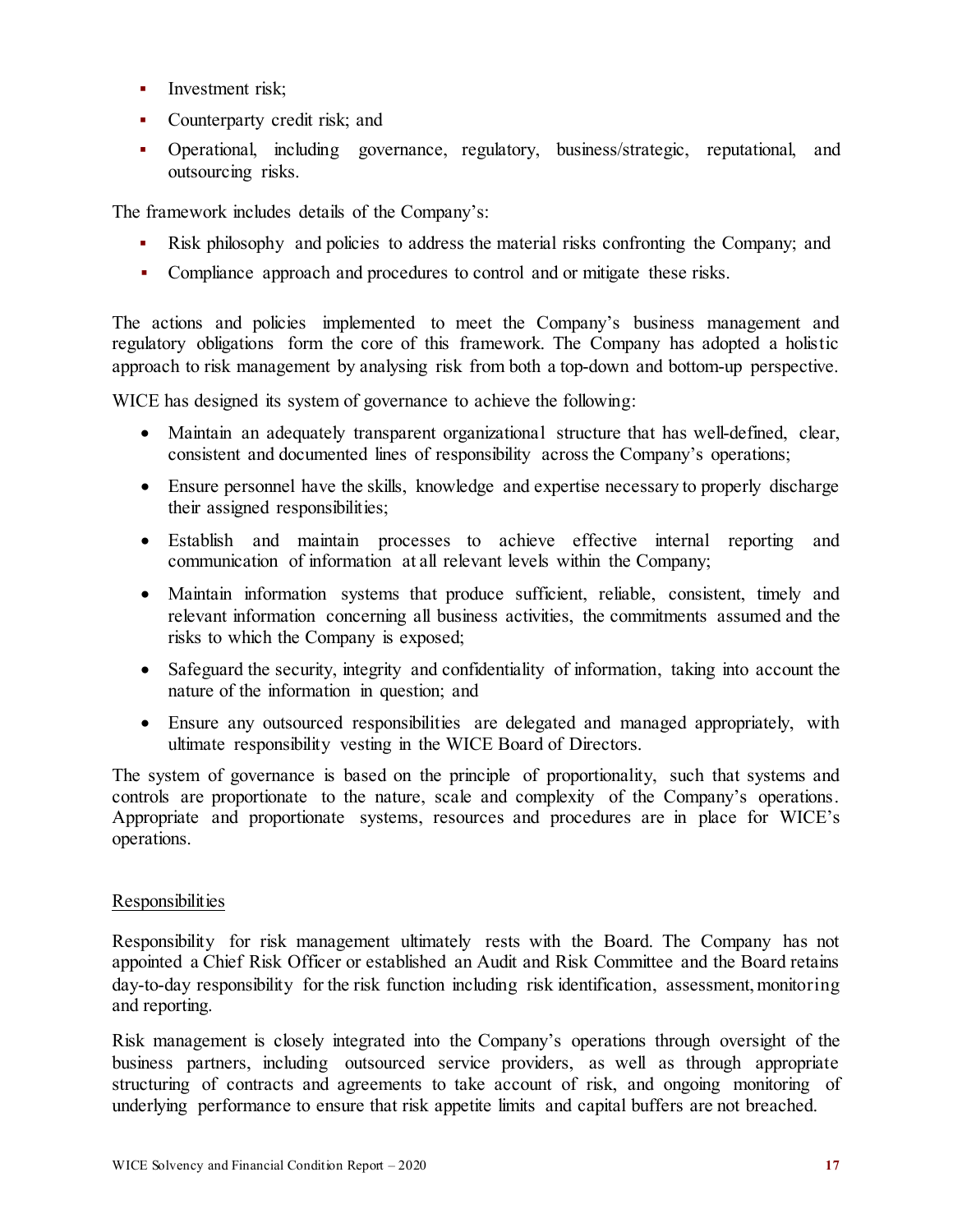The Risk Management Framework follows the "Three Lines of Defence" model and fits into the overall governance structure as follows:



#### Risk Identification, Assessment, Monitoring and Reporting

WICE's risk philosophy and profile is defined in accordance with the wider Watford group risk philosophy and is evaluated, challenged and approved by the Board. The Board sets the overall risk appetite. Overall, WICE has an appetite for Underwriting Risk and a tolerance for other forms of risk. The rationale for the appetite and tolerances is articulated in the individual risk policies, which are reviewed and updated regularly. The overall risk appetite is articulated in the Company's Risk Appetite Statement document.

This approach results in the risk policies and inputs to the Risk Register, where all risks are defined and analyzed for potential impact to the Company. The Risk Register analysis includes all risks facing WICE and details the corresponding controls and or mitigation in respect of these risks. Qualitative and quantitative assessments of the impact and probability of all risks is contained within the Risk Register, which are part of a regular review process. The Risk Management function defines the risks in the Risk Register.

The Risk Register is a key input into the risk management regime, and any material changes in the underlying risks will be modelled for potential impact upon WICE's capital requirements. Such changes include, but are not limited to, changes in business mix, strategy and investment policy.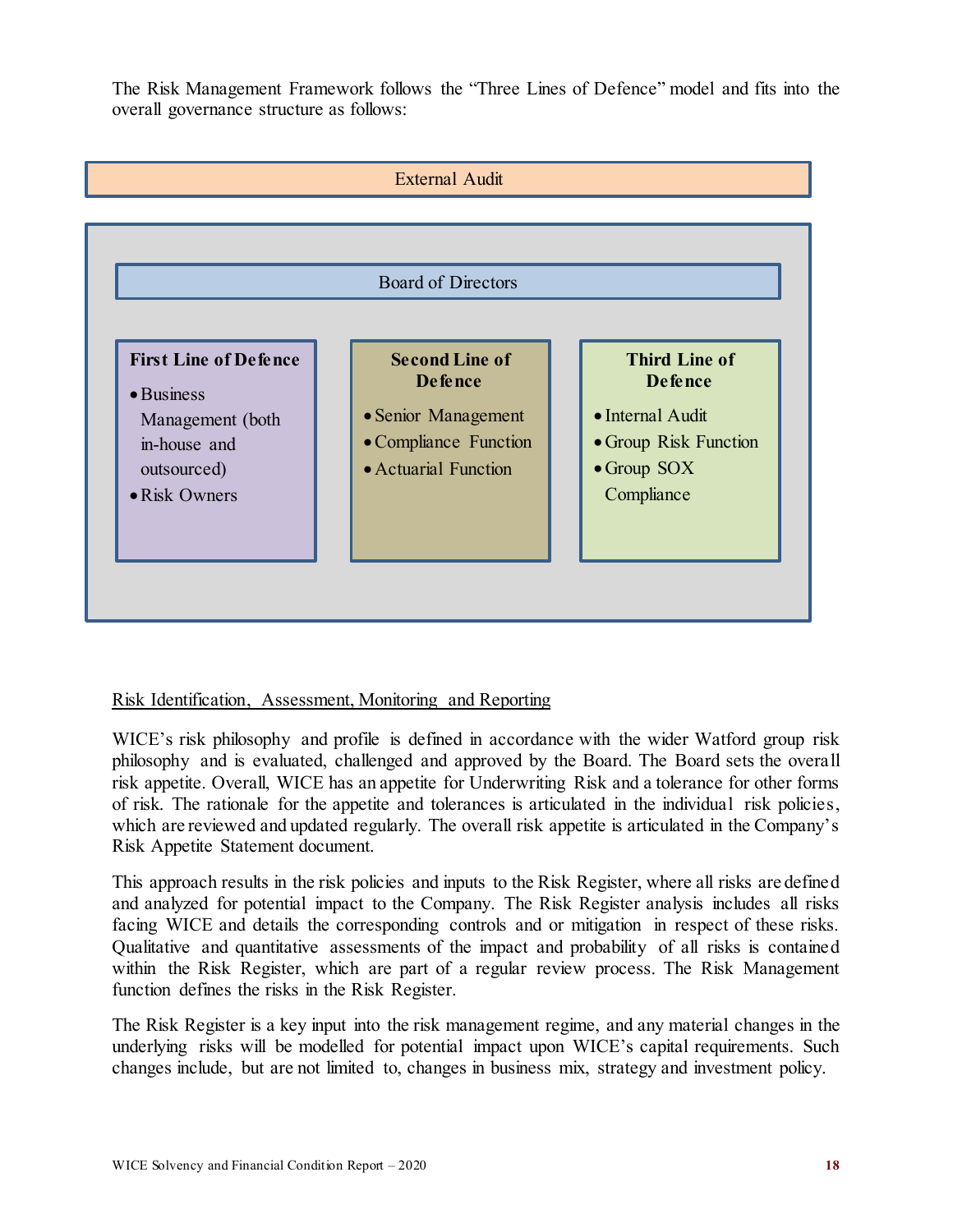The controls identified in the Risk Register to monitor, mitigate and control the risks facing WICE are reviewed for continued relevance and documented in the process documents for each function. Compliance with the components of these controls is verified via the ongoing management reviews and Internal Audit reviews undertaken at WICE. This is undertaken on a group-wide basis and any issues are reported to the WICE board.

The result of this process is that all material risks are included within the Risk Register and also feed into the SCR calculations where appropriate, in some cases also being further investigated through stress testing. Inputs and outputs are owned by the appropriate function and are signed off by the Board.

#### *B.3.2 Implementation and Integration of ORSA*

The Company believes an integrated approach to developing, measuring and reporting its ORSA is an integral part of the Risk Management Framework. The ORSA process provides the link between the Company's risk profile, its Board-approved risk appetite including approved risk tolerances and limits, its business strategy and its overall solvency requirements.

The ORSA is the entirety of the processes and procedures employed to identify, assess, monitor, manage, and report the short- and long-term risks the Company faces – or may face – and to determine the capital necessary to ensure that overall solvency needs are met at all times. The ORSA also makes the link between actual reported results and the capital assessment.

The ORSA process and reporting are integral parts of WICE's business strategy, tailored specifically to fit into WICE's organizational structure and risk management system with the appropriate techniques in place to assess its overall solvency needs, taking into consideration the nature, scale and complexity of the risks inherent in the business.

The Company also takes the results of the ORSA into account for its system of governance, including long-term capital management, business planning and new product development. It also contributes to various strategic decision-making including how best to optimize capital management and deciding whether to retain or transfer risks.

The ORSA is the basis for risk reporting to the Board and acts as a mechanism to embed the Risk Management Framework within the Company's decision making processes and operations. The Board oversees and supervises the ORSA, including regular reviews of the ORSA process and output.

The ORSA process operates continuously through the course of the year but is accompanied with periodic formal reporting. The formal ORSA report builds on the information viewed by management through the year in order to make strategic risk and capital decisions, supplemented with specific additional items.

The ORSA will be formally reported at least annually following the annual business planning process. In addition, an ORSA report will be produced on each occasion that the entity's risk profile changes significantly as set out below.

The ORSA is an ongoing process to ensure that WICE has the appropriate capital for its risk profile. However, a formal re-run will take place, at the Board's decision, following a significant change in WICE's risk profile including: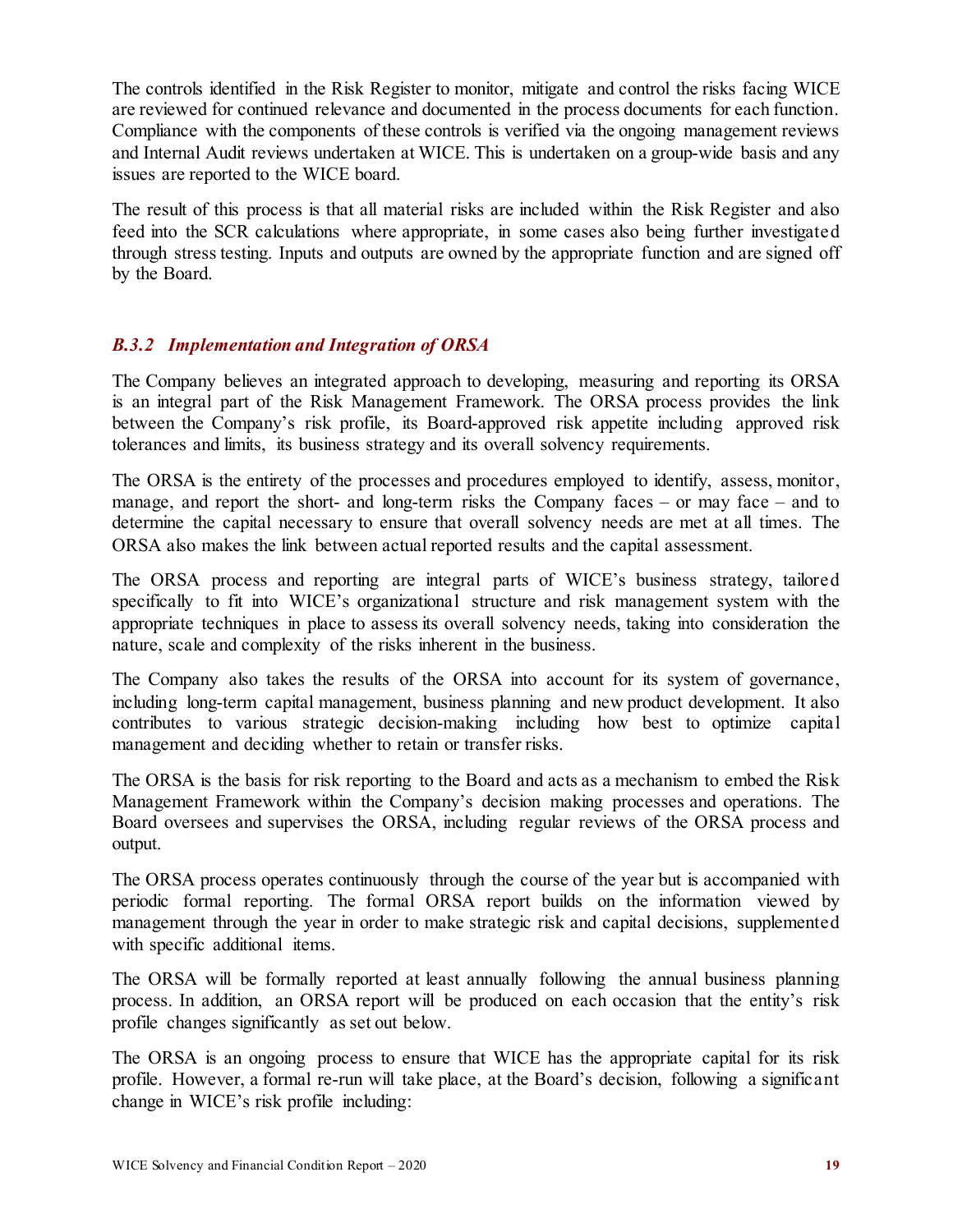- Significant change in business
	- Including introduction of a significant new product (accounting for an increase of 15% or more in GWP)
	- Entering a material new line of business
	- Exiting a material existing line of business
- Material capital change, resulting in a drop of 5% or more in the market value of investments
- **Significant market stress which directly impacts the Company**
- SCR coverage falling below the stated risk appetite as per the previous ORSA

WICE records the actual performance of the overall solvency assessment and the assessment of any deviations in its risk profile from the assumptions underlying the SCR calculation to a level of detail that enables a third party to evaluate the assessments performed.

The Board receives periodic reports on risk management and the Risk Register is presented to the Board on an annual basis for approval. Any material changes in the risk management strategy, policies, processes, procedures and or SCR calculations are presented to the Board for approval.

WICE's Capital Management Plan is created with regard to and incorporates the output from the ORSA process, including requesting further capital injections if this is indicated as a result of the ORSA.

WICE reviews the appropriateness of its Risk Appetite Statements and the related Risk Limits and Tolerances during the analysis of the results and outputs of each ORSA process. If deemed necessary following a review, this Risk Appetite Statement will be revised and presented to the Board for approval.

#### *B.3.3 Performance, Documentation and Review of the ORSA*

A full ORSA cycle is performed at least annually and reported to the Board. The ORSA process is a circular process that relies on key elements of the business:

- **The Board outputs** Strategy / Capital Management Plan / Board Risk Appetite
- **Business planning**  providing the basis for the base case projections
- **The Solvency II Pillar I standard formula** 3 year outputs & base assumptions used
- The Board who review, challenge and, as appropriate, approve the test scenarios, the ORSA process and output
- **The Actuarial Function** who quantify technical provisions and provide other input into the Pillar I model
- **The Risk Function and Management**  who quantify the Pillar I capital requirements, assess the outputs and prepare the reports
- **ORSA Reporting to all stakeholders**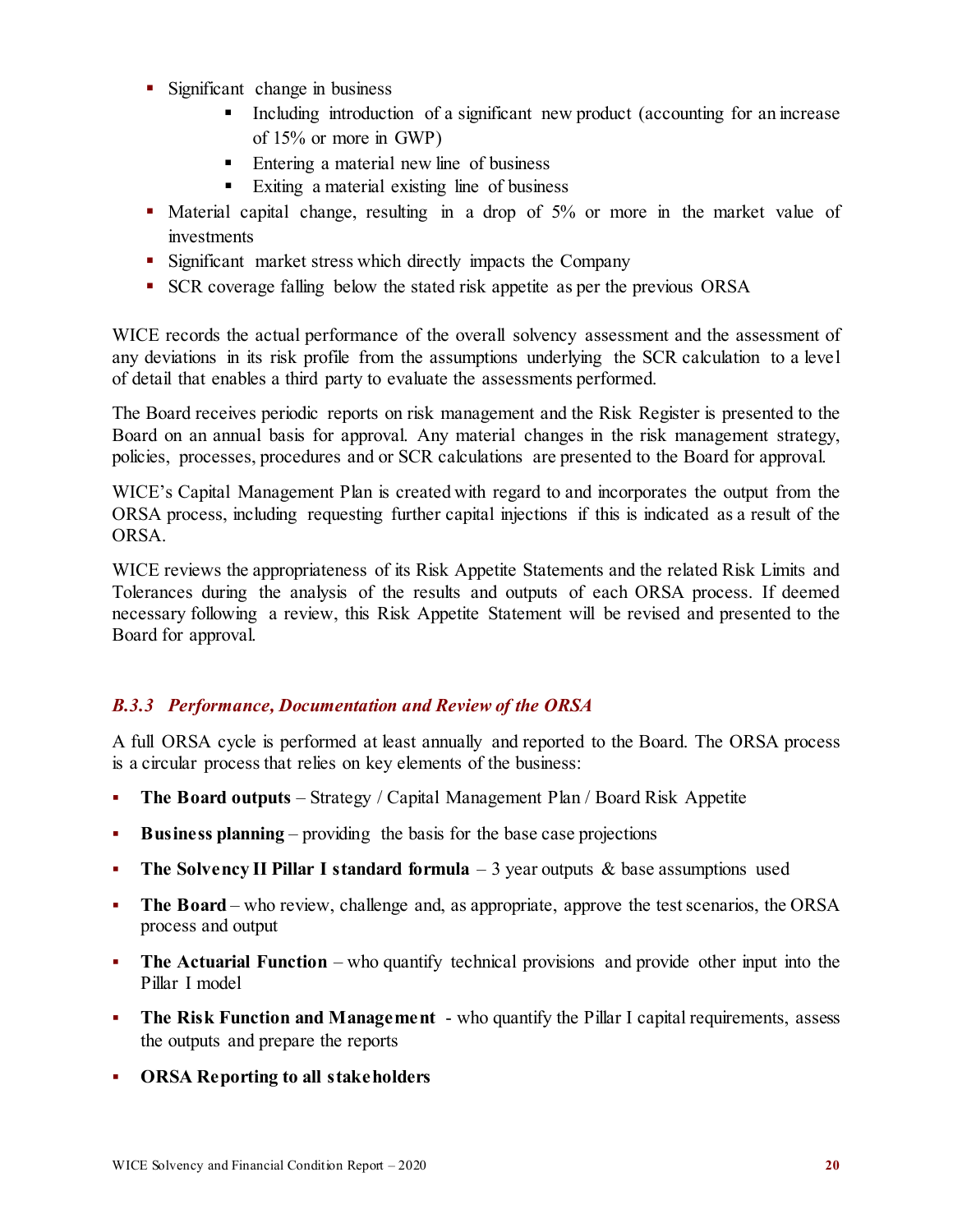The Key Activities in the ORSA Process are:

- Strategy  $&$  Planning
- Pillar I base outputs and assumptions
- Risk identification & assessment
- Scenario setting
- Scenario testing through the Pillar I model  $&$  production of test output
- Review of test output & report preparation
- Management review & Board review & reporting

Each run of the ORSA process will be appropriately documented to evidence each of its constituent parts, and this record will be retained for any later scrutiny.

The documentation shall contain:

- The underlying business plan and strategy
- The Risk Appetite Statement
- The Pillar I standard assumptions & output
- The schedule of scenarios to be tested
- The scenario test results
- The ORSA report
- Any relevant minutes relating to scrutiny, review & challenge of the ORSA process & outputs

### *B.3.4 Relationship Between the ORSA, Solvency Needs, and Capital and Risk Management Systems*

The Company has both a Capital Management Policy and Capital Management Plan in place. The Risk Management Function is responsible for developing and maintaining the Capital Management Plan. The Board reviews and monitors the plan.

The Capital Management Plan incorporates the output from the ORSA and associated reporting. The plan also sets out triggers for corrective capital actions relative to the Company's Solvency Ratios, which are based on the SCR and Minimum Capital Requirement ("MCR").

WICE's capital planning process aims to be dynamic and forward-looking in relation to WICE's risk profile and shall take into account the output from WICE's risk management activities and the ORSA process and associated reporting as part of capital planning activities.

As such, capital planning activities take into account any current or anticipated changes in WICE's risk profile, such as those reflected in its business plan, and forecasting the related impact on capital. In addition, as part of its capital planning, the Company integrates projected capital needs with its business planning and financial forecasting processes.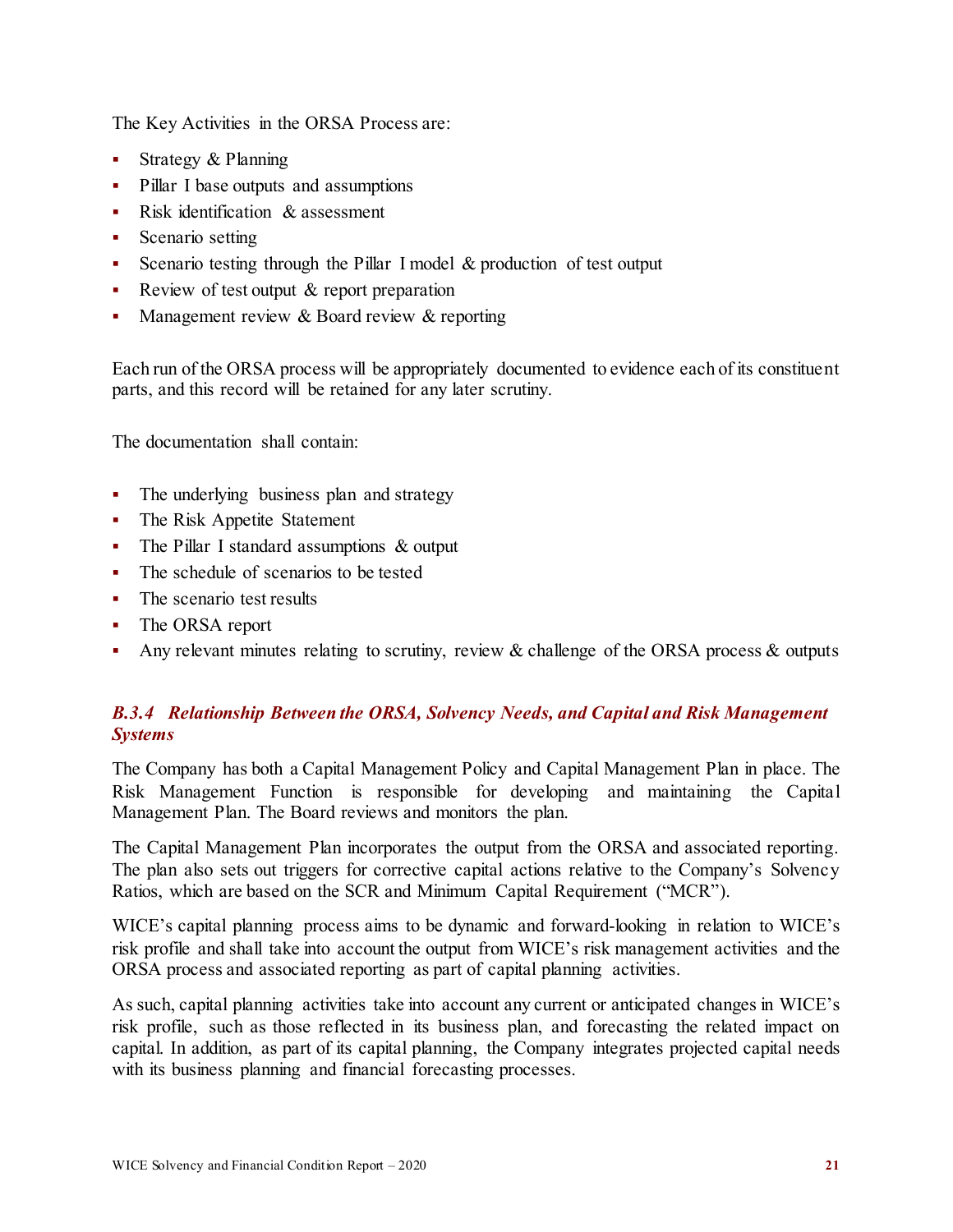The Capital Management Plan identifies a number of potential sources of capital and associated corrective actions that may be utilised to restore sufficient capitalisation, depending on the severity of the capital requirements placed upon WICE.

When considering the sources of capital and corrective actions, WICE's plan incorporates the Solvency II Own Fund requirements.

Any material changes in the underlying risks, such as changes in business mix, reinsurance strategy and investment strategy, are modeled for potential impact upon WICE's capital requirements. The result of this process is to ensure that all material risks feed into the capital requirements analysis, and in some cases also trigger further investigation through stress testing.

#### *B.3.5 Approval Process*

The Board has responsibility for reviewing the risk management framework, policies, processes and procedures and for overseeing the annual ORSA process. The ORSA policy and the ORSA report are reviewed and challenged by the Board prior to approval.

The Board of Directors is the main governing body of WICE and has the following input and responsibilities to the ORSA:

- To evaluate, challenge and approve the Company's strategy, business plan and accompanying financial information, as proposed by Senior Management. This process will include:
	- o Monitoring the performance of the Company against established Key Performance Indicators (KPIs)
	- o Approving any material expansions and/or contractions of the Company
	- o Approving any material expenditure and/or projects
- To evaluate, challenge and approve the Company's ORSA. As part of this approval of the ORSA, the Board will:
	- o Approve the ORSA policy and process, including validating this process
	- o Challenge the identification and assessment of risks, including any new risk management strategies to be implemented
	- o Challenge assumptions on which the SCR calculation is based
	- o Approve the long- and short-term capital management plan, having considered the ORSA outcome, business strategy and risk tolerance of the Company
	- o Consider any risks outside of the ORSA process and the extent to which the SCR calculation accommodates these
	- o Utilise the ORSA for strategic decision-making
- To evaluate, challenge and approve the Company's risk appetite and the associated risk tolerances and limits.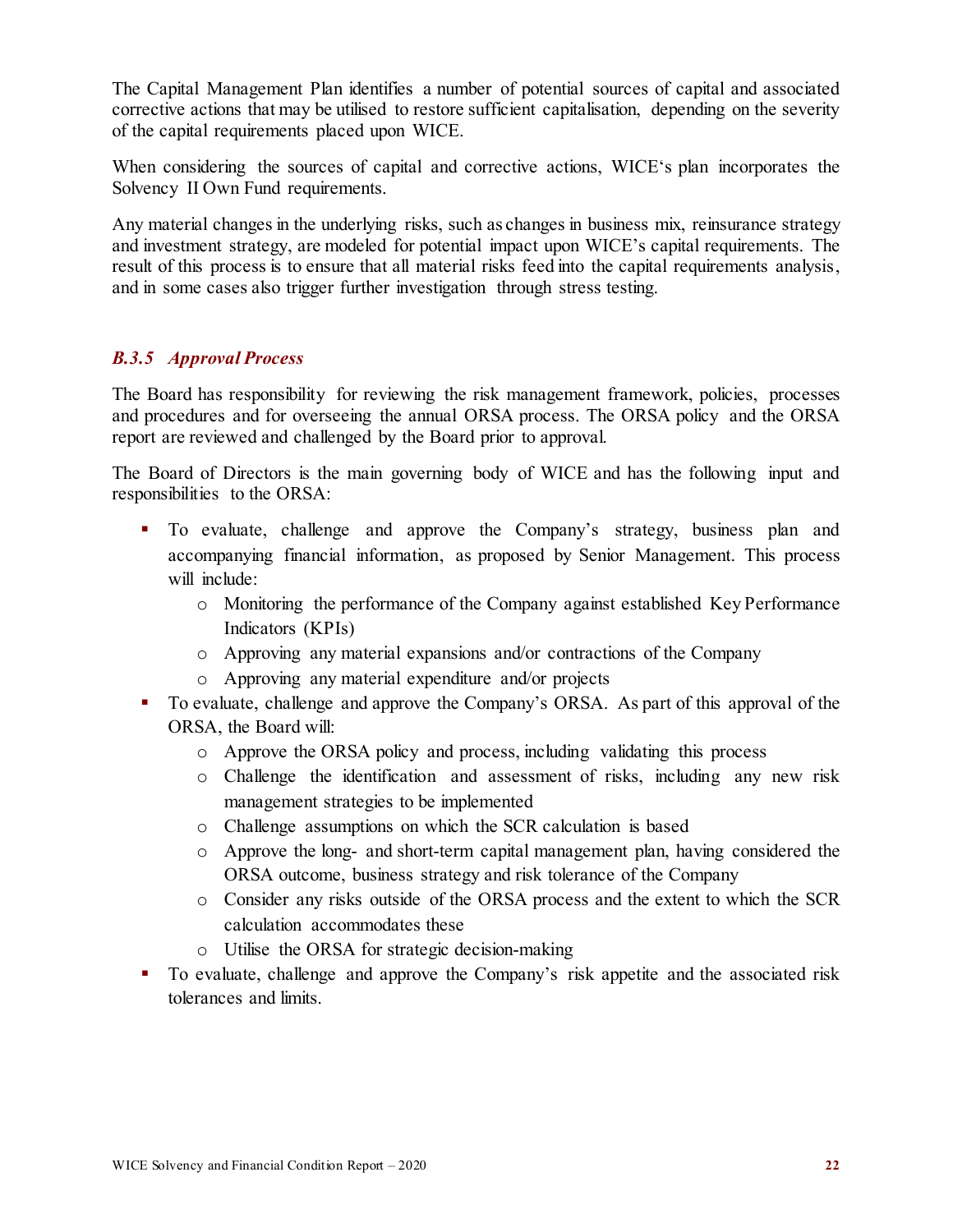#### <span id="page-25-0"></span>**B.4 Internal control system**

#### *B.4.1 Internal Control System*

WICE maintains an effective internal control system, which includes administrative and accounting procedures, an internal control framework, appropriate reporting arrangements and a compliance function.

The Board is responsible for monitoring the establishment and maintenance of the system of controls used to assess and manage exposure to all areas of risk. The objectives of these controls are to ensure that WICE's risk strategy is maintained and risk remains within the appetite and tolerances set by the Board.

WICE is part of Watford Group-wide compliance activities, including management's assessment to confirm the design and operating effectiveness of internal controls over financial reporting and the identification and testing of key internal controls, including any required remediation.

The Board has delegated management and oversight of certain controls to appropriate forums within the Watford Group. WICE's internal control framework provides an appropriate level of reporting on the control environment to the Board.

Controls are detailed in the Risk Register, which associates elements within the category of risk to one or more mitigating controls. WICE's internal control framework includes reviews of both the design and effectiveness of key controls, with results of this periodic evaluation regularly reported to the Board.

Watford's Sarbanes-Oxley (SOX) function's testing of internal control over financial reporting is a major element of the Company's monitoring activities. The focus of testing is to provide auditable evidence regarding the design and operating effectiveness of internal control over financial reporting. A major component of this process is the identification, tracking and disposition of internal control deficiencies that are assessed individually and in the aggregate. The results of the testing are continually communicated to stakeholders who include senior management, process/control owners and the Watford Group's Audit Committee.

#### *B.4.2 Compliance Function*

#### Implementation of the Compliance Function

As part of the Watford Group, WICE has implemented its compliance function taking due account of and in accordance with the overall group compliance structure.

The WHL Board has approved the establishment of a compliance and ethics program to ensure that all companies within the group promote an organizational culture that encourages the highest standards of ethical business conduct and compliance with the Group's Code of Business Conduct, policy statements and any laws and regulations which govern the Company's business activities (collectively referred to as the "Compliance Program"). The Compliance Program is intended to ensure that all companies within the group exercise appropriate due diligence to prevent conduct which is in violation of its Compliance Program thereby protecting the Group's reputation and good name.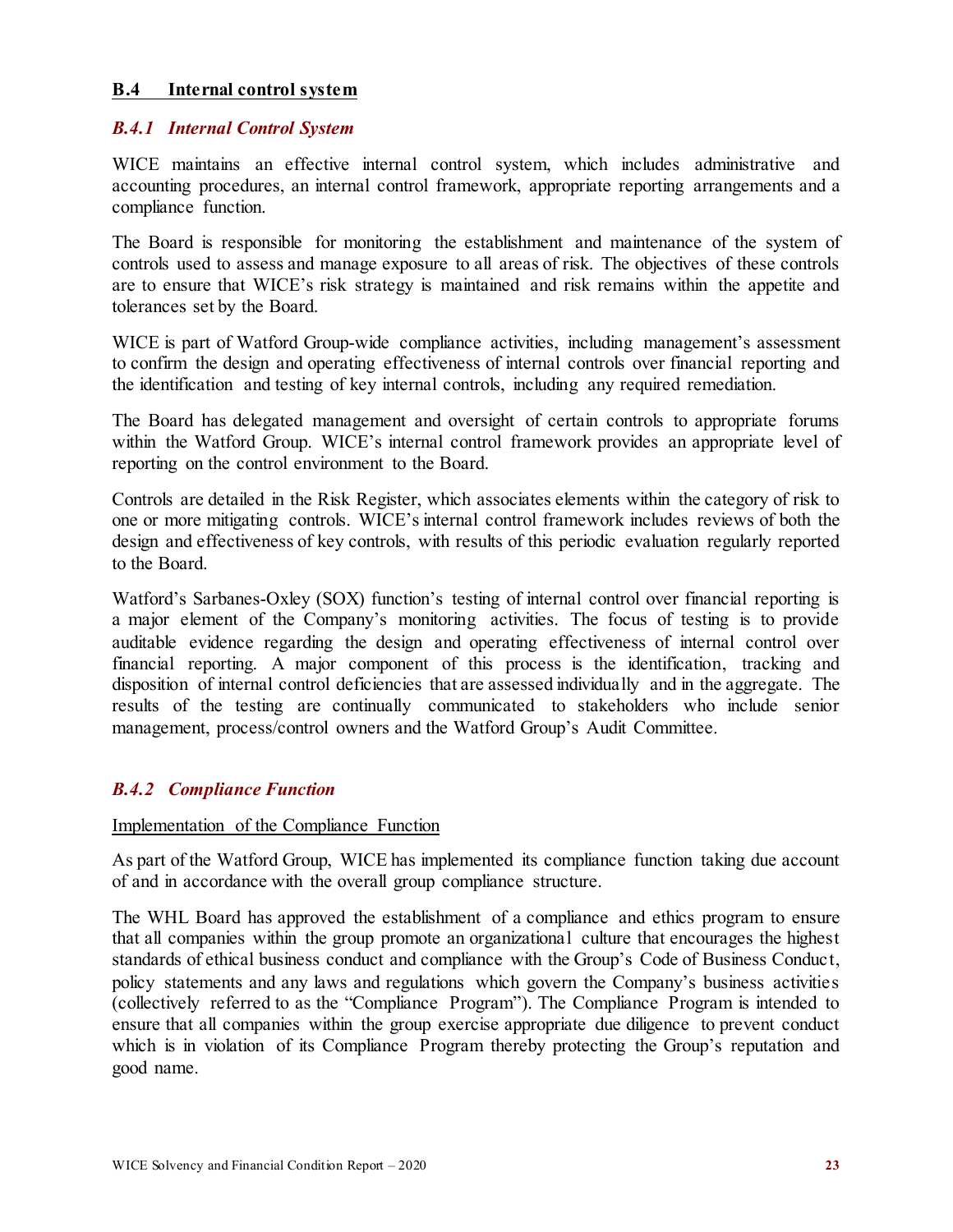WICE has implemented its compliance function through the services provided by its insurance manager. The function has established a compliance program to ensure compliance with all relevant laws, legislation, regulations and guidance. The Board promotes the highest standards of ethical business conduct, aimed at protecting the Company's reputation.

The requirements of the compliance program apply to all employees, officers and directors of the Company and, where appropriate, to agents of the Company.

The Compliance function is an integral element of WICE's risk management and internal control framework. The purpose of Compliance is to assist the Board in achieving its overall strategic objectives by promoting a culture of integrity, ethical conduct and compliance with the laws, regulations and administrative provisions that affect WICE. The compliance function also is responsible for the ongoing assessment of any possible impact of changes in the legal environment on WICE operations and for the identification and assessment of Legal / Litigation risk and for monitoring adherence to certain elements of the risk management framework and reporting thereon to the appropriate forums.

#### Independence and Authority

WICE has outsourced its compliance function to its insurance manager, thereby ensuring independence from other operational functions. Compliance attends Board meetings and reports to the Board on all relevant matters.

The Compliance function is authorized to review all areas of the Company and has full, free, and unrestricted access to all Company activities, records, property and personnel. Compliance has full and direct access to WICE's Board and the authority to escalate matters to WHL where required.

#### <span id="page-26-0"></span>**B.5 Internal audit function**

The Watford group outsources internal audit services to KPMG Bermuda and WICE is included within the scope of the internal audit work carried out on behalf of the group.

The internal audit function is an independent, objective assurance and consulting activity designed to add value and improve the Company's operations. It helps management the Board accomplish their objectives by bringing a systematic, disciplined approach to evaluate and improve the effectiveness of risk management, control and governance processes.

KPMG, as a large audit practice, has an internal audit team that is adequately staffed by competent individuals and, being outsourced, is objective and independent of WICE's day-to-day activities.

Internal audit has appropriate access to all staff, Senior Management and records, including those relating to third party service providers. No restrictions are placed on the scope of the team's work. WICE management is required to inform internal audit of all noted control deficiencies, when losses are sustained and or of any definite suspicion of irregularities.

Internal audit's scope encompasses, but is not limited to, the examination and evaluation of the adequacy and effectiveness of the Company's governance, risk management and internal processes as well as the quality of management's performance in carrying out assigned responsibilities to achieve the Company's stated goals and objectives.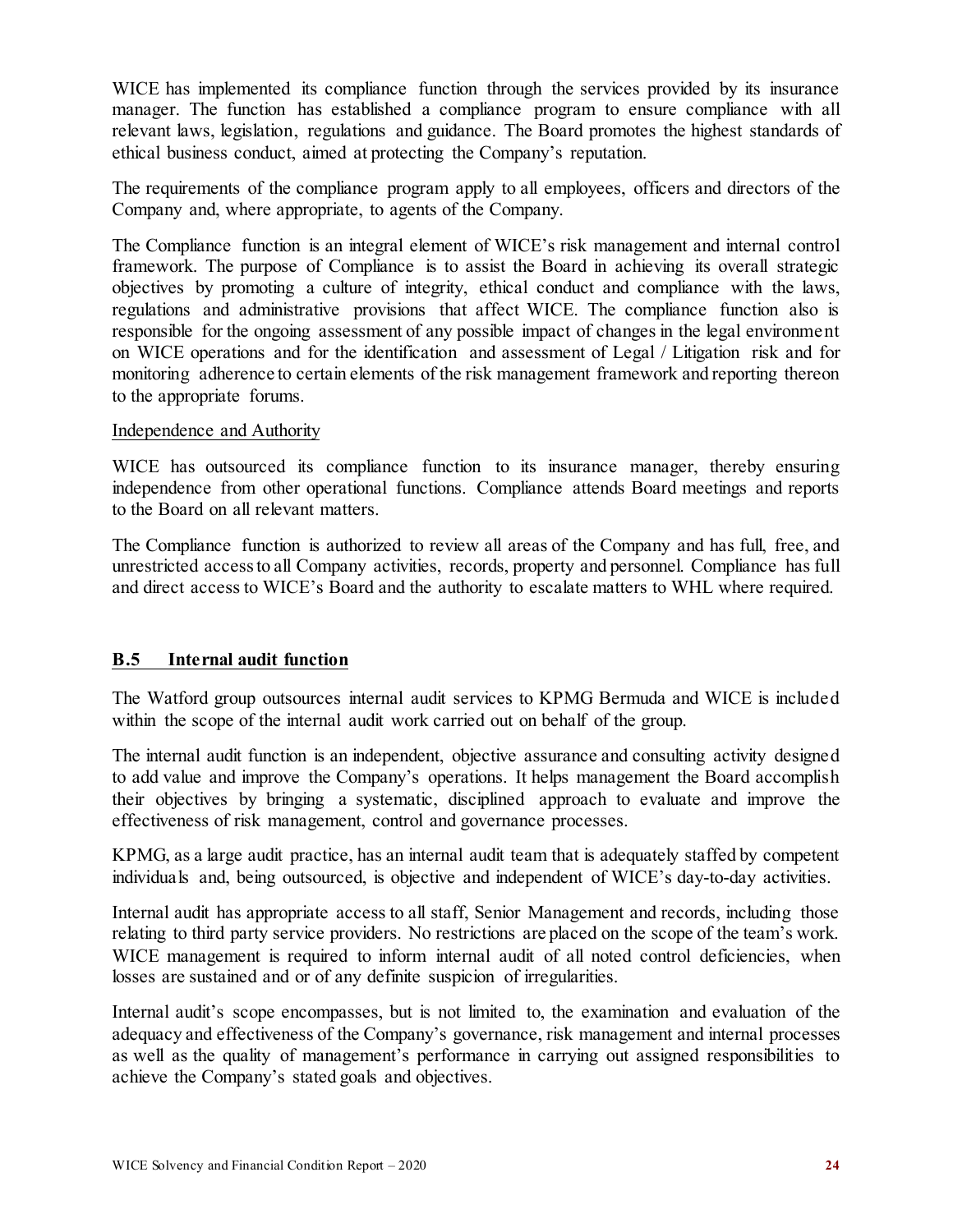#### *B.5.1 Internal Audit Reporting*

#### Implementation of the Internal Audit function

Internal audit reports directly to the WICE Board. The Internal Audit Charter is reviewed periodically by the Board, which currently also retains responsibility for monitoring internal audit activities.

A report is issued for all internal audits conducted. The report includes a management response for all recommendations, including a target date for remediation. Each internal audit report is distributed to management and a copy is included in the Board meeting material.

Internal audit reports to the WICE Board as to whether:

- appropriate action has been taken on significant audit findings;
- audit activities have been directed toward highest exposures or risk and, secondarily, toward increasing efficiency, economy, and effectiveness of operations;
- internal, external and, when deemed appropriate, regulatory audits are coordinated, so as to avoid duplication;
- **i** internal audit plans and resources are adequate;
- there is any unwarranted restriction on access by internal auditors to all of the Company's activities, records, property, and personnel; and
- the Company is in compliance with law, rules and regulations applicable to auditing functions and standards, including those related to fraud and other illegal acts.

The progress of all prior recommendations is monitored by internal audit and the Board. Management provides a status update for each quarterly board meeting, until the related management action plan is completed.

#### Independence of the Internal Audit Function

A key feature that ensures the independence of the Internal Audit function is its positioning outside of functional roles and responsibilities. Internal audit is outsourced to an external accountancy firm and is therefore not involved in any operational aspects of the business. WICE's internal audit charter specifically includes the following:

- Internal Audit shall have no direct responsibility or authority over any of the activities reviewed;
- Internal Audit shall not design and install procedures, prepare records or engage in any other activity that it would normally review, appraise or audit;
- Internal Audit is authorised to review all areas of the Company and to have full, free and unrestricted access to all Company activities, records, property and personnel;
- Internal Audit reports to and has full and independent access to the WICE Board and reports to the Watford Re Board for administrative purposes.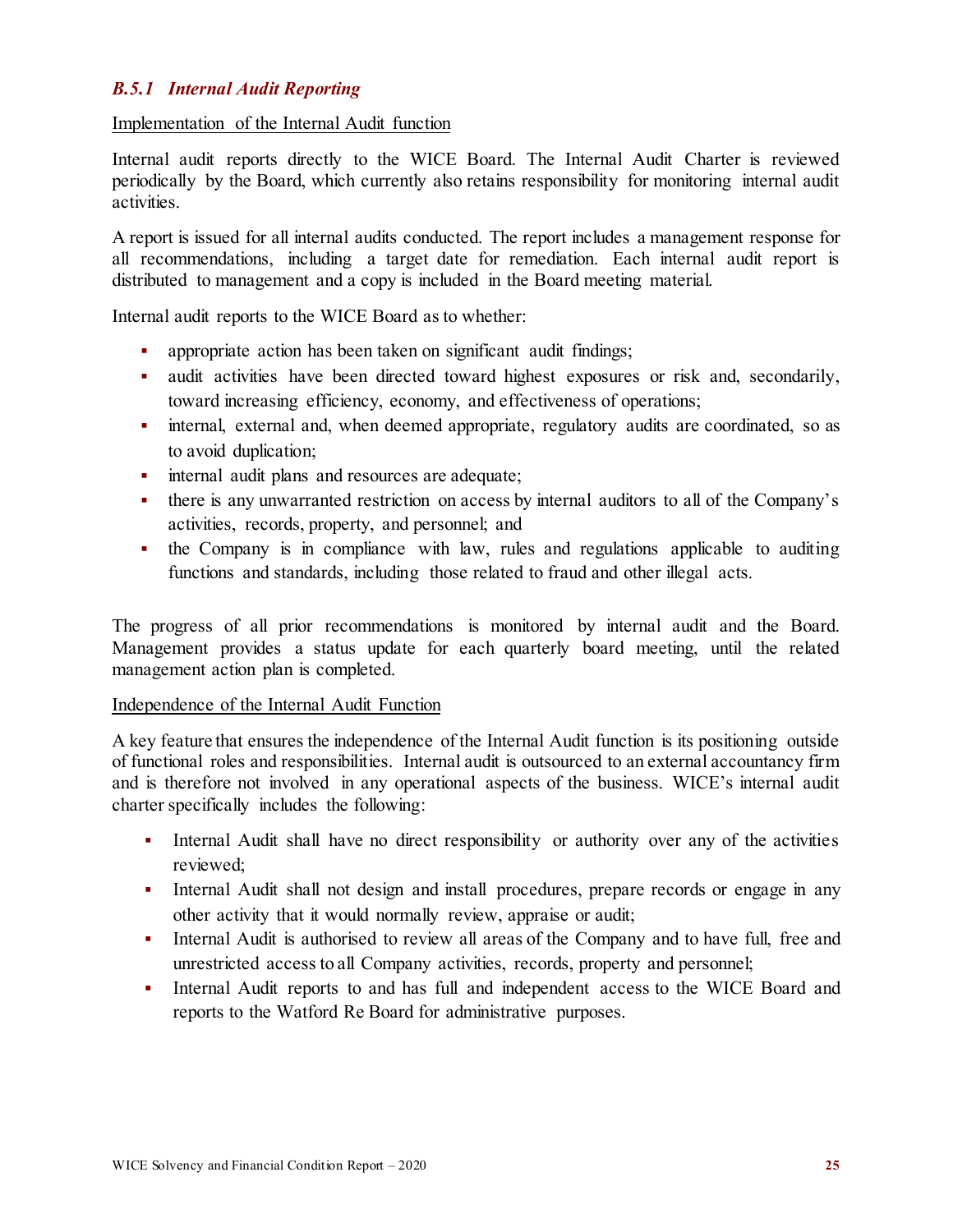<span id="page-28-0"></span>WICE outsources Actuarial Function services to Arch Capital Group Limited ("ACGL") and Arch Underwriters Limited ("AUL") under oversight of the Actuarial Function Holder.

The Actuarial Function's primary responsibility is to the Board. The Actuarial Function in performing its duties acts independently of WICE's business units. The Board provides oversight to ensure the Actuarial Function has adequate resources and authority to operate effectively.

The main activities of the Actuarial Function in a Solvency II environment shall include the requirements of the Solvency II Directive, including:

- Coordinate the calculation of technical provisions;
- Ensure the appropriateness of the methodologies and underlying models used as well as the assumptions made in the calculation of technical provisions;
- Assess the sufficiency and quality of the data used in the calculation of technical provisions;
- Compare best estimates against experience;
- Inform the Board of the reliability and adequacy of the calculation of technical provisions;
- Oversee the calculation of technical provisions in the cases set out in the regulations;
- Express an opinion on the overall underwriting policy;
- Express an opinion on the adequacy of reinsurance arrangements; and
- Contribute to the effective implementation of the risk management system
- **Provide an Actuarial Opinion on Technical Provisions; and**
- **Provide an Actuarial Report on Technical Provisions.**

On an annual basis, the Actuarial Function will prepare an Actuarial Opinion on Technical Provisions and present the Actuarial Report on Technical Provisions to the Board of Directors. The report will be prepared in line with relevant regulatory and Actuarial Standards of Practice.

The Actuarial Function comprises experienced, fully qualified individuals with in-depth knowledge of actuarial and financial mathematics. The function is staffed appropriately given the nature, scale and complexity of the risks inherent in the integrated operations.

#### <span id="page-28-1"></span>**B.7 Outsourcing**

#### *B.7.1 Outsourcing Policy*

WICE defines outsourcing as contracting out part or all of an otherwise internal business process to a third party provider (either outside or inside the Watford group). In this regard WICE may use the external service provider's processes and controls to perform the agreed services. However, WICE will retain all decision making and ultimate responsibility over the business function and maintain the appropriate monitoring mechanisms to ensure adherence to an appropriate service level agreement pursuant to a contractual arrangement.

The Company has an Outsourcing Policy in place which sets out the following:

• The definition of outsourcing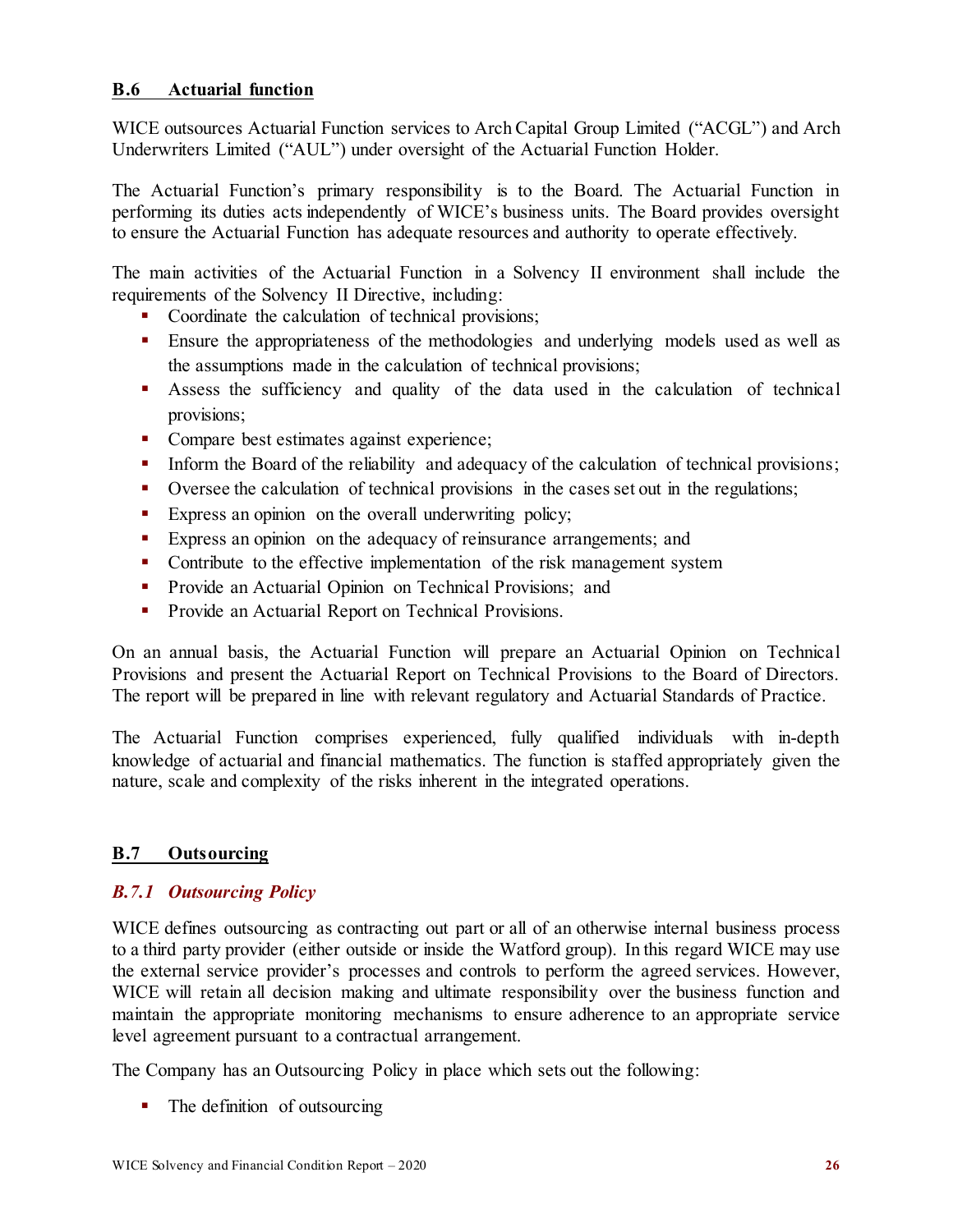- Responsibility for implementation and operation of the policy and consequent controls and processes
- The criteria for outsourcing
- Due diligence on potential providers
- Establishment of appropriate contractual arrangements which clearly define responsibilities and allow adequate supervision and control
- Establishment of appropriate contingency planning, including terminating or exiting the arrangement
- **Periodic audit requirements**
- Records of outsourced arrangements
- The approval process
- Contract and legal requirements
- Risk assessment and risk mitigation measures
- **Monitoring and on-going requirements**

#### *B.7.2 Outsourced Functions*

The following table provides detail of the key functions which are outsourced by WICE.

| <b>Outsourced function or activity</b>                                             | <b>Jurisdiction</b>   |
|------------------------------------------------------------------------------------|-----------------------|
| Provision of business development, underwriting and                                | <b>Bermuda</b>        |
| pricing support; administration of contracts, agreements<br>and other arrangements | United Kingdom        |
|                                                                                    | Republic of Ireland   |
|                                                                                    | Romania               |
| Policy administration                                                              | <b>United Kingdom</b> |
|                                                                                    | Republic of Ireland   |
|                                                                                    | France                |
|                                                                                    | Romania               |
| Claims handling, reserving and settlement                                          | <b>United Kingdom</b> |
|                                                                                    | Republic of Ireland   |
|                                                                                    | France                |
|                                                                                    | Romania               |
| Accounting and financial support                                                   | Gibraltar             |
|                                                                                    | Republic of Ireland   |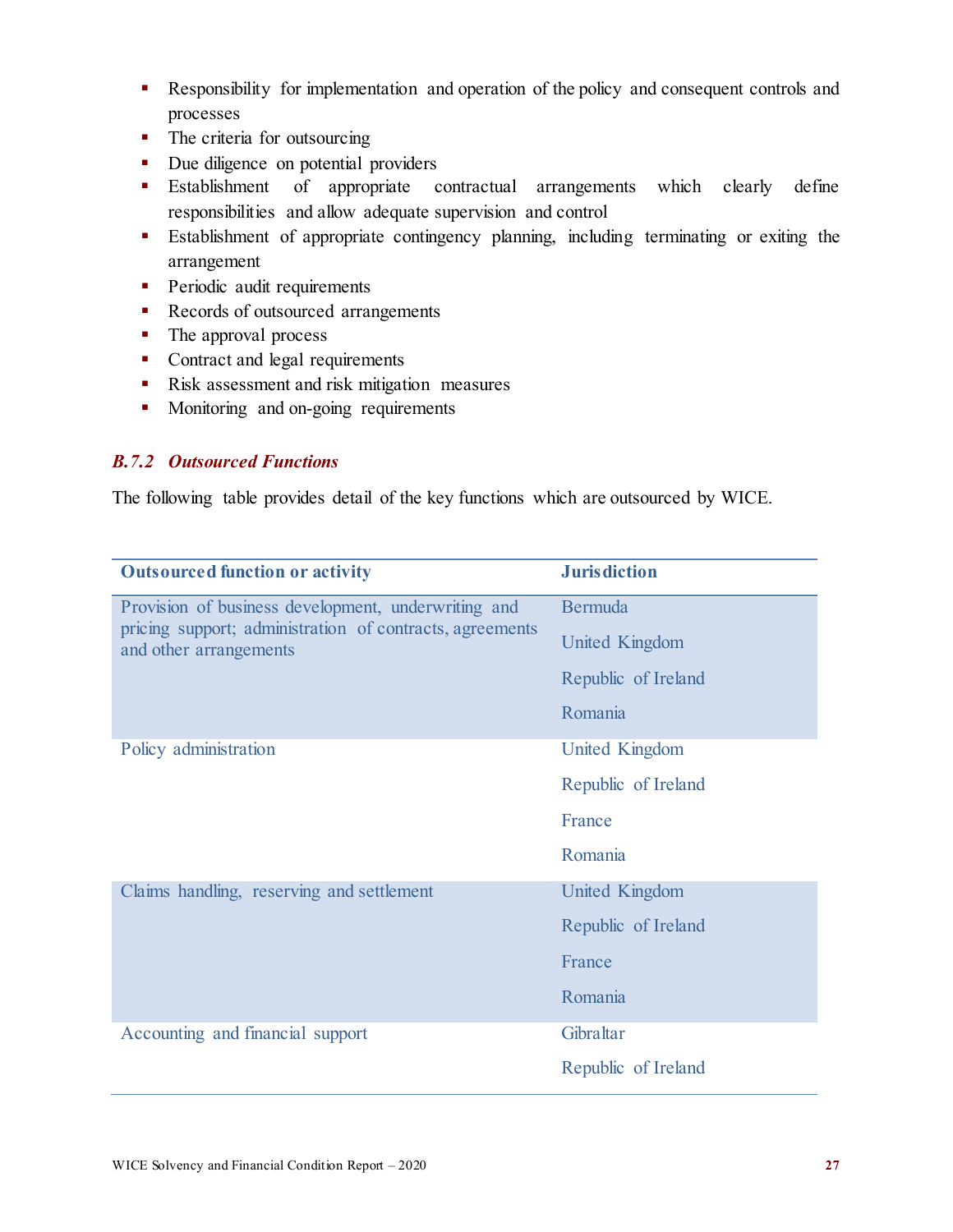|                                                                 | Bermuda             |
|-----------------------------------------------------------------|---------------------|
| Investment management services                                  | Bermuda             |
| Compliance services                                             | Gibraltar           |
| Actuarial function services, including Solvency II<br>reporting | Bermuda             |
|                                                                 | Republic of Ireland |
| Assistance with risk management                                 | Gibraltar           |
|                                                                 | Bermuda             |
|                                                                 | Republic of Ireland |
| Internal audit services                                         | Bermuda             |
| Company secretarial services                                    | Gibraltar           |

#### **B.8 Adequacy of Systems of Governance**

WICE's systems of governance are as set out above. The Company does not have a complex business model and the systems of governance have been established taking due account of the principle of proportionality, being appropriate to the size, nature and scale of the operations. In addition, governance falls within the remit of both internal and external audit and the Risk Function continuously assesses relevant legislation, guidance, advice and best practice to ensure that the systems of governance remain up-to-date.

On this basis, the Board believes that the governance arrangements are adequate and appropriate for the business.

#### <span id="page-30-0"></span>**B.9 Any other information**

No other material information to report as of December 31, 2020.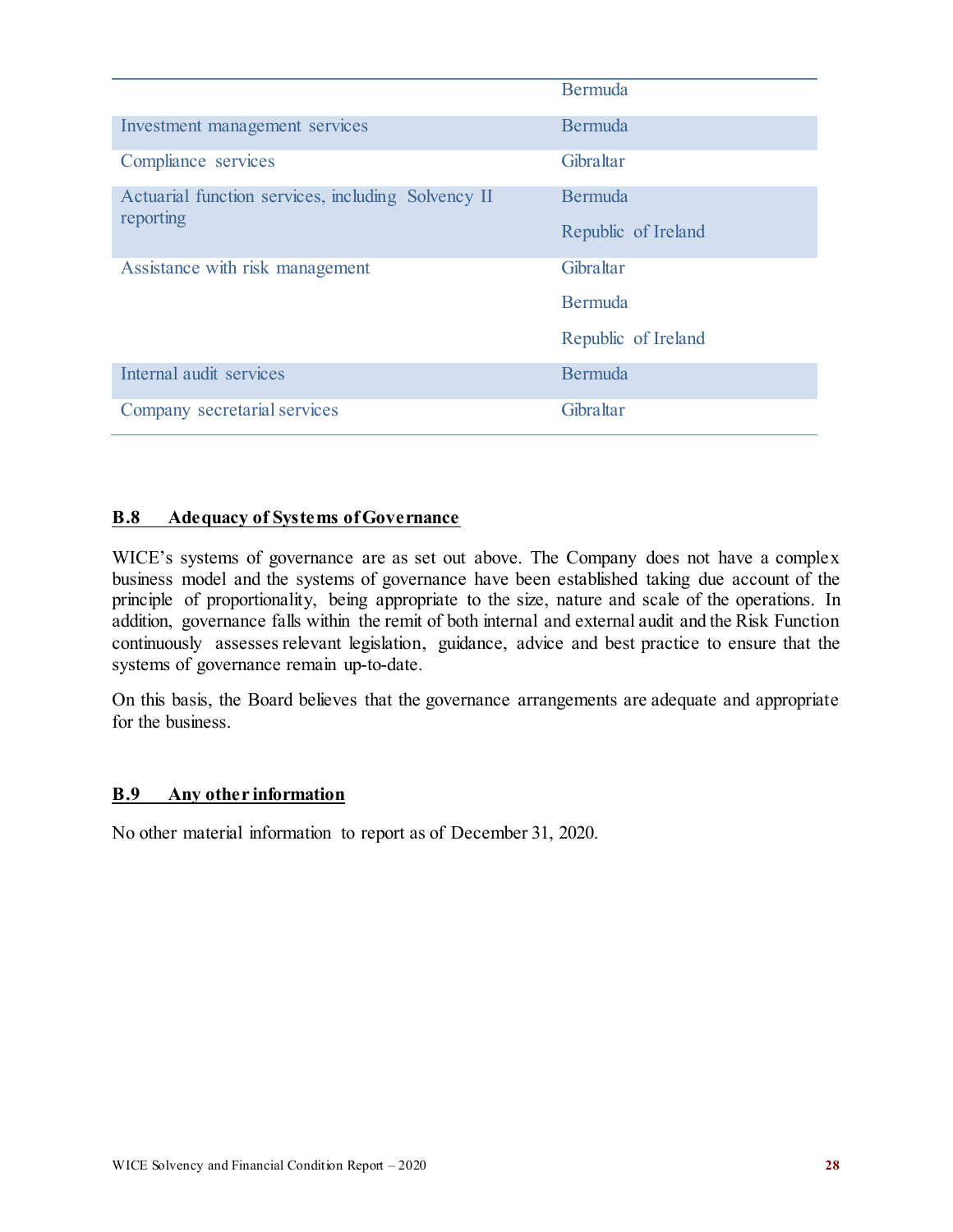#### <span id="page-31-0"></span>*Overview*

WICE's risk appetite framework provides an expression of the level of risk the Company is willing to accept in pursuit of its strategic objectives. The risk appetite framework provides quantitative and qualitative statements which are used to define the general attitude within the organisation towards the desired level of risk. It not only supports the Company's risk management framework, it also enables WICE to make informed business decisions having regard to the key risks to which it may be exposed by such a decision.

In general, WICE has an appetite for insurance (underwriting) risk and a tolerance for other forms of risk. The risk philosophy of WICE encompasses all major risks and focuses on attaining the following business objectives:

- **•** Underwrite business that meets agreed targeted returns
- Underwrite business with selected MGA's
- **Underwrite only carefully selected business lines**
- **Manage underwriting volumes in line with the business cycle**
- **EXECUTE:** Limit the downside risk such that the Company maintains a sufficient solvency margin.

| <b>Risk Category</b> | <b>Description</b>                                                                          | Allocated % of<br><b>SCR</b> as at | Allocated % of<br><b>SCR</b> as at |
|----------------------|---------------------------------------------------------------------------------------------|------------------------------------|------------------------------------|
|                      |                                                                                             | $31 - Dec-20$                      | 31-Dec-19                          |
| Underwriting<br>Risk | Risk of losses from business already written or planned to be<br>written over the next year | 29.6%                              | $29.0\%$                           |
| Market Risk          | Risk of losses from market movements, including exchange rates<br>and investment returns    | 2.5%                               | 7.8%                               |
| Credit Risk          | Risk of losses from counterparty defaults, including reinsurers and<br>other counterparties | 47.4%                              | $43.4\%$                           |
| Operational<br>Risk  | Risk of operational losses                                                                  | 20.4%                              | 19.7%                              |

The following table shows the composition by sub-module of the SCR:

#### <span id="page-31-1"></span>**C.1 Underwriting Risk**

#### *C.1.1 Key Underwriting Risks*

Underwriting risk refers to the risk of loss, or of adverse change in the value of insurance liabilities, due to inadequate pricing or risk quantification assumptions, which includes the fluctuations in the timing, frequency and severity of insured events. At a risk policy level, we consider underwriting risk is linked to reserving risk. Reserving Risk refers to the risk of loss, or of adverse change in the value of insurance liabilities, due to inadequate reserving assumptions, which includes the fluctuations in the timing, frequency and severity of insured events.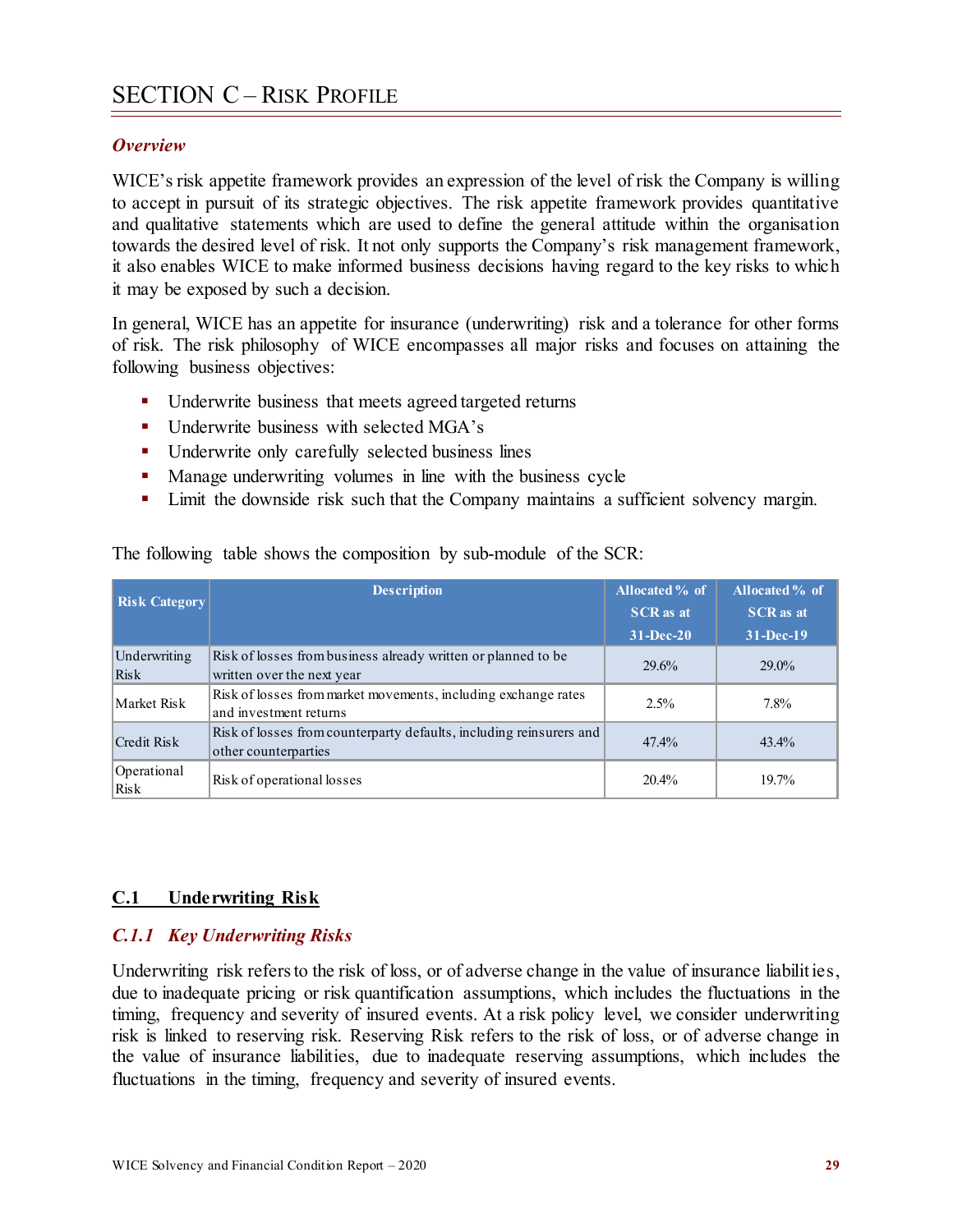WICE operates via MGA partners in the U.K. motor and liability markets. It has operated in the Romanian and Irish motor market as well as the French property market, although all of the Company's Europen business lines are now discontinued. The U.K. motor business is highly competitive and insurance companies have in the past struggled to achieve their target margin. The Romanian motor market is tariff-driven and appropriate risk selection is of key importance in ensuring target returns are achieved. Furthermore, the motor industry is materially exposed to regulatory, legislative and fiscal changes, economic factors, changes in policyholder and claimant lawyer behaviour and the actions of key service providers, such as claims management companies. These factors can lead to significant fluctuations in results.

The resulting key underwriting and reserving risks identified by management are:

- Risks are priced incorrectly
- Dependence on business partners
- **Unpriced expansion of coverage due to unanticipated changes**
- Accepted risks do not provide the required return on capital
- Unexpected concentration of risk exposures
- **Insufficient reserves**

#### *C.1.2 Material Risk Concentrations*

WICE currently writes mainly motor business, which leads to some degree of concentration of risk. However, within this category the Company writes different types of motor risks, from standard motor through specialized niche business and the Company uses a variety of co-insurance and MGA partners. There is therefore not considered to be a material underwriting risk concentration.

#### *C.1.3 Underwriting Risk Mitigations*

WICE purchases Excess of Loss reinsurance protection to mitigate the impact of large claims. In addition, inter-company Quota Share reinsurance and some external Quota Share reinsurance arrangements are in place to mitigate the impact of attritional losses.

Underwriting risk is further mitigated through the following:

- Business performance is monitored regularly, including consideration of market factors, pricing trends and strategic challenges
- Actual performance is compared against plan each quarter
- There is regular dialogue with and visits to lead underwriters and MGA partners and review of management information received
- Independent actuarial review of reserves by ACGL actuaries
- Periodic audits of claims handlers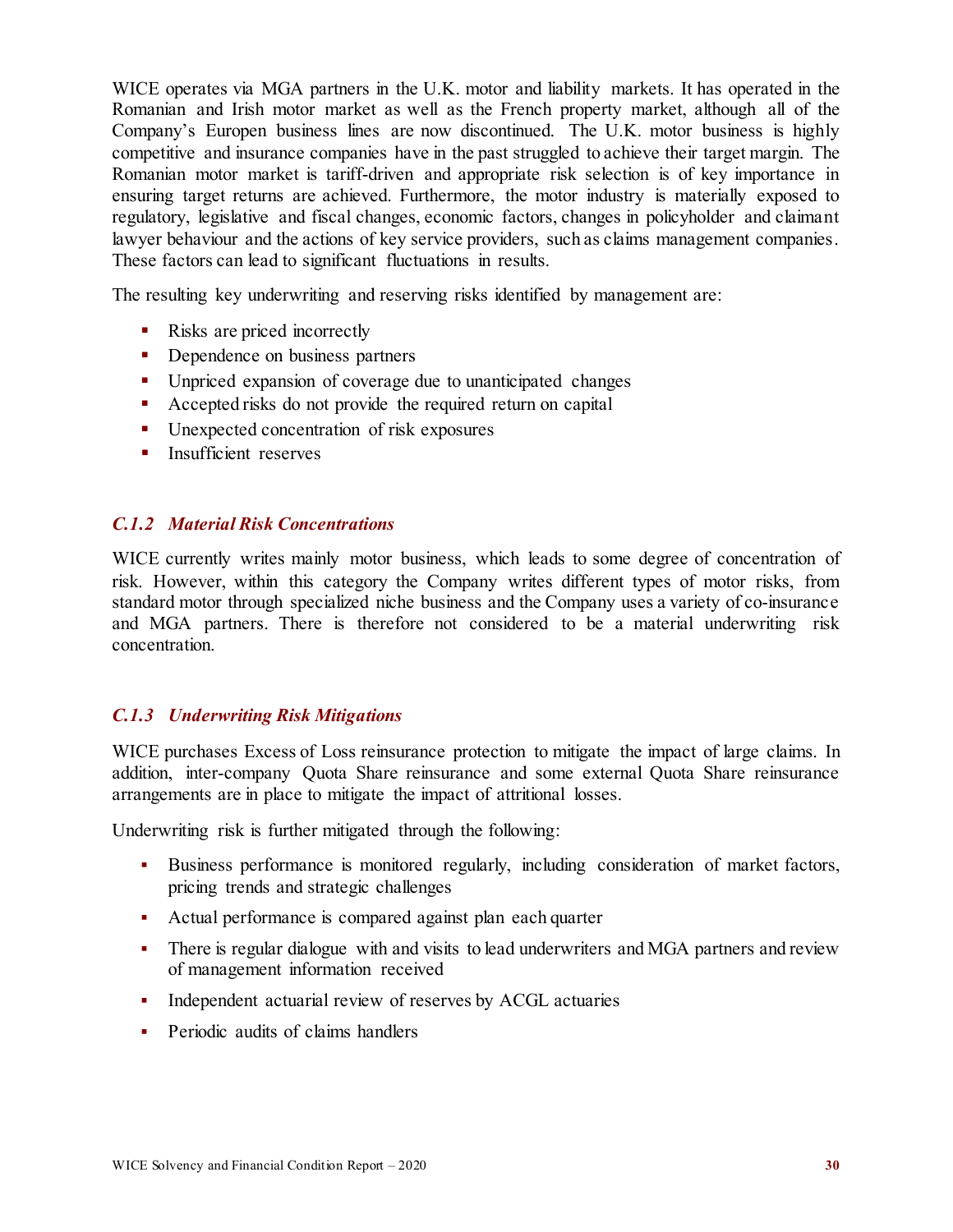#### *C.1.4 Stress and Sensitivity Testing*

Stress and scenario testing is carried out as part of the ORSA process, which is conducted at least annually. These tests consider moderate as well as extreme but plausible stresses and assess the impact on WICE's capital position.

A number of scenarios were considered in the ORSA which aim to reflect the underwriting and reserving risk to which the Company is exposed. These represent adverse scenarios to which the Company could be exposed, including poor loss ratio performance, unplanned growth and a highly adverse outcome for the largest book of business. The projected SCR and Own Funds were then calculated under each of these scenarios, allowing the capital impact to be assessed.

Due to the manner in which WICE structures its arrangements, while the stresses showed deterioration in the Company's capital position, only the most extreme modelled scenarios were considered likely to result in a breach of the SCR. The Company's underwriting risk profile is therefore considered to be resilient to most shocks.

#### <span id="page-33-0"></span>**C.2 Market Risk**

#### *C.2.1 Key Market Risks*

Market Risk is the risk of changes in income or values of investment assets arising from fluctuations in political and economic variables (systemic), including interest rates, currency exchange rates, equity markets, commodity markets and real estate markets. It is the risk of loss, or adverse change, resulting directly or indirectly from fluctuations in the prices of assets. Market Risk includes the following specific components:

- **Currency Risk**
- $\blacksquare$  Interest Rate Risk
- Spread Risk
- **Equity Risk**

Market Risk is also affected by:

- Concentration Risk: The risk that the Company will suffer losses from lack of diversification with regards to a particular sector, industry, geographic region, security, or asset class in the investment portfolio. Concentration Risk also includes the risk of failure to identify and manage correlation risk between insurance/reinsurance operations and invested assets.
- Investment Credit Risk: The risk of loss, or adverse change in financial condition, resulting from fluctuations in the credit standing of issuers of securities and counterparties to which undertakings are exposed, in the form of counterparty default risk, or spread risk, or market risk concentration risk.

WICE has a very conservative investment policy, focusing on capital preservation rather than investment return. The key market risks identified by management are:

- $\blacksquare$  Invested assets lose value
- **Insufficient diversification**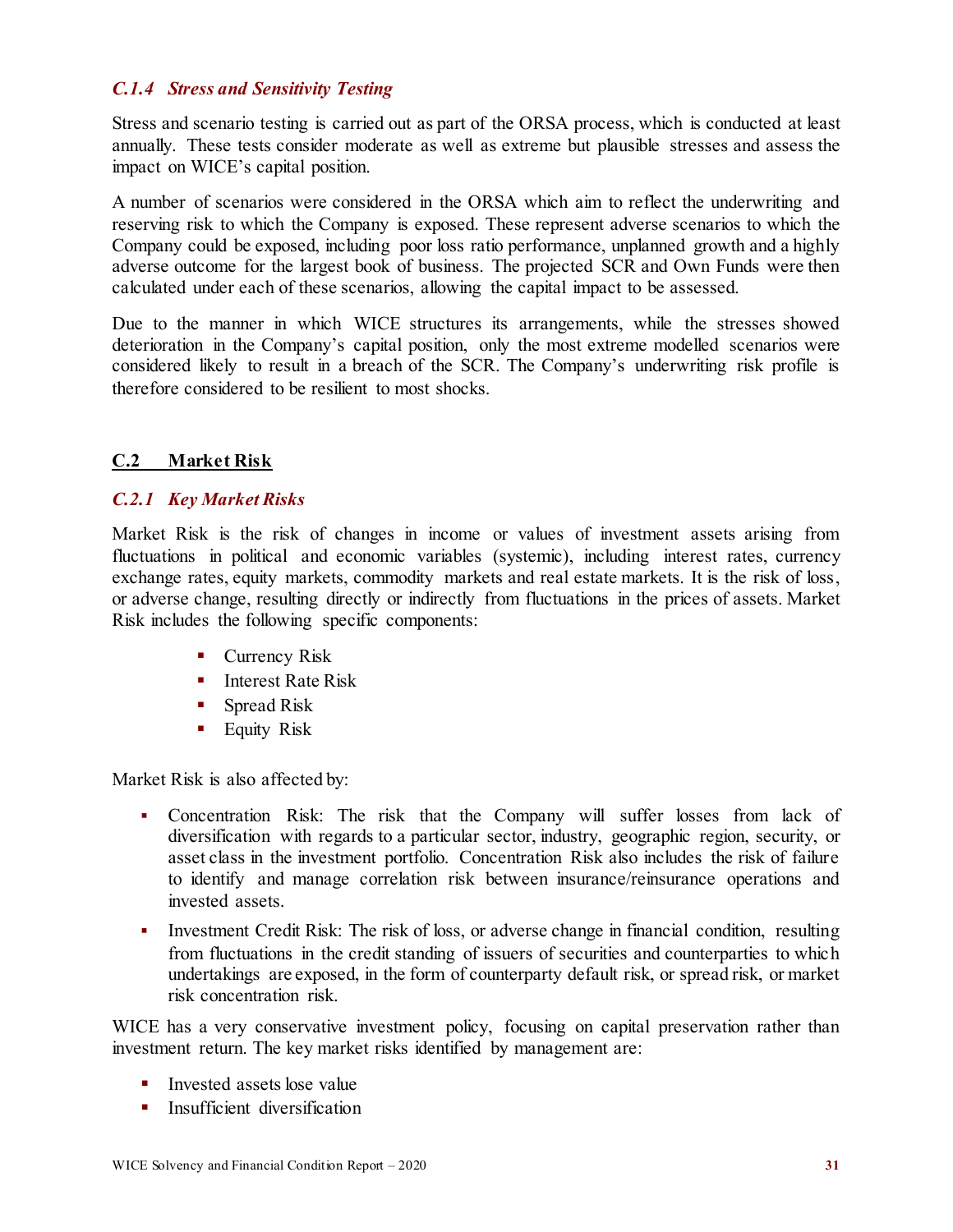- Risk that counterparties are unable or unwilling to fulfill debt obligations
- Failure of a counterparty

#### *C.2.2 Material Risk Concentrations*

WICE currently only invests in government securities with the remainder of investible assets held in deposits with banks. Therefore there are no material market risk concentrations.

#### *C.2.3 Market Risk Mitigations*

WICE mitigates investment risk through the implementation of appropriate controls. These include:

- Regular Board oversight;
- Formal agreements which delegate investment authority to the investment manager, Arch Investment Managers Ltd ("AIM"), a wholly-owned subsidiary of ACGL;
- Investment Guidelines which are structured to ensure sufficient liquidity and prevent overexposure to any one risk sector;
- Quarterly Investment Guideline compliance confirmations issued by the Investment Manager;
- Utilisation of Company-approved brokers, investment managers and third party service providers;

#### *C.2.4 Stress and Sensitivity Testing*

WICE has limited exposure to market risk and hence a single scenario involving an investment shock was modelled. This modelled stress was not considered likely to result in a breach of the SCR and the Company is therefore considered to be highly resilient to market risk.

#### *C.2.5 Prudent Person Principle*

WICE seeks to manage investment assets subject to the Prudent Person Principle which states that the Board must discharge its duties with the care, skill, prudence and diligence that a prudent person acting in a similar capacity would use in the conduct of an enterprise of similar character and objectives.

• The Board of Directors of WICE has outlined the following risk management objectives in order to minimise its exposure to Investment Risk in line with the overall WICE Risk Appetite: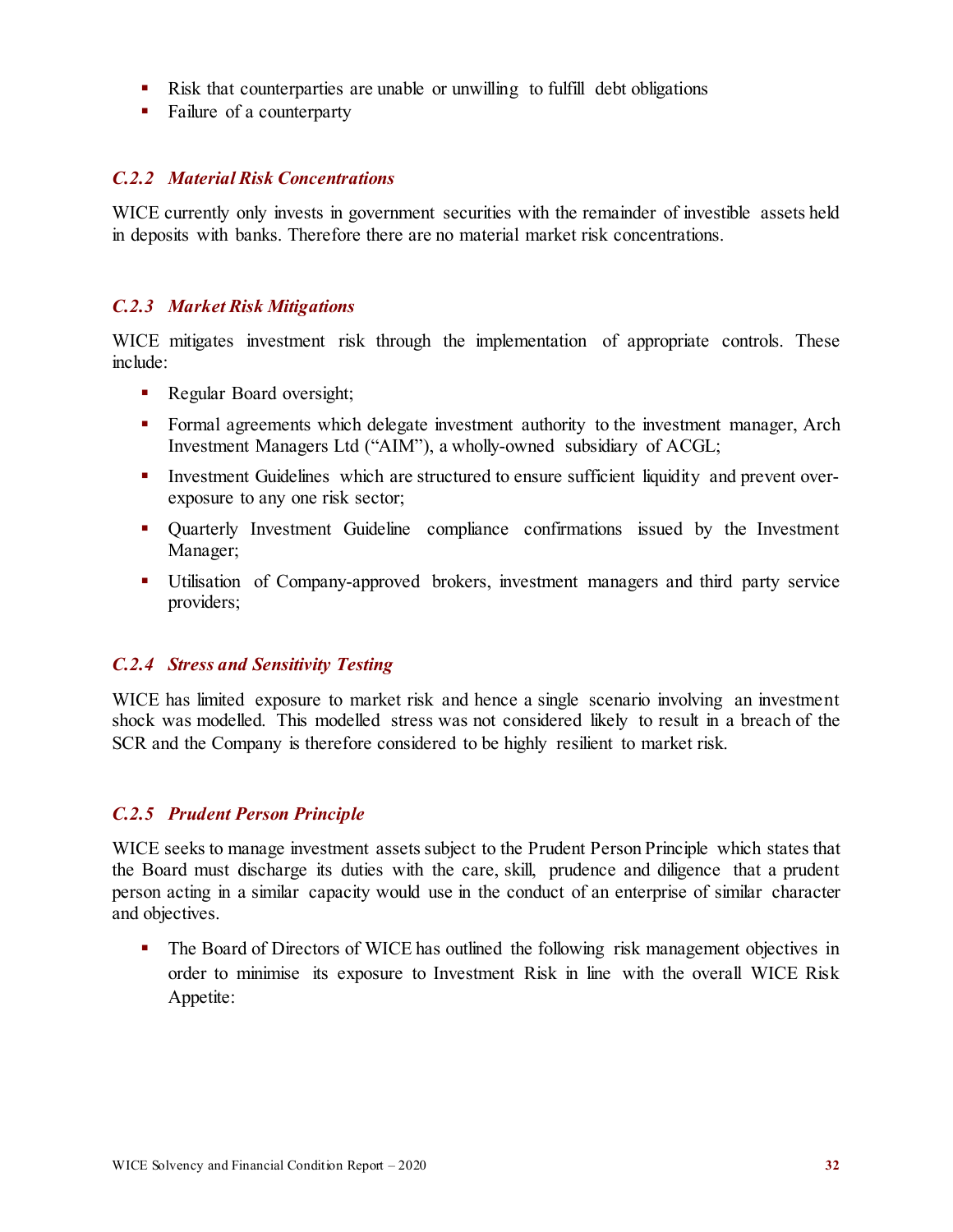- o WICE shall adopt a conservative approach to investments and seek to safeguard the assets of shareholders;
- o WICE shall hold sufficient investment values and investment liquidity to ensure all liabilities are met as they fall due; and,
- o WICE shall ensure that there are appropriate policies, strategies and procedures in place to meet these objectives.

WICE adopts a conservative approach to investments and, as articulated in the Company risk management philosophy, limits Investment Risk such that the overall portfolio will consist of high quality fixed income securities and bank deposits, and limits the proportion of total investments that may be represented by other investments. New investment product initiatives fall into the category of other investments and include investments such as equities and all alternative investments. Participation in new investment products are subject to Board approval. In circumstances where new products are being considered by the Company, the following steps will be undertaken:

- Detailed information will be provided describing the nature of the investment such that the Board has full information to properly evaluate the risk
- The Finance Function will document the impact of the new product, including an assessment of whether it complies with the prudent person principle
- A presentation will be made to the Board to explain the rationale for the proposed investment
- The Board separately review the material and consider the impact on WICE's risk appetite and risk profile

If the proposed investment is approved, WICE's Finance and Compliance Functions will liaise with AIM to revise or develop bespoke Investment Guidelines for the new product where appropriate. In certain circumstances, such as in the case of an investment in a fund, this may not be required.

### <span id="page-35-0"></span>**C.3 Credit Risk**

### *C.3.1 Key Credit Risks*

WICE has a low appetite for credit risk, which is approved by the Board.

WICE is exposed to credit risk from the following sources:

- Investments in fixed income securities
- Deposits with banking counterparties
- Reinsurance counterparties internal from the Quota Share arrangement
- Reinsurance counterparties external
- Premiums collectable from lead insurers and MGA partners.

The key risk is that one or more of these counterparties fail.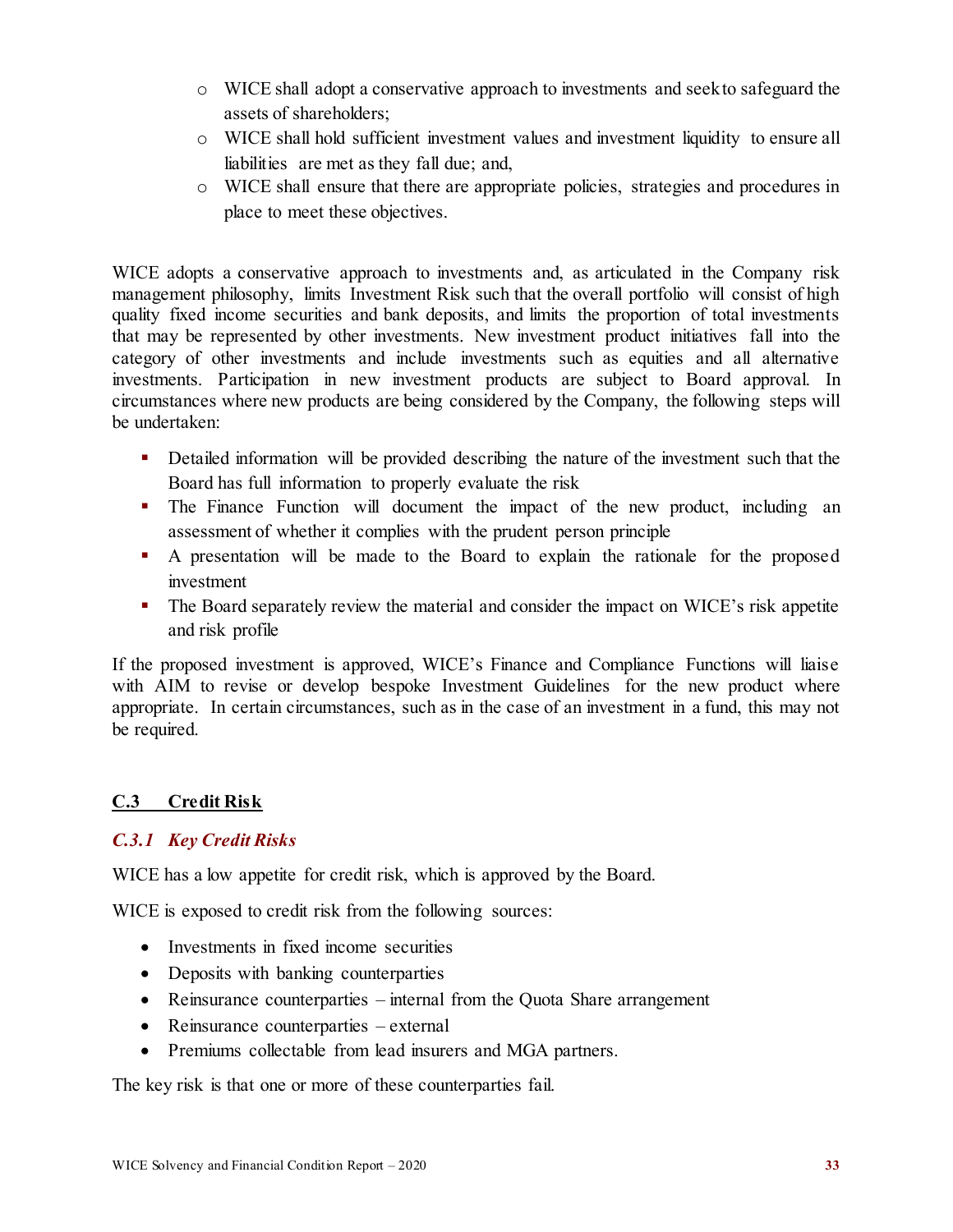#### *C.3.2 Material Risk Concentrations*

As at 31 December 2020, WICE used two banking counterparties, thus resulting in risk concentration. Reinsurance credit concentration was also high, due to the inter-group Quota Share arrangement. Premium receivable-related debtor credit exposure is diversified.

#### *C.3.3 Credit Risk Mitigations*

WICE mitigates credit risk through the implementation of appropriate controls, processes and procedures.

At purchase, securities must have a designation from the Securities Valuation Office (SVO) of 1 or 2, or, in the absence of such rating, a credit rating equal to BBB/Baa2 or higher in the long-term or short-term investment rating agency category by at least two of the US nationally recognized statistical rating organizations (NRSROs). If more than two agencies rate the security the mid rating shall apply, if only two agencies rate the security and these are split, then the lower rating shall be used to determine whether the security is eligible. If only one of the NRSRO agencies rate a security, the rating must be no lower than the minimum rating required by the Investment Guidelines. Only issuers from the UK and European Economic Union are permitted.

Reinsurance and premium receivables are closely monitored and controlled, with short credit periods mitigating any risk exposure. Furthermore, other than the WRL Quota Share reinsurance, other reinsurance arrangements are spread across a number of counterparties, thereby reducing single name exposure. The Company cedes some of its business via external Quota Share arrangements. All external Quota Share partners are currently at least AA rated, in line with the Company's low credit risk appetite.

#### *C.3.4 Stress and Sensitivity Testing*

Due to the high level of reinsurance ceded, WICE is exposed to a material amount of counterparty default (credit risk). As one of the Company's most material risks, a downgrade of the Quota Share reinsurers was therefore modelled as a stress test, as well as a downgrade of the five largest counterparties. This showed that the Company would need to take immediate action to rectify the position.

#### <span id="page-36-0"></span>**C.4 Liquidity Risk**

Liquidity risk is the risk of the Company's inability to realise investments and other assets in order to settle its financial obligations when they fall due. Liquidity risk has low materiality for the Company. One of the objectives of the investment risk policy of the Company is that the Company shall hold sufficient investment values and investment liquidity to ensure all liabilities are met as they fall due. To achieve this objective, the investment risk appetite permits only highly rated securities to be purchased. Risk limits and tolerances have been also set in respect of (i) assetliability duration matching and (ii) availability of liquid assets. The Company considers that the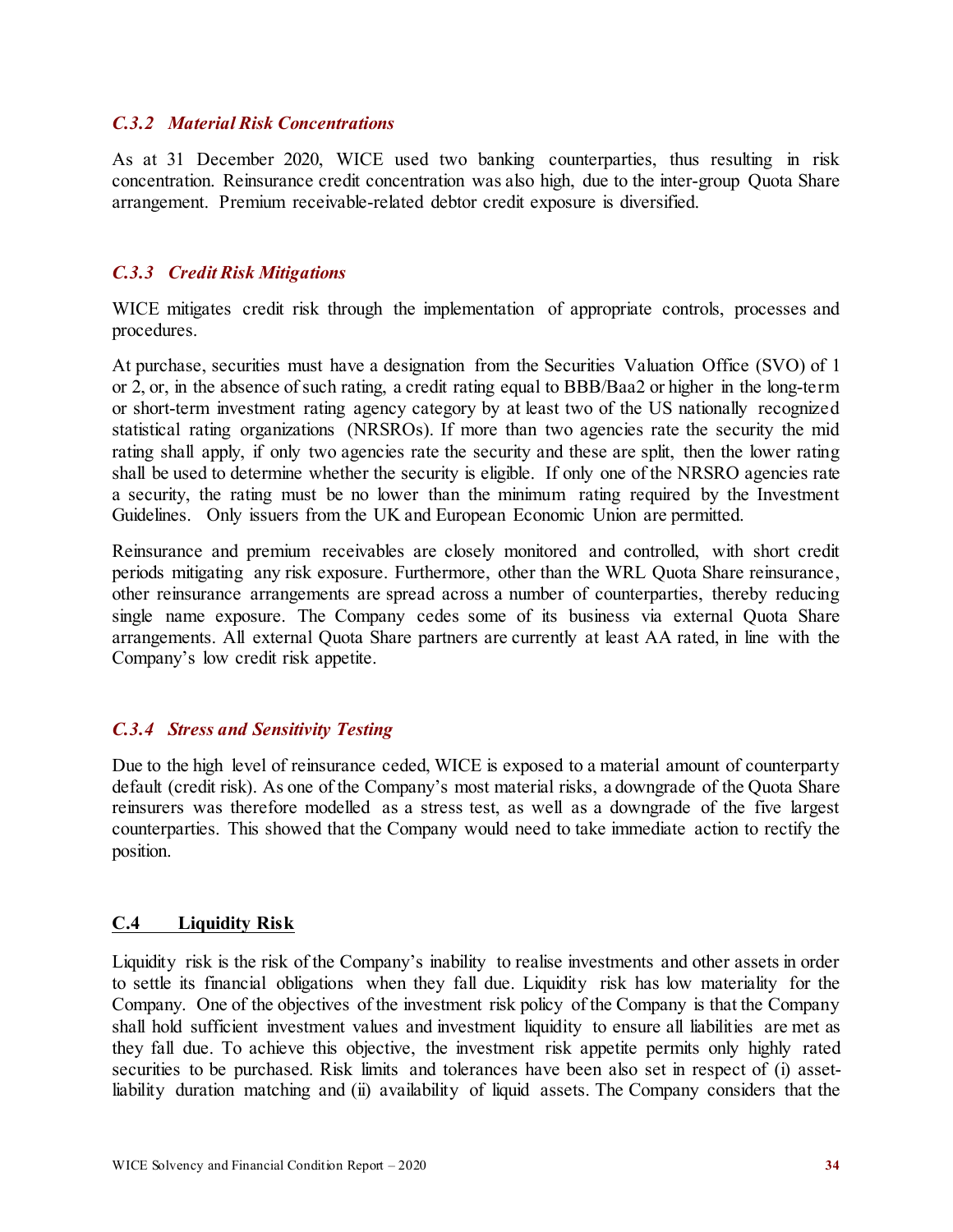composition of its investment assets in terms of their nature, duration and liquidity are appropriate in order to meet its obligations as they fall due.

#### *C.4.1 Risk Exposure and Material Risk Concentrations*

The Company considers its exposure to this risk as relatively low. The Company monitors its liquidity in compliance with its investment risk policy and stated limits and tolerances in respect of the percentage of assets which are invested in liquid investments.

#### *C.4.2 Risk Mitigation*

Liquidity risk is mitigated by the cash held in investments and bank accounts.

#### *C.4.3 Expected Profit in Future Premium*

As of 31 December 2020, the expected profit in future premium is £208,079.

#### <span id="page-37-0"></span>**C.5 Operational Risk**

#### *C.5.1 Key Operational Risks*

Operational Risk means the risk of loss arising from inadequate or failed internal processes, or from personnel and systems, or from external events.

It also includes the risk of loss resulting from failure to comply with laws as well as prudent ethical standards and contractual obligations, and the exposure to litigation from all aspects of business activities.

Within Operational Risk, WICE also includes:

- Group Risk: Risks related to unregulated entities within the Group, implicit or explicit exposure to losses throughout the group ("contagion risk"), risks related to inter-company transactions and double gearing, the extent to which practical, legal, or regulatory barriers to the transfer of capital between group members exist, and other additional risks which individual members of a group face by virtue of their group membership.
- Strategic Risk: Risk that strategic business decisions prove to be ill-founded or poorly executed. Examples of such risk include mergers and acquisitions, moving into new markets, business lines, or regions, changes to the operating model, or failing to anticipate or react to a more general shift in the economic environment, demographics, etc.
- Reputational Risk: The potential adverse impact of an economic loss through deterioration of reputation, credibility or standing with coinsurance and MGA partners, other customers, brokers and the investor community.

WICE's management has identified the following key operational risks: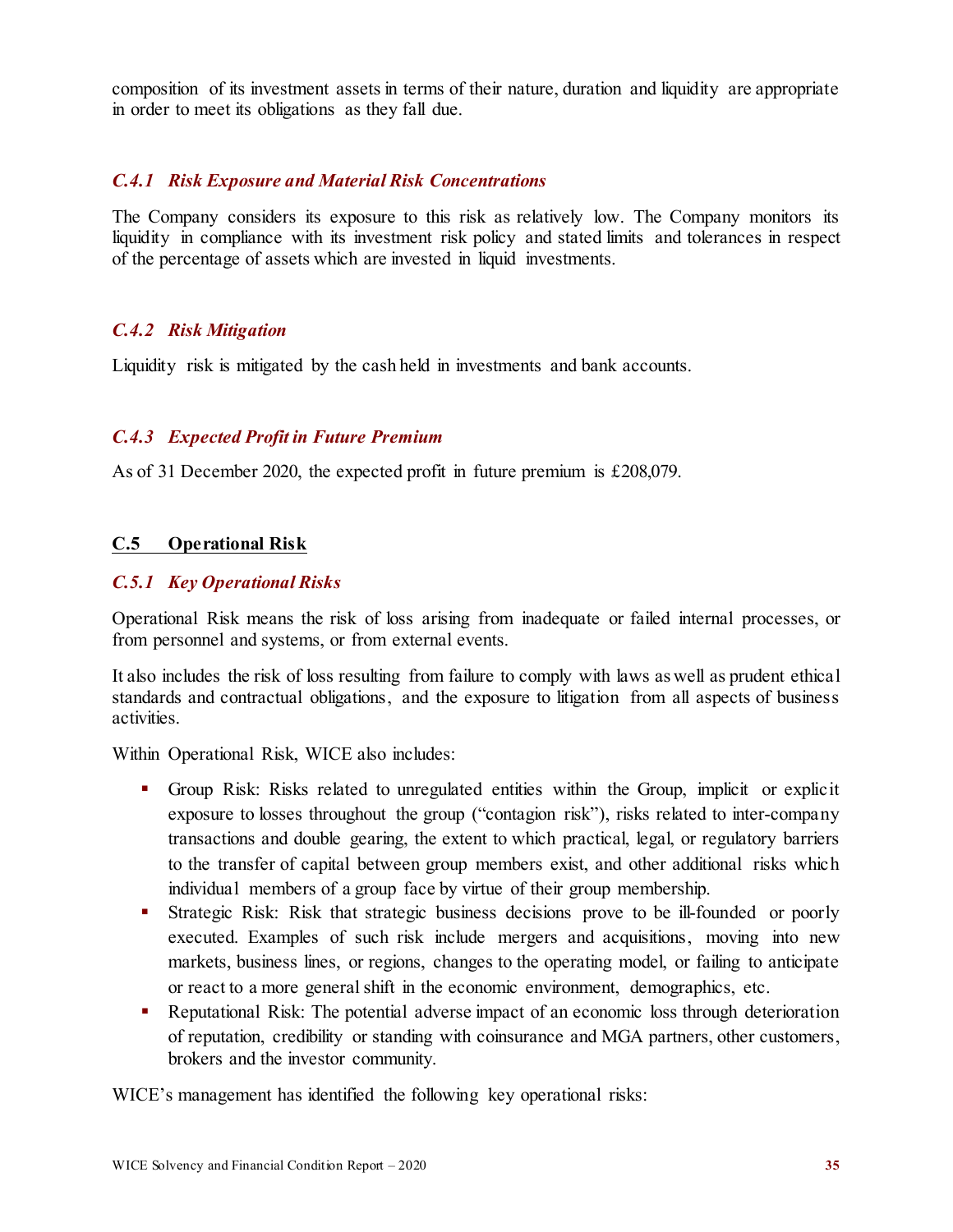- Lack of requisite personnel (including at outsourced service providers), risk appetites or information to execute on the strategy
- Lack of understanding of the key risks or mechanisms to respond effectively
- Failure to manage conflicts of interest
- Adverse impact through the deterioration in reputation caused by acts of the Company
- Possible rating downgrade
- **Breach of legal requirements through lack of policies or non-compliance with policies**
- Outsourced providers performing duties at below acceptable levels
- WICE no longer viewed as an acceptable capacity provider for business partners
- Failure to respond to insurance market factors impacting return on capital
- Failure to respond to changes in the investment and credit markets
- The Company not properly assessing the risks of new initiatives
- **IDED** Incentives of AUL not aligned with those of the Company
- **Risks external to WICE but internal to the Watford Holdings Group**

Those risks classified under the Operational Risk profile have been identified, assessed and articulated in the WICE Risk Register. Relevant risk and control owners report to the Board and the Risk Function holder, and are responsible for identifying new, emergent or changing risks and any consequent control changes required to realign the risks with the risk appetite.

With respect to Legal Risk, WICE's Compliance Officer has the responsibility for monitoring new and pending legislation from the Gibraltar Financial Services Commission ("GFSC") or Gibraltar government, the European Insurance and Occupational Pensions Authority ("EIOPA") and relevant bodies in other applicable jurisdictions for items that could potentially impact the Company.

In addition, applicable international risks are identified through discussions, meetings and memos with/from law and accounting firms within the jurisdiction of all group entities.

#### *C.5.2 Material Risk Concentrations*

There is no Operational Risk concentration.

#### *C.5.3 Operational Risk Mitigations*

WICE has put in place a strong internal control framework which mitigates operational risk. In particular, the following are key controls in managing this risk:

- Appropriate segregation of duties across all functions
- Systems access controls
- Four-eyes oversight of all key areas
- Regular management accounting process including reconciliations and checks
- Business Continuity and Disaster Recovery Plans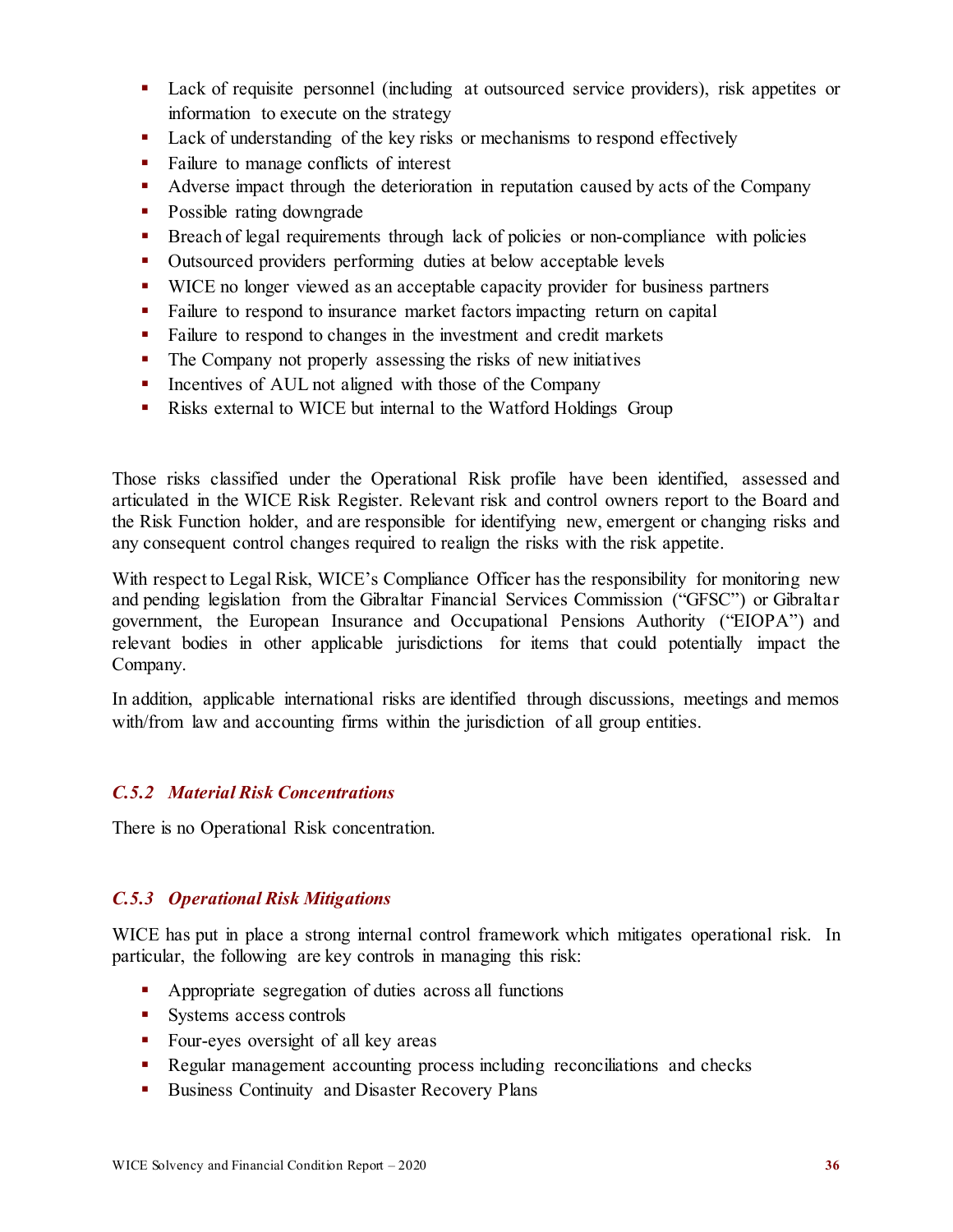- All outsourced arrangements conducted under formal agreements and in accordance with the Outsourcing Policy
- Ongoing oversight and regular audits of outsourced service providers
- All material contracts reviewed by the AUL Counsel, Watford Counsel, or both on behalf of WICE
- **•** Appropriate reporting to Watford group on all relevant matters to enable oversight
- Business plans and budgets reviewed quarterly
- Appropriate governance structures, including quarterly Board meetings

#### *C.5.4 Stress and Sensitivity Testing*

Operational risk is included in the Standard Formula. However, as part of its ORSA process, WICE also considers those areas of operational risk which may not be adequately covered, such as loss of a service provider and assesses its impact on the capital position. In addition, operational risk is indirectly stress tested through other risks, such as a credit down-grade of the inter-company Quota Share partners.

Operational risk comprises a moderate part of WICE's risk profile and the stress tests prove the Company's capital buffer to be sufficiently resilient to withstand this risk.

#### <span id="page-39-0"></span>**C.6 Other Material Risks**

#### *C.6.1 Overview*

A number of other risks are considered to be relevant for the Company, namely, group risk, strategic risk, reputational risk, regulatory risk and compliance risk. These risks do not lend themselves to quantification but are included within the Own Risk and Solvency Assessment.

#### *Risk Exposure and Material Risk Concentrations*

The Company considers the most material exposures in this category of risk are (i) the potential for inappropriate business strategy and (ii) the potential for regulatory breaches.

#### *Risk Mitigation*

Risk controls, risk monitoring and reporting are considered to be the main method of risk mitigation.

WICE considers the following to be additional potentially material risks to the business.

#### *C.6.2 Brexit*

On 31 January 2020, the UK formally left the European Union, and the UK and the EU have entered into a Trade and Cooperation Agreement which was provisionally applied from 1 January 2021, but is still subject to final ratification by the EU. In the meantime Gibraltar domiciled insurance companies have continued to enjoy temporary passporting rights into the United Kingdom post Brexit, until the Gibraltar Authorisations Regime ("GAR") is in place.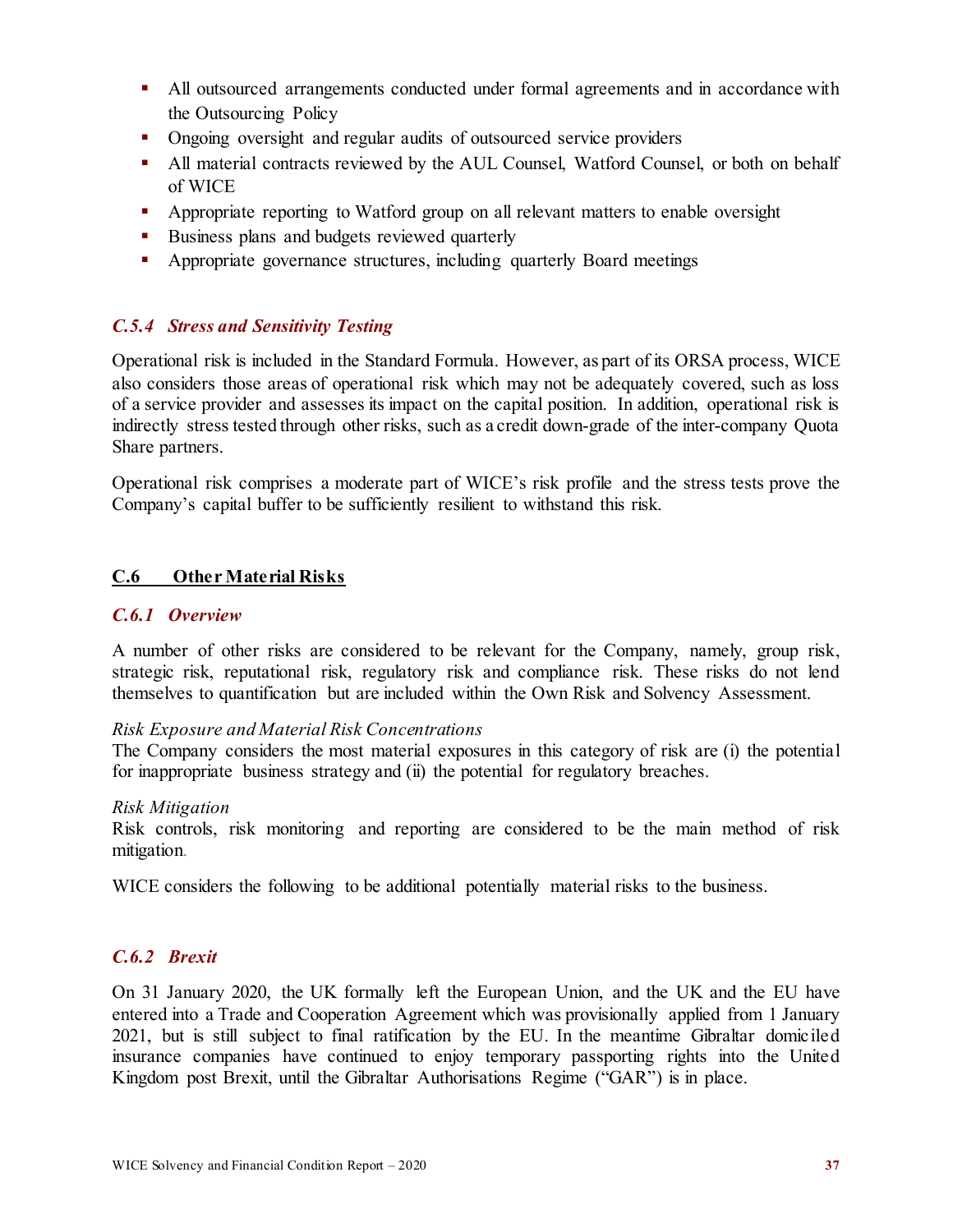Due to the ongoing uncertainty around the outcome of Brexit, management stopped writing new business in the Republic of Ireland in March 2019 and stopped writing business via its branch in Romania in September 2020. The company is now focused on an orderly run off of any existing policies and liabilities in both jurisdictions. With all of WICE's business now located in the United Kingdom, the Board does not anticipate Brexit having an impact on the Company's ability to continue to trade. Brexit has however disrupted the supply chain for repair parts for motor vehicles, particularly when the supply of these parts is from within the European Union, with such delays giving rise to additional repair costs. The board continue to monitor this situation closely making underwriting adjustments as appropriate.

#### *C.6.3 Market Developments and Covid 19*

WICE is exposed to potentially adverse developments within the wider market.

During 2020 the World Health Organisation declared COVID 19 as a global pandemic and as a result the UK Government introduced various measures to control the spread of the virus, including a sequence of lockdowns, which have had a material impact on the motor insurance market including changes to consumer behaviour and policy sales, claims frequency, cost per claim and levels of claims fraud. At the time of writing this report the Company has observed lower volumes of certain books whereas others have remained relatively stable, since motor insurance remains a compulsory class of insurance cover. The impact on claims frequencies has been positive during full lockdown.

From an operational point of view, WICE depends heavily on its outsourced service providers. Most service providers have at various points during 2020 invoked their BCP plans and staff worked remotely to ensure the ongoing provision of services to the Company. The Company continues to closely monitor the situation particularly in the UK, where most of its business is now placed.

In Europe, the low inflation environment and concerns over growth in peripheral nations continues to be a challenge. Future adverse events could cause a shock in developed markets. Furthermore, WICE currently underwrites only UK motor risks. The UK motor market have undergone significant changes in various areas, including the legal and commercial environments, changes in policyholder behaviour, technological advances, new distribution channels and business models, and such changes are likely to continue over the coming years. The Ogden rate which was set at - 0.25% in 2019 continues to drive higher reinsurance costs.

While the impact of such events and changes is difficult to predict, WICE maintains contacts through the Watford Group and the wider Arch group in all major jurisdictions, thus ensuring that the Company is well-placed to react promptly to any adverse developments.

#### <span id="page-40-0"></span>**C.7 Any other information**

No other material information to report as of 31 December 2020.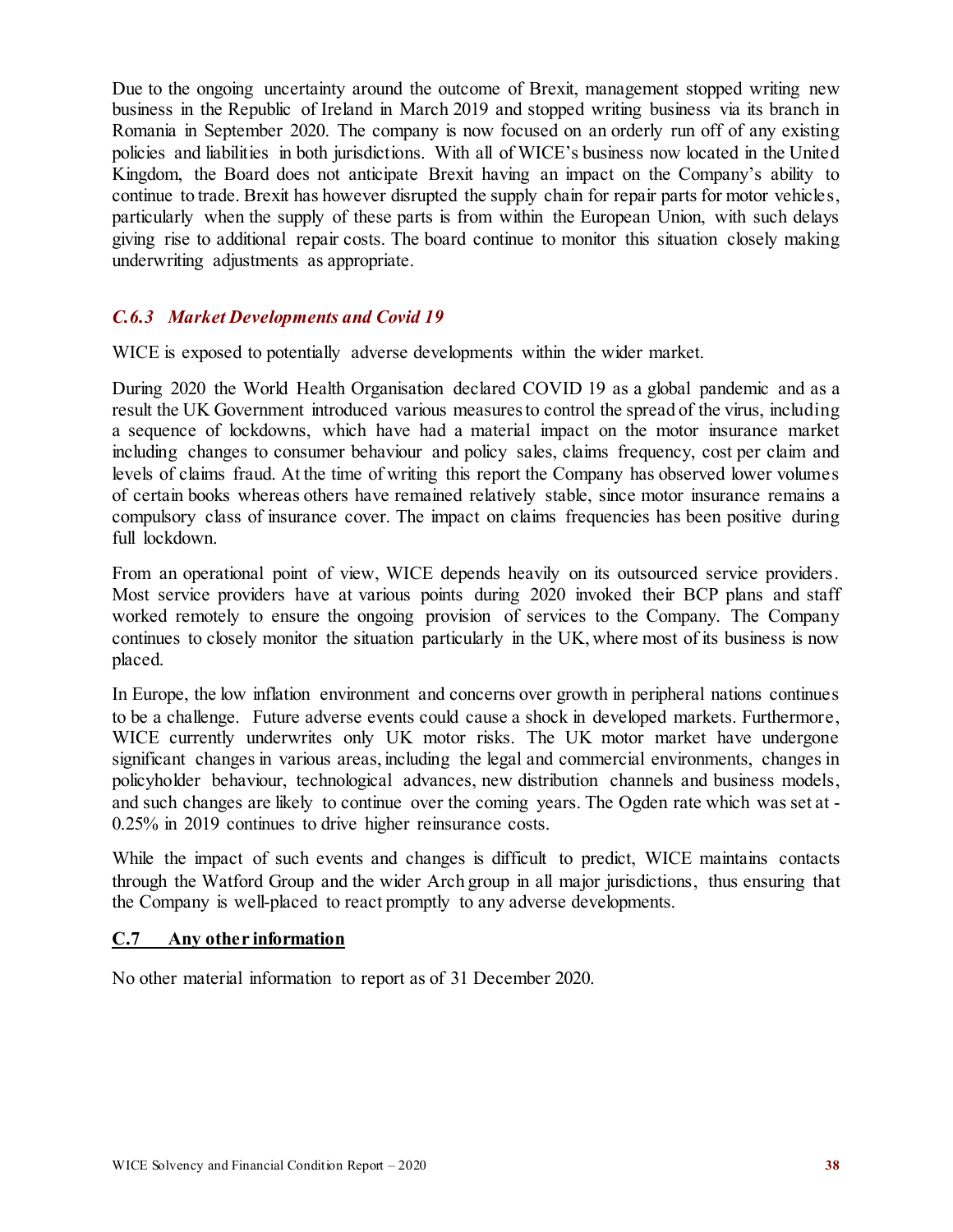#### <span id="page-41-1"></span><span id="page-41-0"></span>**D.1 Assets**

The table below sets out the value of the material assets of the Company (except for reinsurance technical provisions) as at 31 December 2020 under Solvency II and GAAP:

| <b>Assets</b>                                    | 2020<br><b>Solvency II</b><br>f'000 | 2020<br><b>GAAP</b><br>f'000 | 2019<br><b>Solvency II</b><br>f'000 | 2019<br><b>GAAP</b><br>f'000 |
|--------------------------------------------------|-------------------------------------|------------------------------|-------------------------------------|------------------------------|
| <b>Reinsurer's Share of Technical Provisions</b> | 225,742                             | 269,112                      | 172,833                             | 207,729                      |
| <b>Deferred Tax Asset</b>                        | 409                                 | 18                           | 215                                 | $\Omega$                     |
| Investments (including accrued interest)         | 18,660                              | 18,542                       | 20,738                              | 20,552                       |
| Insurance and intermediaries receivable balances | 11,644                              | 22,392                       | $\mathbf 0$                         | 12,441                       |
| <b>Reinsurance Receivables</b>                   | $\overline{0}$                      | $\overline{0}$               | $\overline{0}$                      | $\Omega$                     |
| <b>Deposits to Cedants</b>                       | 1,132                               | 1,132                        | 5,317                               | 5,988                        |
| Other assets and non-insurance receivables       | 18                                  | 136                          | $\overline{2}$                      | 202                          |
| <b>Cash &amp; Cash Equivalents</b>               | 33,382                              | 33,382                       | 28,522                              | 28,522                       |
| Deferred Acquisition Costs / Goodwill            | $\overline{0}$                      | 12,236                       | $\overline{0}$                      | 11,336                       |

The following are the bases, methods and main assumptions used for valuation of each material class of assets for Solvency II purpose.

#### *D.1.1 Deferred acquisition costs*

In the financial statements, acquisition costs which represent commission and other related expenses are deferred over the period in which the related premiums are earned. To the extent that acquisition costs are deferred and considered irrecoverable against the related unearned premiums, they are written off to net operating expenses as incurred.

The Solvency II balance sheet is prepared based on the best estimate of future cash flow basis. As deferred acquisition costs do not result in future cash flows, these amounts are therefore excluded from the Solvency II balance sheet.

There has been no change in the recognition and valuation basis during the period.

#### *D.1.2 Deferred tax assets*

Deferred tax assets are the temporary differences arising between the tax bases of assets and liabilities and their carrying amounts under Solvency II or GAAP. Deferred income tax is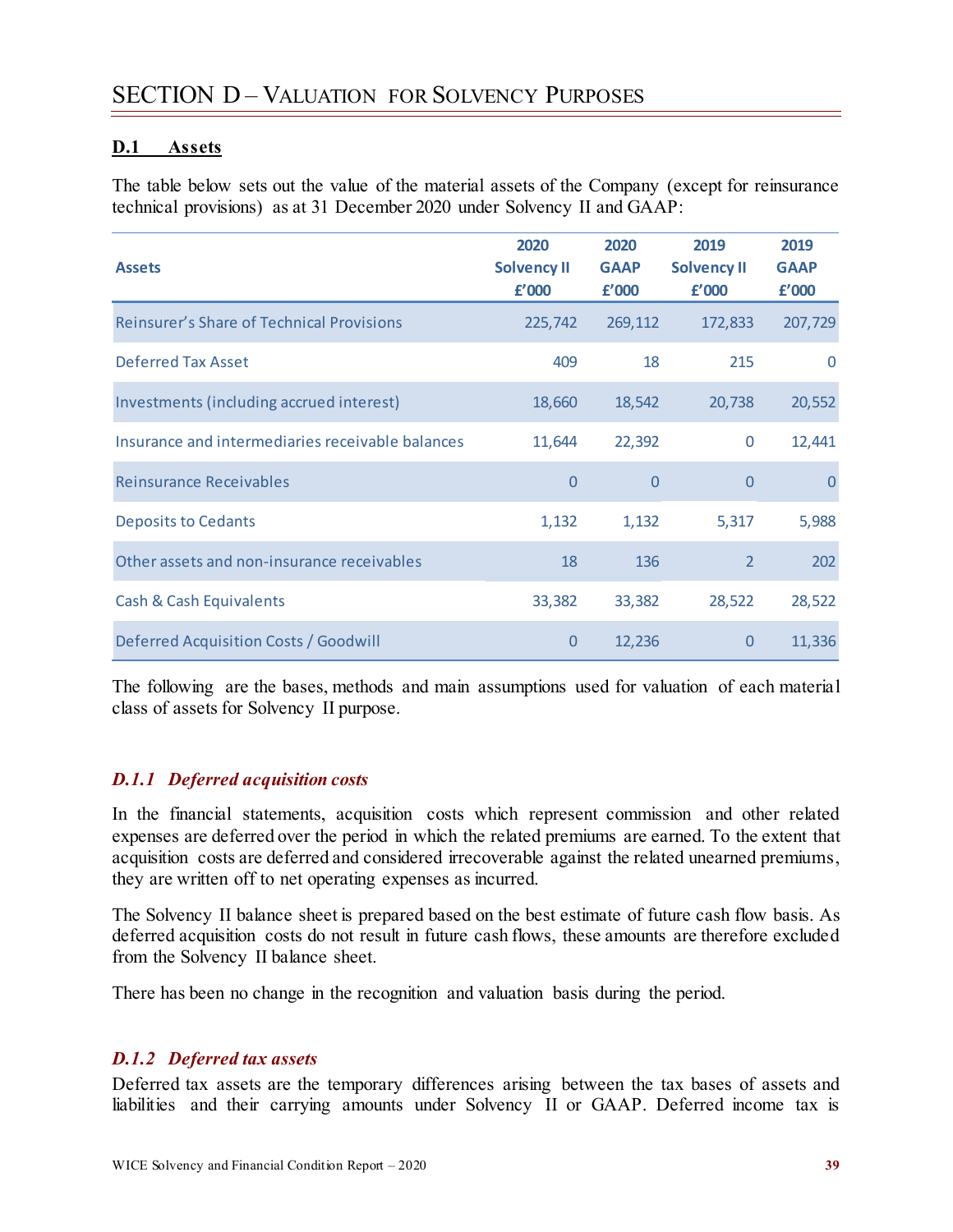determined using tax rates (and laws) that have been enacted or substantively enacted by the balance sheet date and that are expected to apply when the related deferred tax asset is realised or the deferred tax liability is settled.

Deferred income tax assets are recognised only to the extent that it is probable that future taxable profit will be available against which the temporary differences can be utilised. Deferred income tax assets and liabilities are offset if there is a legally enforceable right to set off current tax assets against current tax liabilities and if they relate to income taxes levied by the same taxation authority on the same taxable entity.

The valuation of deferred tax assets is consistent with the accounting valuation under GAAP.

#### *D.1.3 Investments (other than holding in related undertaking)*

Investment assets are comprised mainly of Government bonds, with an insignificant amount held in money market funds. The Company's investments are externally managed. The Company receives quarterly reports detailing the underlying assets and their performance. Whilst Coronavirus has given rise to market volatility in financial markets, the Company's investment portfolio has held up well in 2020, as the company's investment portfolio comprises of UK Government bonds.

The investments are valued at fair value under GAAP and Solvency II based on market prices at the reporting date, which are quoted prices in active markets for identical assets. No significant estimates or judgements have been used in the valuation of investments.

There has been no change in the recognition and valuation basis during the period and the valuation of investments under Solvency II is consistent with the accounting valuation under GAAP.

#### *D.1.4 Deposits to Cedants*

As at 31 December 2020, deposits to cedants represent cash floats held by MGA partners for the settlement of claims. These balances are valued at fair value reflecting the amount held at 31 December 2020, translated at the closing exchange rate for balances not denominated in the reporting currency. No estimates or judgements are required in the valuation.

The Company is exposed to timing issues in respect of the funding requirements on the claims accounts, where WICE is paying the total funding requirement of the claims account and then collecting the amounts attributable to the Quota Share partners in the following accounting period. Such timing delays give rise to an increased credit exposure to the reinsurance partners. The calculation of the Counterparty default risk under the standard formula has been adjusted to account for the rating of the Quota Share partners.

There has been no change in the recognition and valuation basis during the period and there are no differences between the valuation for Solvency II and the GAAP valuation, other than the grossing up of these items for Solvency II purposes.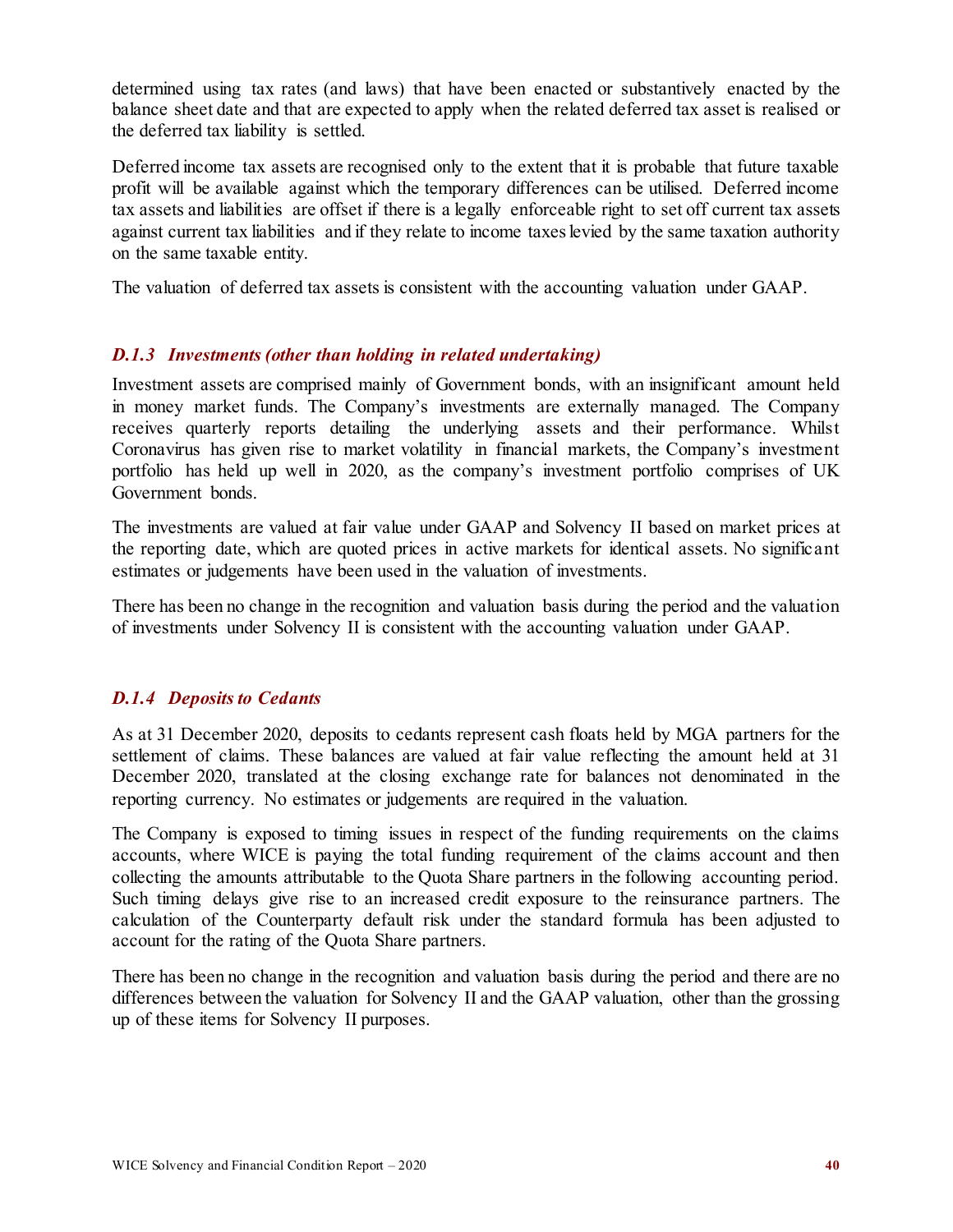#### *D.1.5 Insurance and intermediaries receivables*

Insurance and intermediaries receivables balance represents premiums owed from lead insurers and MGA partners less related acquisition costs. Outstanding premiums are valued at fair value, being the amount recoverable, and due to the short-term nature of the receivable no adjustments to valuation, estimates or judgements are required.

There has been no change in the recognition and valuation basis during the period and the valuation of insurance and intermediaries receivables under Solvency II is consistent with the accounting valuation under GAAP. However, for Solvency II purposes, these amounts are reduced by the amount not yet due on the valuation date and are included in technical provisions. At 31 December 2020 there were no overdue receivables.

#### *D.1.6 Reinsurance receivables*

Reinsurance receivables represent premiums owed from Quota Share and Excess of Loss reinsurers. These balances are valued at fair value, being the amount recoverable, and due to the short-term nature of the receivable no adjustments to valuation, estimates or judgements are required.

There has been no change in the recognition and valuation basis during the period and the valuation of reinsurance receivables under Solvency II is consistent with the accounting valuation under GAAP. However, for Solvency II purposes, these amounts are set against reinsurance technical provision cash flows to the extent that they are not overdue. At 31 December 2020 there were no overdue receivables.

#### *D.1.7 Cash and cash equivalents*

As at 31 December 2020, the Company had £33.4 million  $(2019 - \text{\textsterling}28.5 \text{ million})$  held as cash and cash equivalents with banking counterparties. The majority of these accounts are held in GBP, with a small balance held in EUR and RON. Most accounts are held in the UK, with RON accounts held in Romania. The non-GBP balances are translated into GBP at the balance sheet closing rate.

Cash and cash equivalents are valued at fair value by the relevant financial institution, and the Company receives monthly statements at the period end to confirm the balances held. There are no significant estimates or judgements used in valuing cash holdings due to the nature of the asset.

There has been no change in the recognition and valuation basis during the period and the valuation of cash and cash equivalents under Solvency II is consistent with the accounting valuation under GAAP.

#### <span id="page-43-0"></span>**D.2 Technical provisions**

#### *D.2.1 Results summary*

A summary of the technical provisions results for the Company as at 31 December 2020 is set out below, split by material lines of business: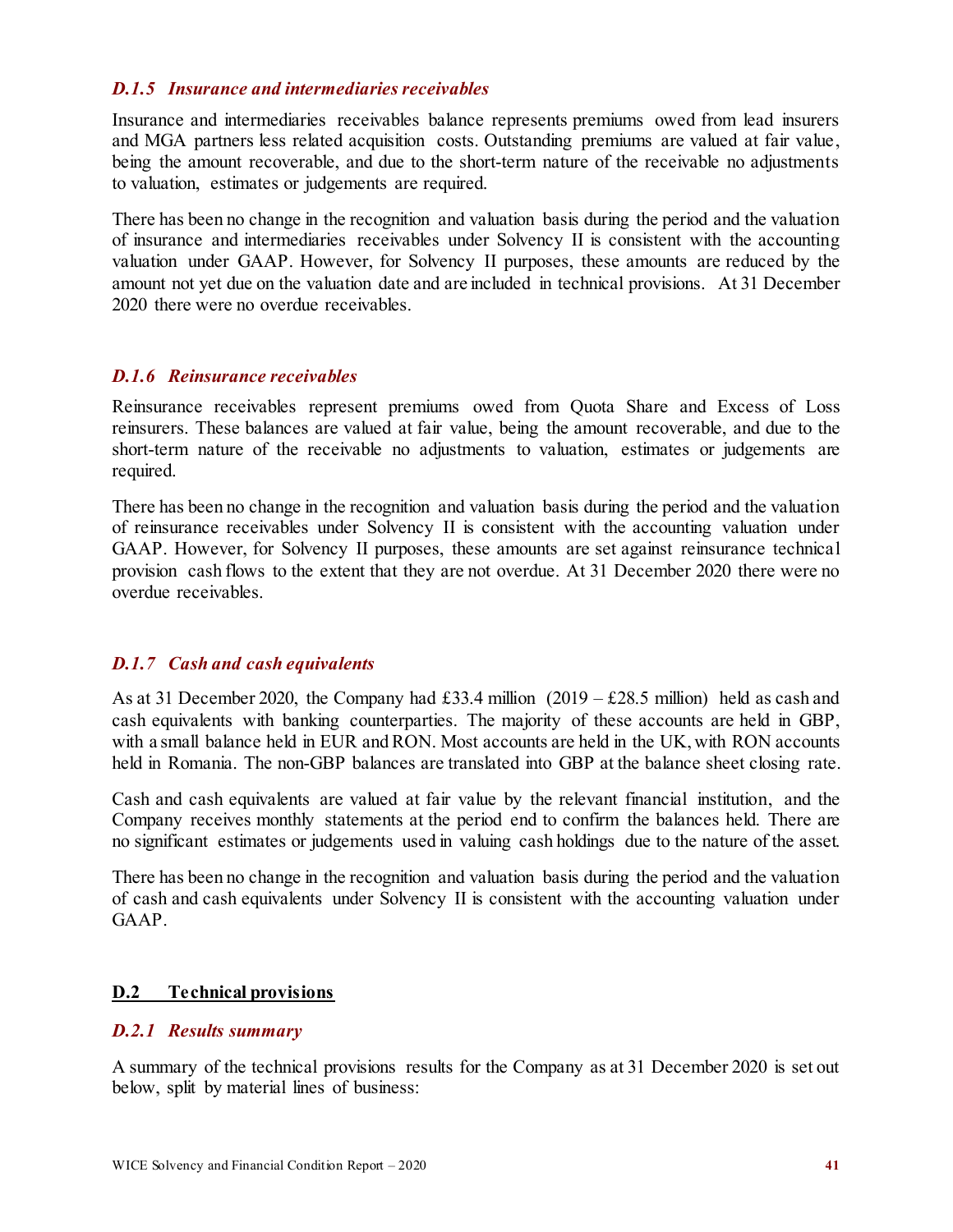| 31 December 2020                      | <b>Claims</b>     | Premium           |                    | <b>Solvency II</b>          |
|---------------------------------------|-------------------|-------------------|--------------------|-----------------------------|
| Net of Retrocession and inter-company | <b>Provisions</b> | <b>Provisions</b> | <b>Risk Margin</b> | <b>Technical Provisions</b> |
| <b>Quota Share</b>                    | (E'000)           | (E'000)           | (E'000)            | (E'000)                     |
| Fire and other damage to property     | 66                | 415               | 41                 | 522                         |
| General liability                     | 36                | 163               | 220                | 419                         |
| Other motor insurance                 | 1,147             | 353               | 369                | 1,869                       |
| Motor vehicle liability insurance     | 10,074            | 3,181             | 1,165              | 14,420                      |
| Miscellaneous financial loss          | (7)               | 1,007             | 33                 | 1,033                       |
| <b>Grand Total</b>                    | 11,316            | 5,118             | 1,828              | 18,262                      |
|                                       |                   |                   |                    |                             |
| <b>31 December 2019</b>               | <b>Claims</b>     | Premium           | <b>Risk Margin</b> | Solvency II                 |
| Net of Retrocession and inter-company |                   |                   |                    |                             |
|                                       | <b>Provisions</b> | <b>Provisions</b> |                    | <b>Technical Provisions</b> |
| <b>Quota Share</b>                    | (E'000)           | (E'000)           | (E'000)            | (f'000)                     |
| Fire and other damage to property     | 69                | 188               | 8                  | 264                         |
| General liability                     | 0                 | 0                 | 0                  | 0                           |
| Other motor insurance                 | 1,096             | 37                | 185                | 1,318                       |
| Motor vehicle liability insurance     | 7,420             | 3,850             | 1,239              | 12,510                      |
| Miscellaneous financial loss          | 13                | 209               | 70                 | 292                         |

#### *D.2.2 Calculation Methodology*

Under Solvency II an economic balance sheet is required – which requires a market valuation of technical provisions. The overarching principle for valuing technical provisions under Solvency II is the current amount undertakings would have to pay if they were to transfer their (re)insurance obligations immediately to another undertaking.

The starting point for valuing the Company's Technical Provisions (TPs) is the Company's GAAP basis reserves for loss and allocated loss adjustment expenses (Loss Reserves). Cash flows associated with those Loss Reserves, along with unearned premium reserves and provisions for other components of economic basis TPs, are calculated for each homogenous risk group using the approach outlined below.

#### *(1) Best Estimate Liability*

The best estimate liability ("BEL") is calculated from the cashflows in respect of the claims provisions and premium provisions. The best estimate liability represents the present value of future cashflows. The present value is calculated based on the timing of cashflows and on yield curves provided by EIOPA. The best estimate liability is determined on a gross, ceded and net basis for both the claims provisions and the premium provisions.

#### *(2) Premium Receivable*

Premium receivable in respect of the portion of the GAAP premium receivable not yet due on the valuation date is included in the premium provisions cashflows. A consistent approach is applied to calculation of ceded premium payable.

#### *(3) Premium in respect of Bound But Not Yet Incepted Business*

The Company's technical provision calculation allows for business that is bound but not yet incepted ("BBNI") at the valuation date.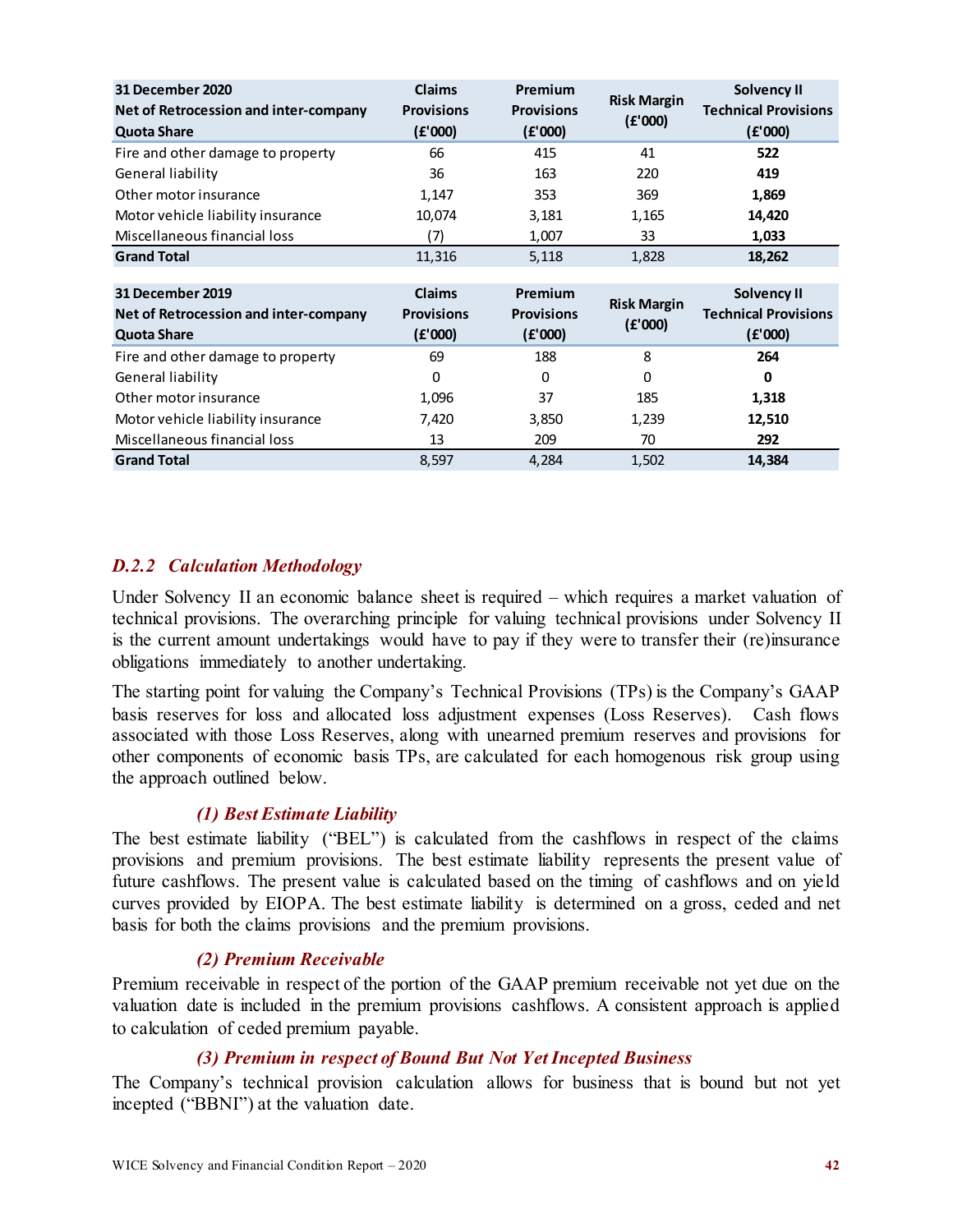The premium provisions include the future premium cashflows in respect of the BBNI business up to the relevant contract boundary.

#### *(4) Future loss and allocated loss adjustment expense*

Future loss and allocated loss adjustment expense cashflows are projected in respect of the GAAP Loss Reserves in order to calculate claims provisions. The Company does not consider that there are any implicit or explicit margins in the GAAP Loss Reserves.

Future loss and allocated loss adjustment expense cashflows are projected in respect of the GAAP unearned premium reserves and BBNI premium in order to calculate premium provisions. The projection uses business planning assumptions in respect of future loss ratios on unearned premium reserves and not yet incepted business.

### *(5) ENIDs*

The Solvency II technical provisions must allow for events not in data ("ENIDs"). These are possible future events which are not included in historical data. An ENID loading has been derived by the Company using a truncated distribution approach and is applied to future claim cashflows in both the claims provisions and premium provisions.

#### *(6) Expenses*

Acquisition costs directly attributable to the future premium receivable are determined based on the terms of the contracts which generate the premium receivable.

In addition, an allowance for unallocated loss adjustment expenses, administrative expenses and investment management expenses associated with the settlement of the best estimate liabilities is included in the technical provisions.

The Quota Share with Watford Re has been endorsed to clarify inclusion in the cover up to a maximum percentage of the incurred loss in case of the commencement of Run-Off for the Company. The Company is currently not in Run-Off.

### *(7) Impact of Reinsurance*

The Company's reinsurance program consists of proportional reinsurance and non-proportiona l cover. Fixed percentage ceding acquisition expenses apply to the proportional reinsurance cover. In general, ceded cashflows are derived proportionally from gross cashflows. Exceptions to this approach are (i) ceded acquisition costs which are derived from the product of ceded premiums and the ceded acquisition expense percentage, and (ii) GAAP ceded balances receivable / payable which are analysed by their settlement terms to determine the portion of the balance not yet due for settlement and which should be included in ceded technical provisions.

#### *(8) Adjustment for counterparty default*

An adjustment for counterparty default is applied to the ceded technical provisions. The adjustment for counterparty default uses the Probability of Default ("PD") consistent with the Credit Quality Steps specified in EIOPA guidance in respect of the AM Best financial strength rating for reinsurance counterparties. An assumption was made in this adjustment that the Loss Given Default ("LGD") in the case of a counterparty defaulting on its obligations would represent 50% of the amount of exposure to that counterparty.

#### *(9) Risk margin*

The Risk Margin is calculated based on the Level 3 of Simplifications in the EIOPA guidance which projects future SCR values based on the assumption that the SCR to Net BEL ratio is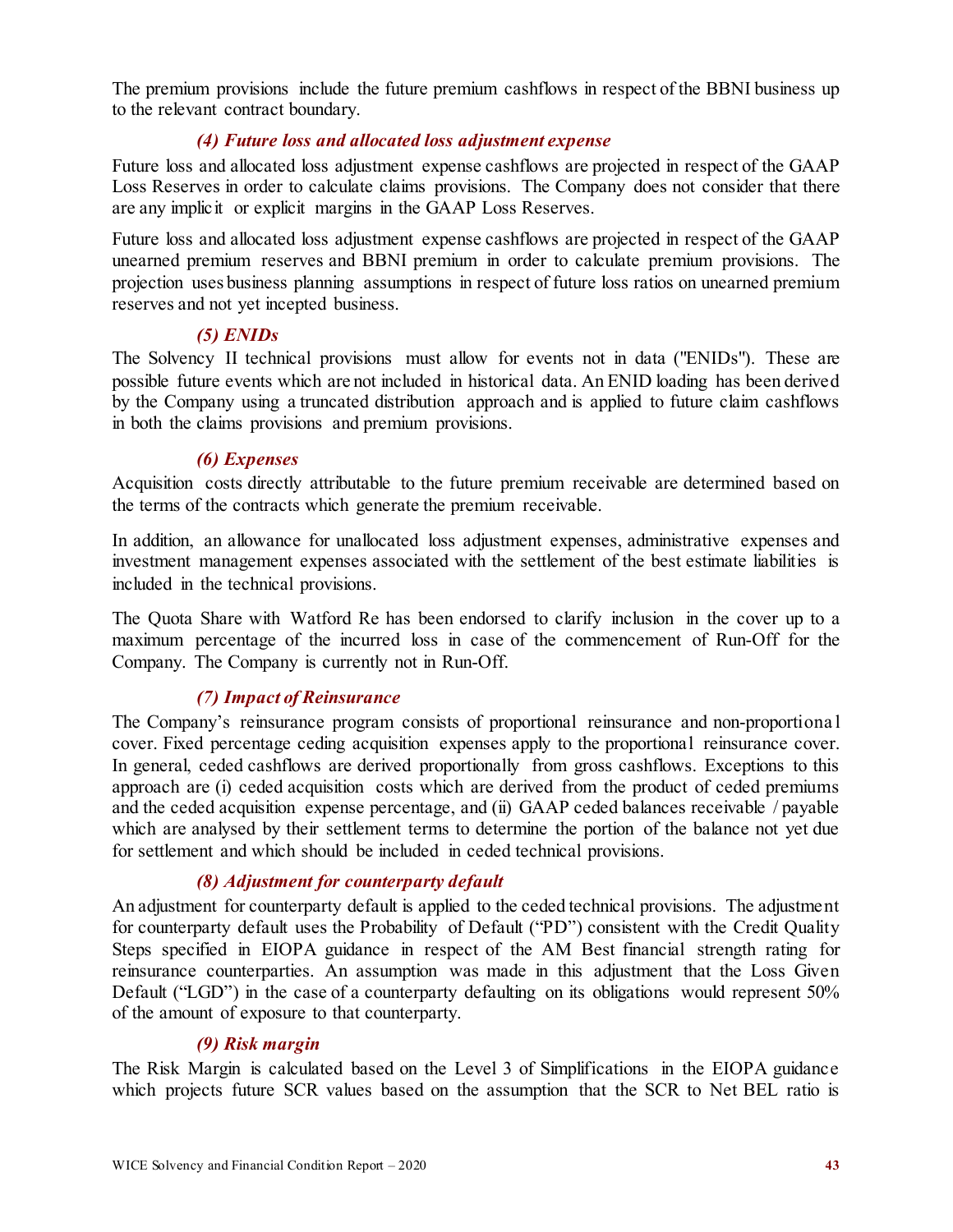constant through time. A ratio of SCR to Net BEL is determined as of the valuation date. This ratio is applied to future BEL estimates at each 1 year interval until liabilities are fully runoff to estimate future SCR requirements. A 6% cost of capital is applied to all SCR estimates through time to estimate the cost of capital to support the liabilities. The resulting series of costs of capital requirements are present valued to the valuation date using the yield curve for the reporting currency of the company with a 1-year lag per the EIOPA guidance material.

### *(10) Allocation to Lines of Business*

WICE writes motor business, which for Solvency II reporting purposes is required to be split into Motor Liability and Other Motor. It is not common practice in the UK and Irish markets to rate motor business on this basis.

The split between Liability and Other has therefore been derived by reference to claims heads of damage, with Third Party Property Damage and Bodily Injury being allocated to Liability and Accidental Damage, Windscreen, Fire and Theft being allocated Other Motor.

### *D.2.3 Material Changes since Last Reporting Period*

There have been no material changes in the basis for calculation of technical provisions during the period.

### *D.2.4 Level of Uncertainty*

Uncertainty in technical provisions arises from a number of sources:

- The estimates for outstanding losses are based on known information at the balance sheet date. Ultimate settlement of these claims may differ from these estimates
- The estimates for future losses on both expired and unexpired business are based on actuarial assumptions reflecting past performance and anticipated future changes. These assumptions may ultimately prove to differ from actual experience
- The estimates for expenses are based on reasonable judgement reflecting past experience and on assumptions as to the run-off period. Either of these factors may differ from ultimate experience
- Events not in data are, by their nature unpredictable and any allowance made could prove to be over-prudent or insufficient
- The legislative and market environment in which WICE operates has been subject to material changes in the past, which could impact best estimates and projected future cash flows

WICE follows a robust process in determining the appropriate assumptions underlying the calculation of technical provisions. Actual performance is monitored against expectations on an ongoing basis to ensure assumptions are updated as required.

Stress testing was performed on the Solvency II Technical Provisions as at 30<sup>th</sup> September 2020 in order to give an indication of sensitivity around loss ratio assumptions.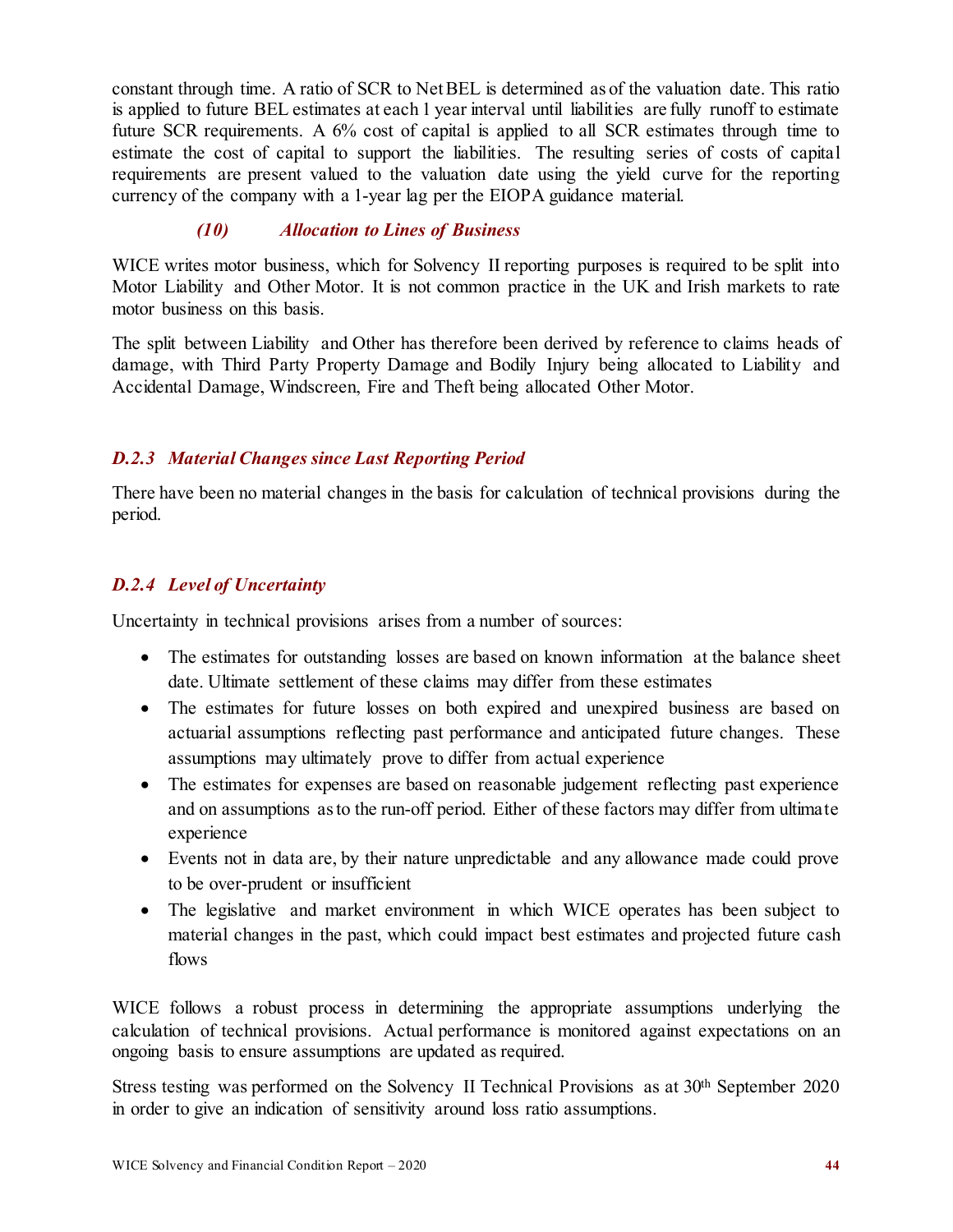The following table shows net TPs in stressed scenarios (loss ratios 5% and 10% higher than expected). The table takes account of sliding scale commissions, which provide the Company with some protection against moderate loss ratio movements.

| 2020YE                        | <b>Base Case</b><br>(E'000) | Losses +5%<br>(E'000) | Losses $+10%$<br>(E'000) |
|-------------------------------|-----------------------------|-----------------------|--------------------------|
| Net Best Estimate Liabilities | 16.909                      | 17.041                | 17.279                   |
| Impact                        |                             | 132                   | 370                      |

The above results of sensitivity testing should be considered in the context of the Company's solvency profile. As at December 31st 2020, the Company's SCR was £14.0m, against which it held eligible own funds of £21.0m, equating to SCR coverage of 148%. Without considering the impact on the SCR, the more extreme of the scenarios above (losses 10% higher than expected), would reduce the SCR coverage ratio to 145%.

#### *D.2.5 Material Differences between GAAP and Solvency II*

Whilst some of the approaches and techniques applied under Solvency II are similar to those followed under the existing GAAP rules, there are other rules where there will be significant changes. These include:

- Movement to a cash flow basis for valuation of both gross business and reinsurance;
- Removal of any implicit or explicit margins within technical provisions to give a "true best estimate" for solvency purposes, defined as the mean of the full range of possible future outcomes;
- Introduction of the valuation of very low probability extreme events including latent claims, referred to as an allowance for "events not in data" or ENIDs;
- **Removal of the requirements to hold an unearned premium reserve and to allow for other** non-monetary items. These are replaced by "premium provisions", valued on a best estimate basis. This also includes a requirement to take account of all future premium cash inflows;
- Movement to recognising contracts on a "legal obligation basis". This will mean the inclusion of business currently not valued as part of technical provisions – for example 1 January renewals entered into prior to a 31 December valuation, also referred to as "bound but not incepted" business;
- Inclusion of run-off expenses in technical provisions;
- Introduction of discounting of cash flows, leading to increased volatility in reserves;
- Setting off of insurance and intermediaries receivables and reinsurance receivables and payables against gross technical provisions and reinsurance technical provisions;
- Introduction of the principle of a market consistent basis and calculation of a "risk" margin"; and
- Valuation of liabilities segmented by at least Solvency II lines of business.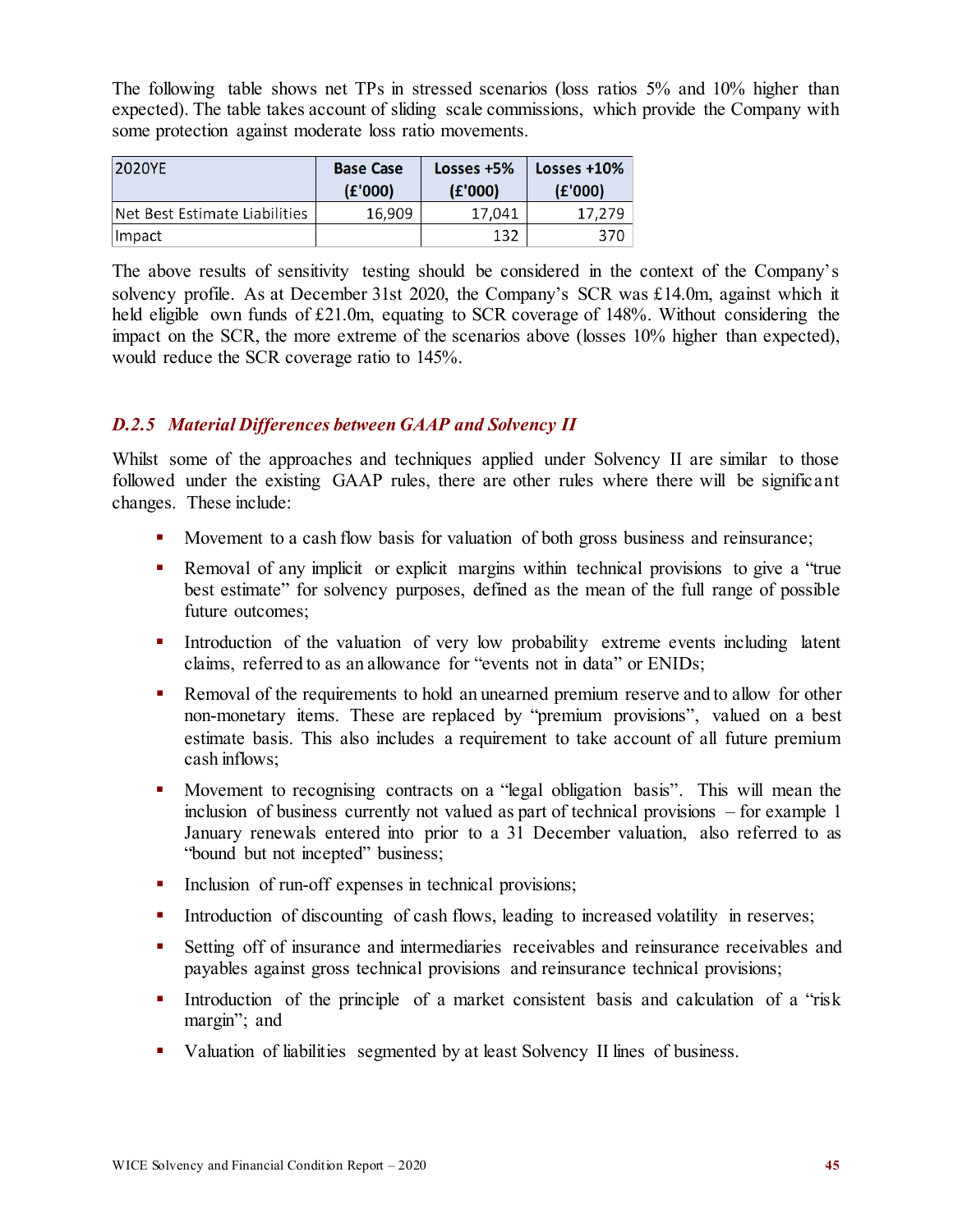The table below shows the movement from GAAP gross technical provisions to Solvency II gross technical provisions. Note that an audit adjustment was made to the final GAAP financials to reflect payments from claims agents in the period. This was an accounting adjustment made outside of our data warehouse and therefore is not reflect in the Technical Provisions. This adjustment was a reallocation and did not impact Own Funds.

| <b>2020 Technical Provisions</b>                 | <b>Gross</b> | <b>Ceded</b> | <b>Net</b> |
|--------------------------------------------------|--------------|--------------|------------|
| <b>GAAP to Solvency II</b>                       | £'000        | E'000        | £'000      |
| <b>Claims Provisions</b>                         | 193,286      | 181,970      | 11,316     |
| <b>Premium Provisions</b>                        | 48,890       | 43,772       | 5,118      |
| Risk Margin                                      | 1,828        |              | 1,828      |
| <b>Solvency II Technical Provisions</b>          | 244,004      | 225,742      | 18,262     |
|                                                  |              |              |            |
| <b>GAAP Reserves (Losses and ALAE)</b>           | 189,877      | 181,081      | 8,796      |
| Remove margins                                   |              |              |            |
| Allowance for ENID                               | 2,826        | 2,694        | 132        |
| <b>Change of Expense Basis</b>                   | 3,798        | 1,507        | 2,290      |
| Adjustment for Counterparty Default              |              | (133)        | 133        |
| Reinsurance Receivables/Payables                 |              |              |            |
| Discounting impact                               | (3, 214)     | (3, 180)     | (35)       |
| <b>Currency Revaluation</b>                      |              |              |            |
| Remove booked ULAE                               |              |              |            |
| <b>Solvency II Claims Provisions</b>             | 193,286      | 181,970      | 11,316     |
|                                                  |              |              |            |
| <b>GAAP Reserves (Unearned Premium)</b>          | 356,356      | 87,962       | 268,393    |
| <b>Remove Unearned Premium Reserve</b>           | (356, 356)   | (87, 962)    | (268, 393) |
| <b>Future Premium (net of Acquisition Costs)</b> | (1, 429)     | (1, 341)     | (87)       |
| <b>Future Losses and ALAE</b>                    | 70,313       | 66,702       | 3,611      |
| Remove margins                                   |              |              |            |
| <b>Allowance for ENID</b>                        | 1,052        | 998          | 54         |
| Change of Expense Basis                          | 1,406        | 11           | 1,395      |
| <b>Adjustment for Counterparty Default</b>       |              | (16)         | 16         |
| <b>Premium Receivables</b>                       | (22, 392)    | (22, 527)    | 136        |
| Reinsurance Receivables/Payables                 |              |              |            |
| Discounting impact                               | (61)         | (54)         | (6)        |
| <b>Solvency II Premium Provision</b>             | 48,890       | 43,772       | 5,118      |

This compares to the following corresponding table as at 31 December 2019: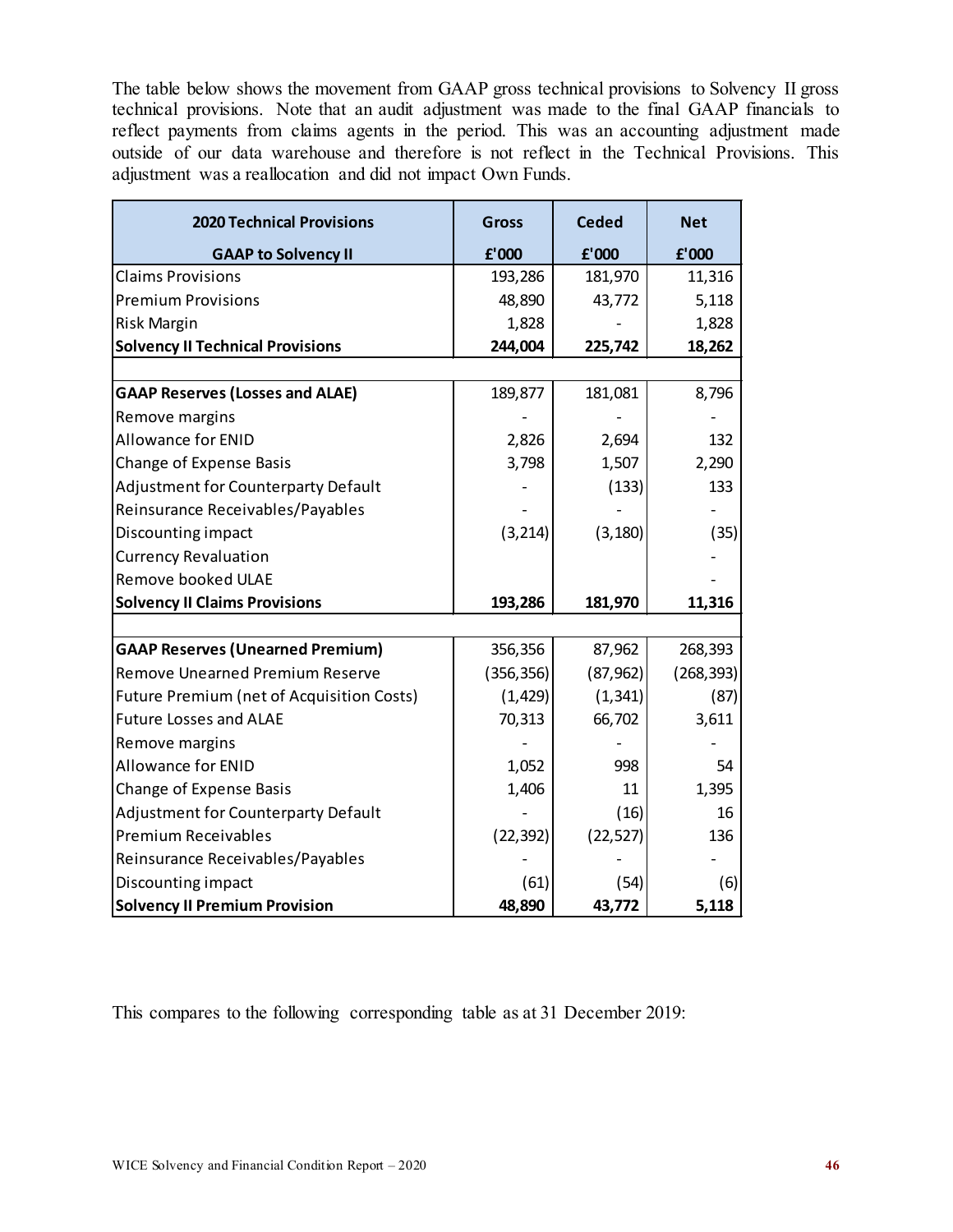| <b>2019 Technical Provisions</b>                 | <b>Gross</b> | Ceded     | <b>Net</b> |
|--------------------------------------------------|--------------|-----------|------------|
| <b>GAAP to Solvency II</b>                       | f'000        | £'000     | f'000      |
| <b>Claims Provisions</b>                         | 133,071      | 124,473   | 8,597      |
| <b>Premium Provisions</b>                        | 52,644       | 48,360    | 4,284      |
| Risk Margin                                      | 1,502        |           | 1,502      |
| <b>Solvency II Technical Provisions</b>          | 187,217      | 172,833   | 14,384     |
|                                                  |              |           |            |
| <b>GAAP Reserves (Losses and ALAE)</b>           | 134,716      | 127,697   | 7,019      |
| Remove margins                                   |              |           |            |
| <b>Allowance for ENID</b>                        | 2,011        | 1,907     | 105        |
| Change of Expense Basis                          | 2,694        | 1,128     | 1,566      |
| <b>Adjustment for Counterparty Default</b>       |              | (70)      | 70         |
| Reinsurance Receivables/Payables                 |              |           |            |
| Discounting impact                               | (6, 351)     | (6, 186)  | (164)      |
| <b>Currency Revaluation</b>                      |              |           |            |
| Remove booked ULAE                               |              |           |            |
| <b>Solvency II Claims Provisions</b>             | 133,071      | 124,476   | 8,595      |
|                                                  |              |           |            |
| <b>GAAP Reserves (Unearned Premium)</b>          | 283,229      | 80,016    | 203,213    |
| <b>Remove Unearned Premium Reserve</b>           | (283, 229)   | (80, 016) | (203, 213) |
| <b>Future Premium (net of Acquisition Costs)</b> | (1, 417)     | (1,256)   | (161)      |
| <b>Future Losses and ALAE</b>                    | 65,180       | 62,198    | 2,982      |
| Remove margins                                   |              |           |            |
| <b>Allowance for ENID</b>                        | 968          | 924       | 44         |
| Change of Expense Basis                          | 1,304        | 14        | 1,290      |
| Adjustment for Counterparty Default              |              | (11)      | 11         |
| <b>Premium Receivables</b>                       | (12, 441)    | (12, 622) | 181        |
| Reinsurance Receivables/Payables                 |              |           |            |
| Discounting impact                               | (949)        | (885)     | (64)       |
| <b>Solvency II Premium Provision</b>             | 52,644       | 48,361    | 4,283      |

### *D.2.6 Transitional Adjustments*

WICE does not make use of any transitional adjustments with regard to the matching adjustment, volatility adjustment, transitional risk-free interest rate term structure or transitional deduction.

### <span id="page-49-0"></span>**D.3 Other liabilities**

The table below sets out the value of the material liabilities of the Company as at 31 December 2020 under Solvency II and GAAP: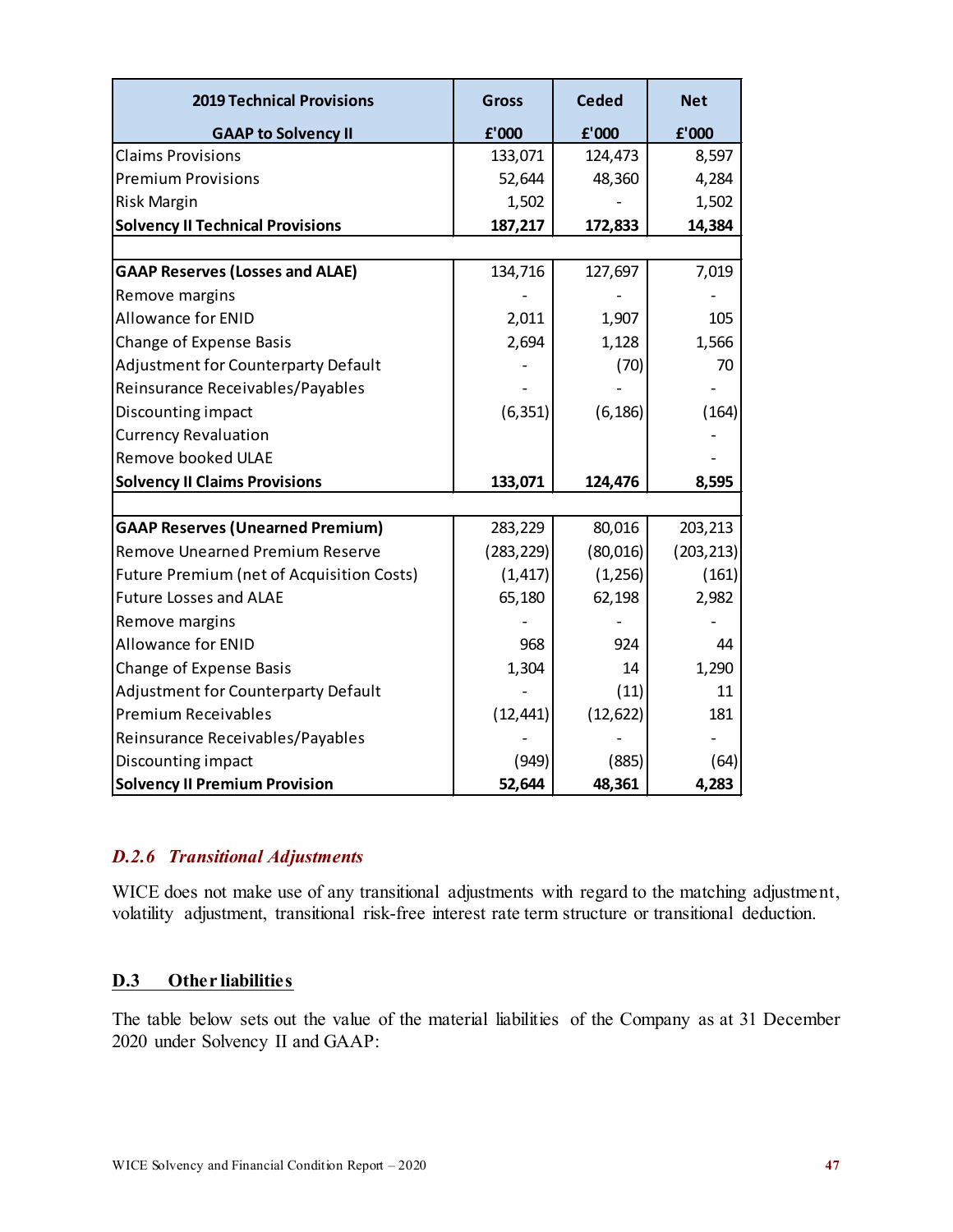| <b>Other Liabilities (in GBP 000s)</b> | 2020<br><b>Solvency II</b> | 2020<br><b>GAAP</b> | 2019<br><b>Solvency II</b> | 2019<br><b>GAAP</b> |
|----------------------------------------|----------------------------|---------------------|----------------------------|---------------------|
| Insurance & intermediaries payables    | 378                        | 378                 | 3,078                      | 3,078               |
| Reinsurance payables                   | 18,785                     | 29,668              | 10,329                     | 22,870              |
| Payables (trade, not insurance)        | 6,566                      | 6,566               | 5,531                      | 5,531               |
| <b>Other Liabilities</b>               | 228                        | 13,681              |                            | 13,690              |
| <b>Total Other Liabilities</b>         | 25,957                     | 50,293              | 18,939                     | 45,170              |

The following are the bases, methods and main assumptions used for valuation of each material class of other liabilities for Solvency II purpose.

#### *D.3.1 Insurance and Intermediaries Payables*

As at 31 December 2020, the Company had £0.4 million (2019 - £3.1 million) of insurance and intermediaries payables, representing net amounts owed to business partners with respect to funds held for future sliding scale and profit commission shares together with any related interest charges. These items are valued at fair value, being amounts assessed as payable based on the contract terms.

Key judgements and estimates involved in deriving the value of these items are the best estimate loss ratios of the underlying business, which are based on actuarial reviews.

There has been no change in the recognition and valuation basis during the period and the valuation under Solvency II is consistent with the accounting valuation under GAAP.

#### *D.3.2 Reinsurance Payables*

As at 31 December 2020, the Company had £18.8 million (2019 - £10.3 million) of reinsurance payables, being balances due to reinsurers. The Solvency II balance represents those amounts which are technically considered to be overdue, as WICE settles the inter-company Quota Share balance on a periodic basis, but not necessarily monthly. Hence the amount effectively considered to be overdue will vary over time.

The balance is valued at fair value, being the total amount payable above the reinsurer's share of premiums still to be collected, and does not require significant estimates or judgements in the valuation.

There has been no change in the recognition and valuation basis during the period and there are no differences between the valuation for Solvency II and the GAAP valuation. However, for Solvency II purposes, the amounts not considered overdue are set against technical provisions recoverable from reinsurers.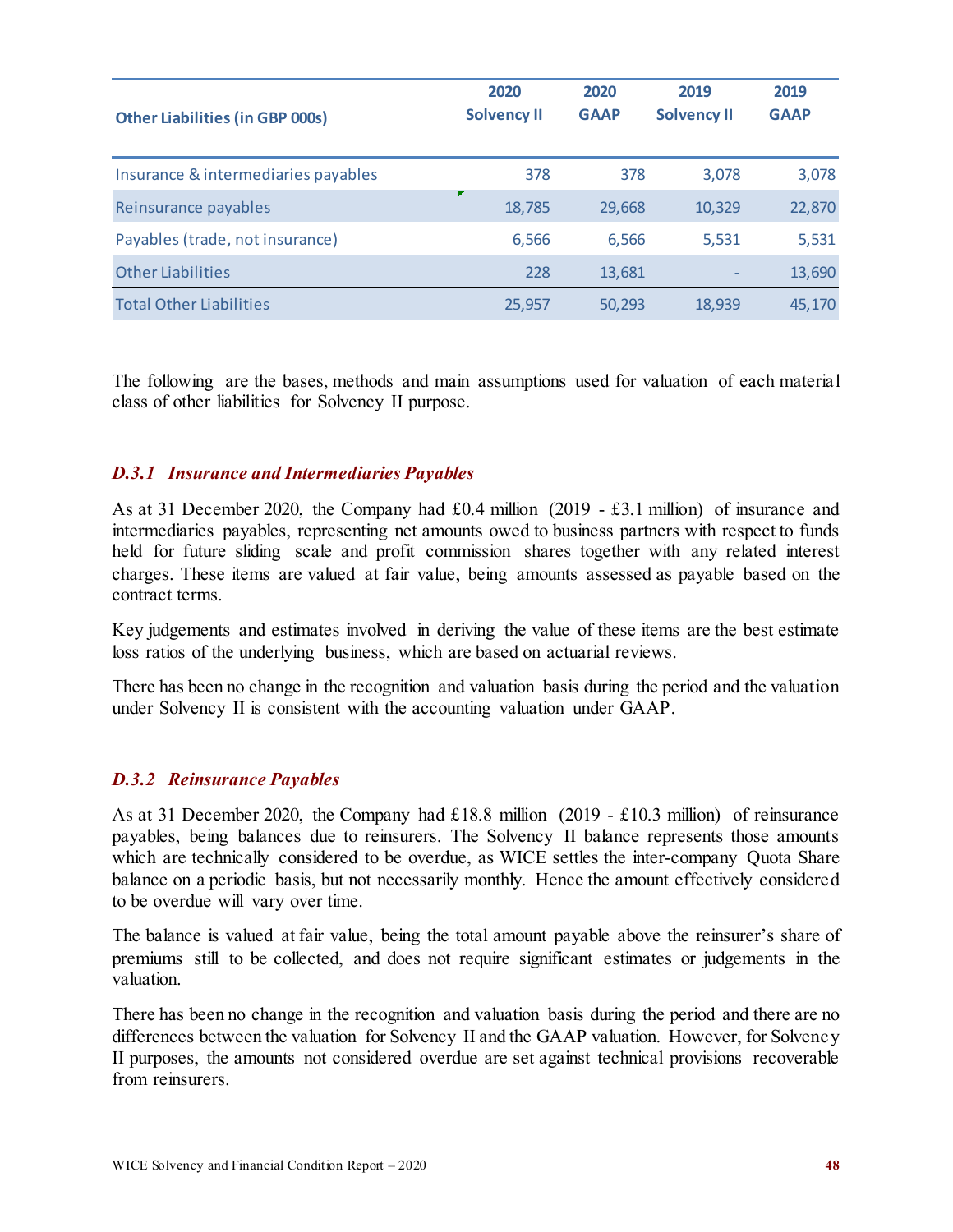#### *D.3.3 Trade Payables*

As at 31 December 2020, the Company had trade payables of £6.6 million (2019 - £5.5 million), comprising IPT, other amounts owed and accrued expenses due post the reporting date. There are no estimations or judgements required for these items.

There has been no change in the recognition and valuation basis during the period and there are no differences between the valuation for Solvency II and the GAAP valuation.

#### *D.3.4 Deferred ceded acquisition costs*

As at 31 December 2020, the Company had deferred ceded acquisition costs of £13.7 million (2019 - £13.7m). In the financial statements ceded acquisition costs which represent commission and other related expenses are deferred over the period in which the related reinsurers' share of premiums are earned. To the extent that ceded acquisition costs are deferred and considered irrecoverable against the related reinsurers' share of unearned premiums, they are written off to net operating expenses as incurred.

The Solvency II balance sheet is prepared based on the best estimate of future cash flow basis. As deferred ceded acquisition costs do not result in future cash flows, these amounts are therefore excluded from the Solvency II balance sheet.

There has been no change in the recognition and valuation basis during the period. The Solvency II balance represents the grossing up of items owed to business MGA partners.

#### <span id="page-51-0"></span>**D.4 Alternative methods for valuation**

None.

#### <span id="page-51-1"></span>**D.5 Any other information**

No other material information to report as of December 31, 2020.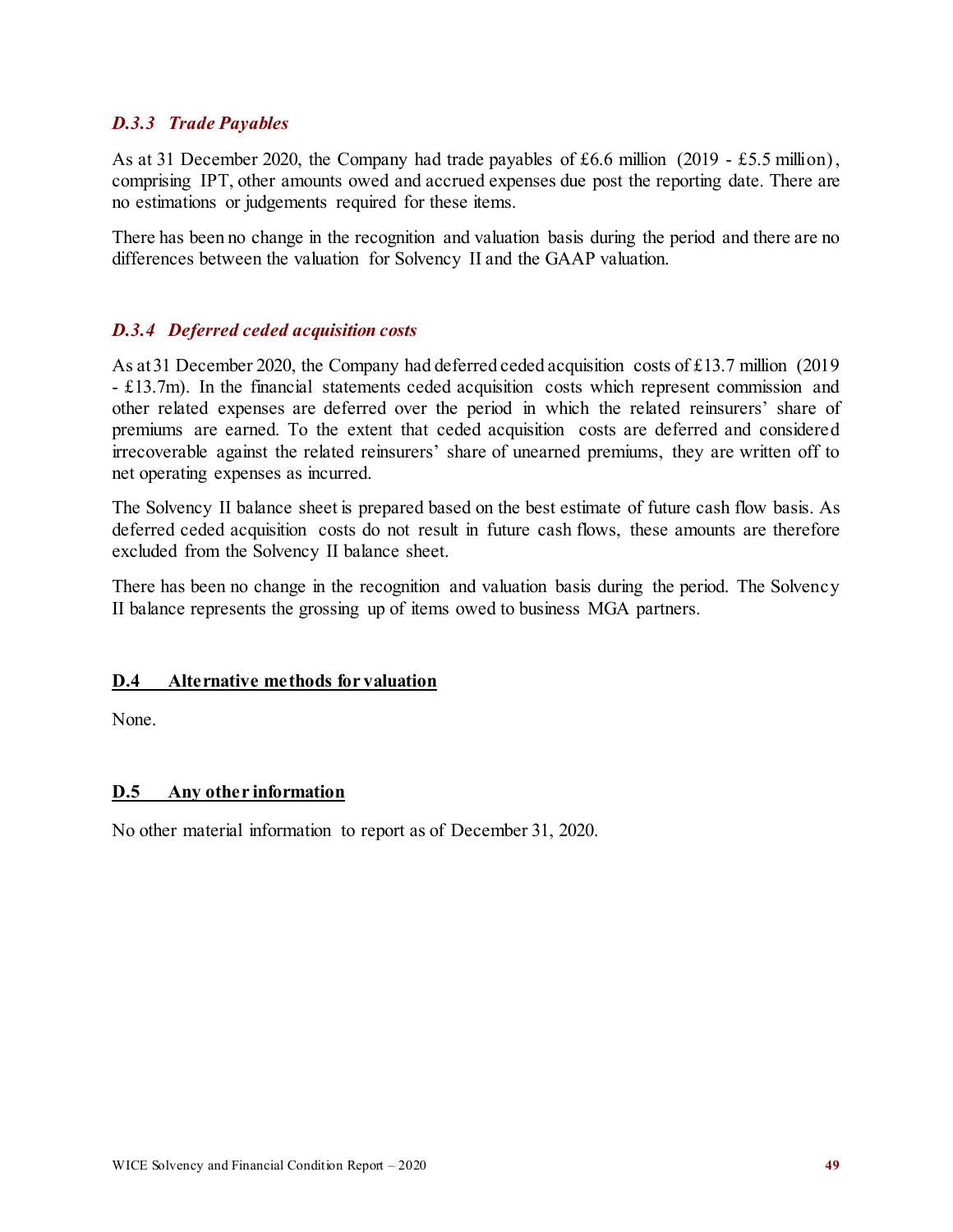#### <span id="page-52-1"></span><span id="page-52-0"></span>**E.1 Own funds**

#### *E.1.1 Management of Own Funds*

The Company has adopted a capital management policy setting out the methodology and procedures to provide oversight of the Company's own funds. The strategic objectives articulated in the capital management policy are (i) to ensure compliance with the Company's regulatory capital requirements, (ii) to manage and allocate capital efficiently to achieve sustainable returns and facilitate growth objectives as articulated in the Company's business plans; and (iii) to ensure access to capital markets on competitive terms, so that the Company's overall cost of capital is minimised. To achieve these objectives, the Company strives to maintain capital levels that are consistent with its risk appetite, corporate strategy and statutory minimum requirements, at both a point in time and on a forward-looking basis. The Company's time horizon for business planning is one year, however the capital planning horizon spans three years.

The Company has adopted a capital management plan which is reviewed annually and sets out the methodology and procedures to provide oversight of the Company's own funds. The capital management plan articulates solvency capital thresholds, corrective actions to be taken if the thresholds are reached and potential sources of capital for the Company and their estimated timeframe of realisation.

High level roles and responsibilities in relation to capital management activities are outlined below.

- Board. Sole responsibility for approving the capital management policy and plan. Overall responsibility for monitoring capital management. Reviews the capital management policy and plan. Responsible for reviewing and monitoring the key capital management metrics and tolerances and presenting key capital management information. Responsible for monitoring the alignment of the investment strategy with the capital management policy and plan, ensuring appropriate levels of capital to meet the Company's obligations.
- **Finance Function.** Responsible for producing the reports necessary for appropriate monitoring that the capital management policy is being followed and monitoring execution of the capital management plan.
- Risk Management Function. Responsible for maintaining and developing the capital management policy and plan. Responsible for maintaining the SCR and MCR calculations.

There have been no material changes to capital management during 2020.

#### *E.1.2 Classification Own Funds*

The Company's own funds consist mostly of Tier 1 own funds. It is comprised of paid-in ordinary share capital, economic surplus and deferred tax.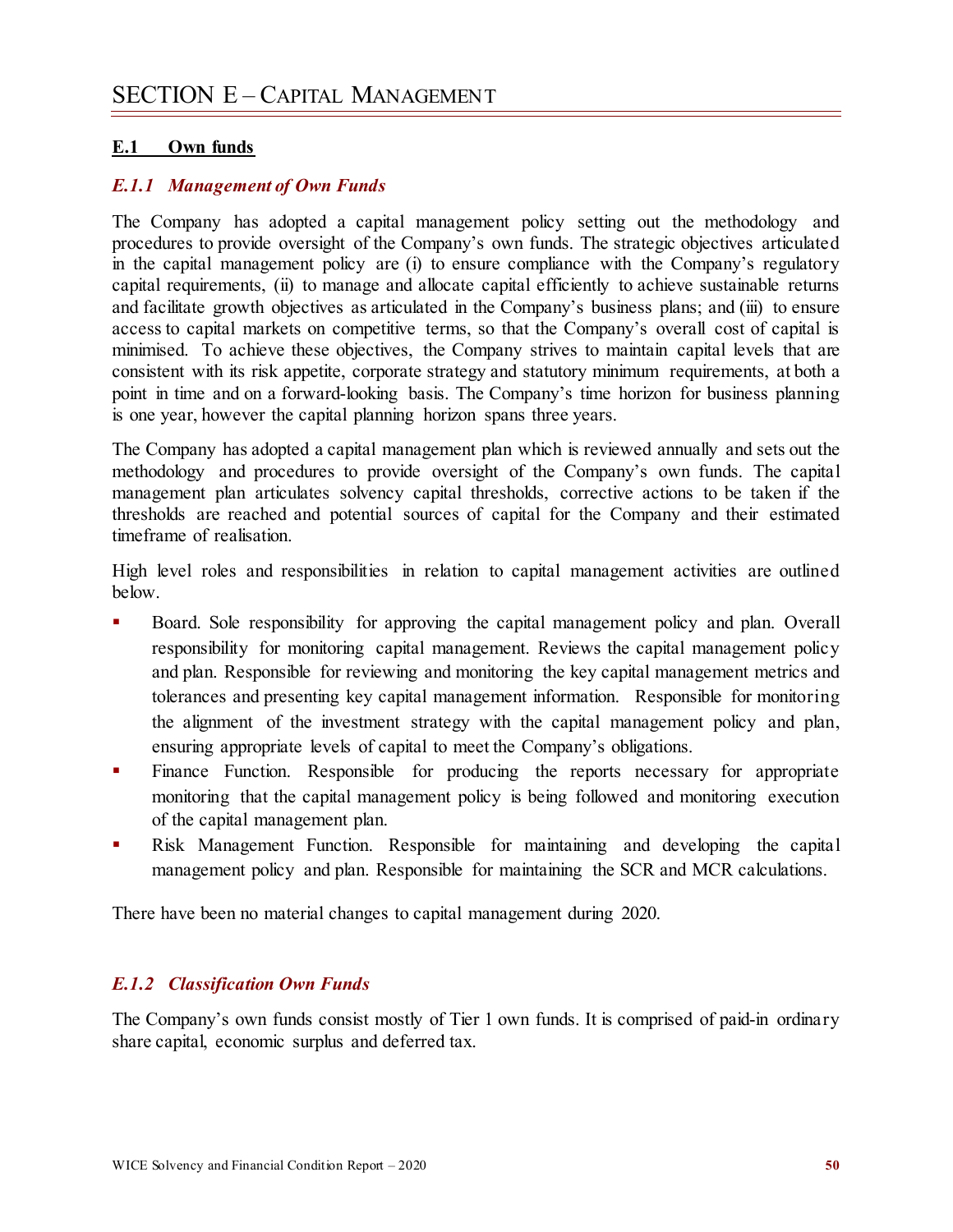| <b>Composition of Own Funds</b>                            |          | <b>Year Ended 31/12/2020</b> |        |              | <b>Year Ended 31/12/2019</b> |     |
|------------------------------------------------------------|----------|------------------------------|--------|--------------|------------------------------|-----|
| Own Funds (£'000)                                          | Total    | Tier 1 Tier 2                | Tier 3 | <b>Total</b> | Tier 1 Tier 2 Tier 3         |     |
| Paid-in ordinary share capital                             | 27,351   | 27,351                       |        | 22,351       | 22,351                       |     |
| Share premium account related to ordinary<br>share capital | 0        | 0                            |        | 0            | 0                            |     |
| <b>Reconciliation Reserve:</b>                             | $-6,765$ | $-6,765$                     |        | $-1,095$     | $-1,095$                     |     |
| Net Deferred Tax Assets                                    | 441      |                              | 441    | 215          |                              | 215 |
| <b>Total Own Funds</b>                                     | 21,027   | 20,585                       | 441    | 21.471       | 21.256                       | 215 |

The reconciliation reserve equals the excess of assets over liabilities less other own funds items as at the reporting date and represents retained earnings less adjustments from GAAP to Solvency II valuation.

There are no foreseeable or planned dividends.

#### *E.1.3 Terms and Conditions of Own Funds*

Own funds do not have any terms or conditions attached, as they comprise solely of ordinary share capital, the reconciliation reserve and deferred tax. As such, the own funds are not redeemable and do not carry any guaranteed dividend or other return and are fully loss absorbing.

#### *E.1.4 Differences in Own Funds between Financial Statements and Solvency II Valuation*

The difference between the equity shown in the Company's financial statements and the excess of the assets over liabilities as calculated for solvency purposes arises due to the valuation of technical provisions, the ineligibility of the deferred acquisition costs and the adjustment to the deferred tax asset.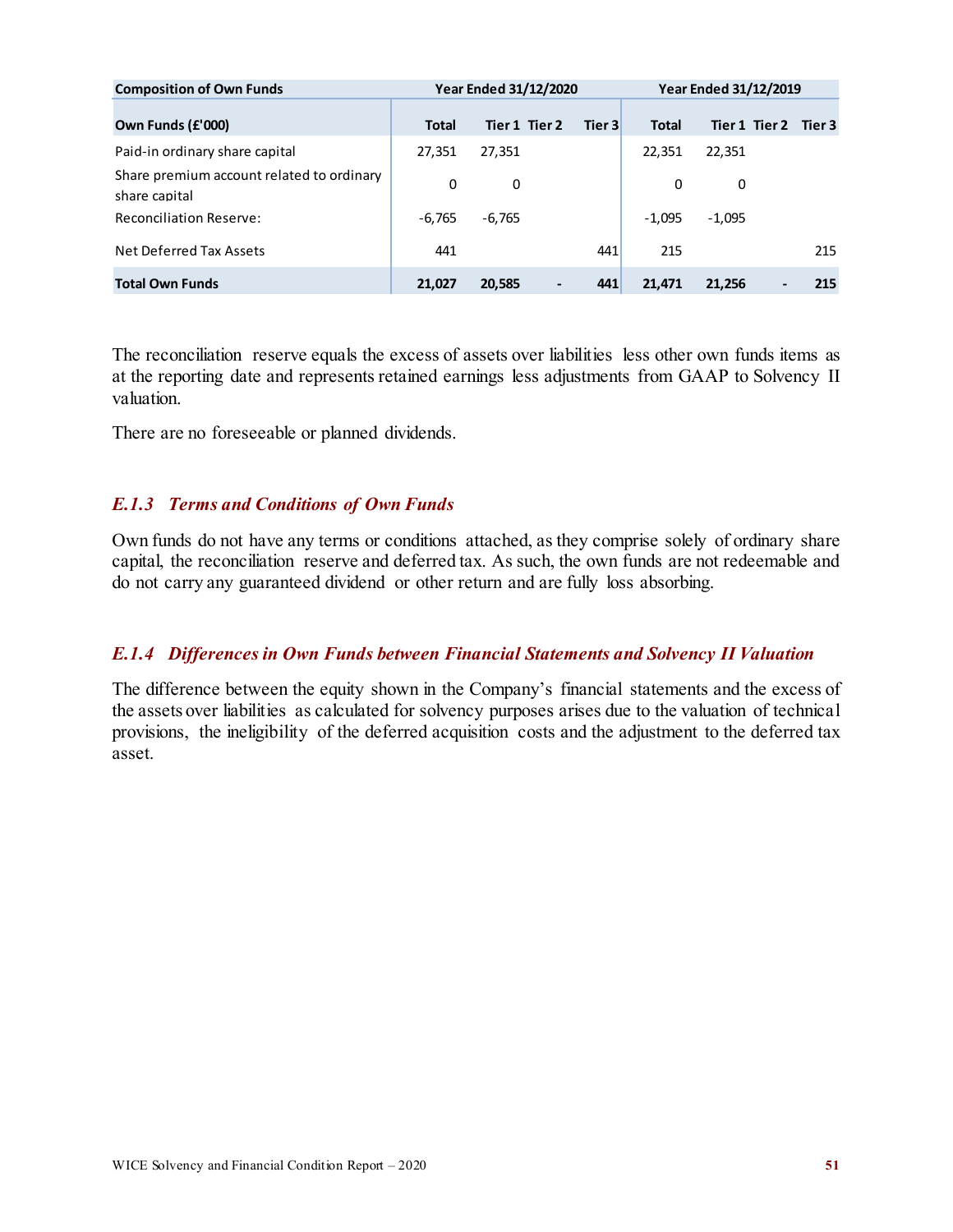| Differences in Own Funds<br>(E'000)                            | <b>Year Ended</b><br>31/12/2020 | <b>Year Ended</b><br>31/12/2019 |
|----------------------------------------------------------------|---------------------------------|---------------------------------|
| Equity shown in Financial Statements                           | 24,782                          | 23,407                          |
| <b>Asset Valuation</b>                                         | 118                             | 186                             |
| <b>Technical Provisions Valuation</b>                          | (5, 499)                        | (3,920)                         |
| Receivables & Payables                                         | 136                             | (571)                           |
| Deferred Tax Asset                                             | 391                             | 215                             |
| Deferred Acquisition Costs Eligibility                         | (12, 236)                       | (11, 336)                       |
| Other                                                          | 13,335                          | 13,490                          |
| <b>Excess of Assets over Liabilities for solvency purposes</b> | 21,027                          | 21,471                          |

#### <span id="page-54-0"></span>**E.2 Solvency Capital Requirement and Minimum Capital Requirement**

#### *E.2.1 Calculation of SCR and MCR*

In respect of the calculation of the SCR and MCR:

- The Company uses the Standard Formula.
- **Undertaking-specific parameters are not used.**
- No capital add-ons are applied to the SCR figures.
- The simplifications outlined in Articles 107, 108, 110, 111 and 112 Commission Delegated Regulation (EU) 2015/35 apply to the Counterparty default risk sub-module.
- No simplifications have been used in the other risk sub-modules.
- The MCR is calculated initially based on the calculation of the Linear MCR based on the best estimate technical provisions and the net written premiums in the last 12 months. Then a floor of 25% of the SCR and a cap of 45% of the SCR is applied with an absolute floor of  $\epsilon$ 3.7m also applied to derive the final MCR requirement.

#### *E.2.2 Amount of SCR and MCR*

As at 31 December 2020, a breakdown of SCR by risk category is set out in the following table: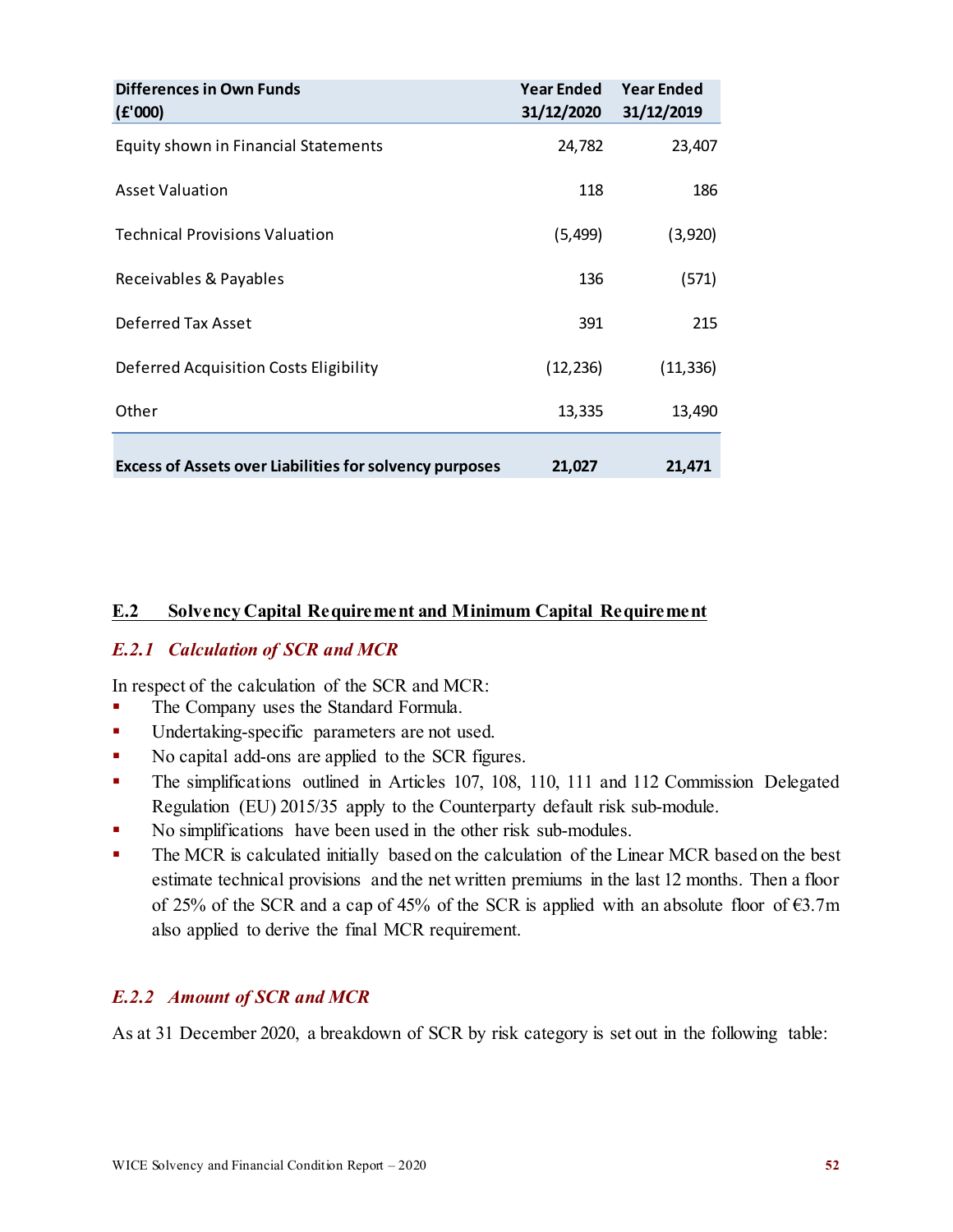|                                           | <b>2020 SCR</b> | <b>2019 SCR</b> |
|-------------------------------------------|-----------------|-----------------|
| <b>Risk Category</b>                      | (E'000)         | (E'000)         |
| Market risk                               | 403             | 1,046           |
| Counterparty default risk                 | 7,607           | 5,808           |
| Life underwriting risk                    | 0               | 0               |
| Health underwriting risk                  | 0               | 0               |
| Non-life underwriting risk                | 4,749           | 3,876           |
| Diversification                           | (1,841)         | (1,931)         |
| <b>Basic Solvency Capital Requirement</b> | 10,918          | 8,799           |
| Operational risk                          | 3,276           | 2,640           |
| Loss-absorbing capacity of deferred taxes | 0               | 0               |
| <b>Solvency Capital Requirement</b>       | 14,194          | 11,439          |

WICE's SCR has increased during the period as a result of the additional business volumes written during 2020. The MCR has changed as a result of the change in the official exchange rate during the year.

### *E.2.3 Inputs used to Calculate the MCR*

The following inputs have been used to calculate the MCR:

| <b>MCR Calculation (GBP 000s)</b>  |                           |                             |
|------------------------------------|---------------------------|-----------------------------|
| Year-End 2020                      | <b>Net of Reinsurance</b> | <b>Net written premiums</b> |
| <b>Line of Business</b>            | <b>Best Estimate TPs</b>  | last 12 months              |
| Motor vehicle liability            | 13,255                    | 5,688                       |
| Other motor                        | 1,500                     | 806                         |
| Fire and other damage to property  | 481                       |                             |
| <b>General liability</b>           | 199                       |                             |
| Miscellaneous financial loss       | 1,000                     | 1,265                       |
|                                    |                           |                             |
| Linear MCR                         |                           | 2,240                       |
| <b>SCR</b>                         |                           | 14,194                      |
| <b>Combined MCR</b>                |                           | 3,548                       |
| Absolute Floor of the MCR          |                           | 3,346                       |
| <b>Minimum Capital Requirement</b> |                           | 3,548                       |

The comparative for 31 December 2019 was: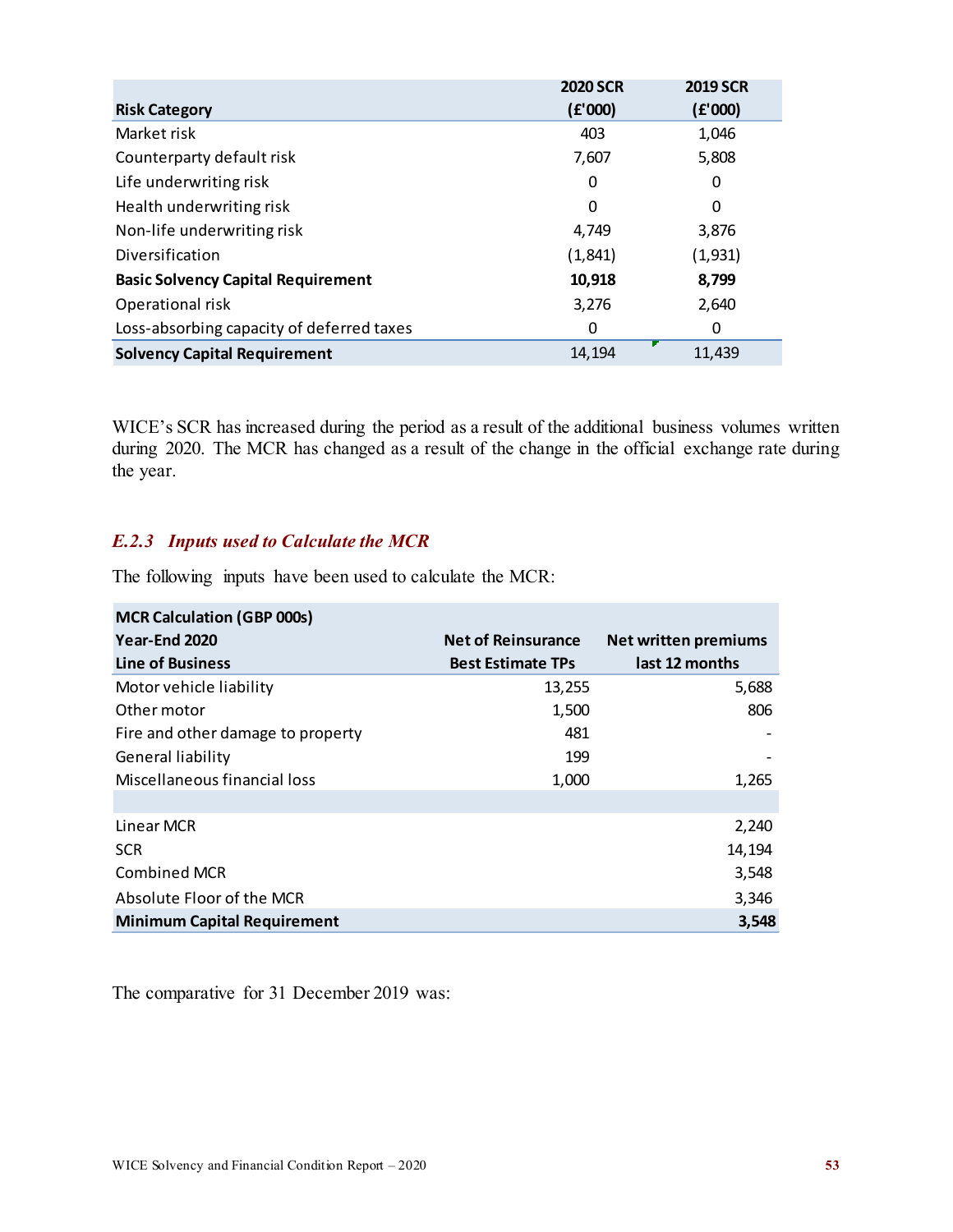| <b>MCR Calculation (GBP 000s)</b>  |                           |                             |
|------------------------------------|---------------------------|-----------------------------|
| Year-End 2019                      | <b>Net of Reinsurance</b> | <b>Net written premiums</b> |
| <b>Line of Business</b>            | <b>Best Estimate TPs</b>  | last 12 months              |
| Motor vehicle liability            | 11,270                    | 5,754                       |
| Other motor                        | 1,132                     | 987                         |
| Fire and other damage to property  | 257                       |                             |
| Other liability                    |                           |                             |
| Miscellaneous financial loss       |                           |                             |
|                                    |                           |                             |
| Linear MCR                         |                           | 1,752                       |
| <b>SCR</b>                         |                           | 11,439                      |
| <b>Combined MCR</b>                |                           | 2,860                       |
| Absolute Floor of the MCR          |                           | 3,187                       |
| <b>Minimum Capital Requirement</b> |                           | 3,187                       |

#### *E.2.4 SCR ratio and MCR ratio*

As at 31 December 2020, the ratio of eligible own funds to SCR and MCR is summarized in the following table.

|                                          | 2020    | 2019    |
|------------------------------------------|---------|---------|
| <b>Solvency Coverage</b>                 | (E'000) | (E'000) |
| Total eligible own funds to meet the SCR | 21,027  | 21,471  |
| Total eligible own funds to meet the MCR | 20,585  | 21,256  |
| <b>SCR</b>                               | 14,194  | 11,439  |
| <b>MCR</b>                               | 3,548   | 3,187   |
| Ratio of Eligible own funds to SCR       | 148%    | 188%    |
| Ratio of Eligible own funds to MCR       | 580%    | 667%    |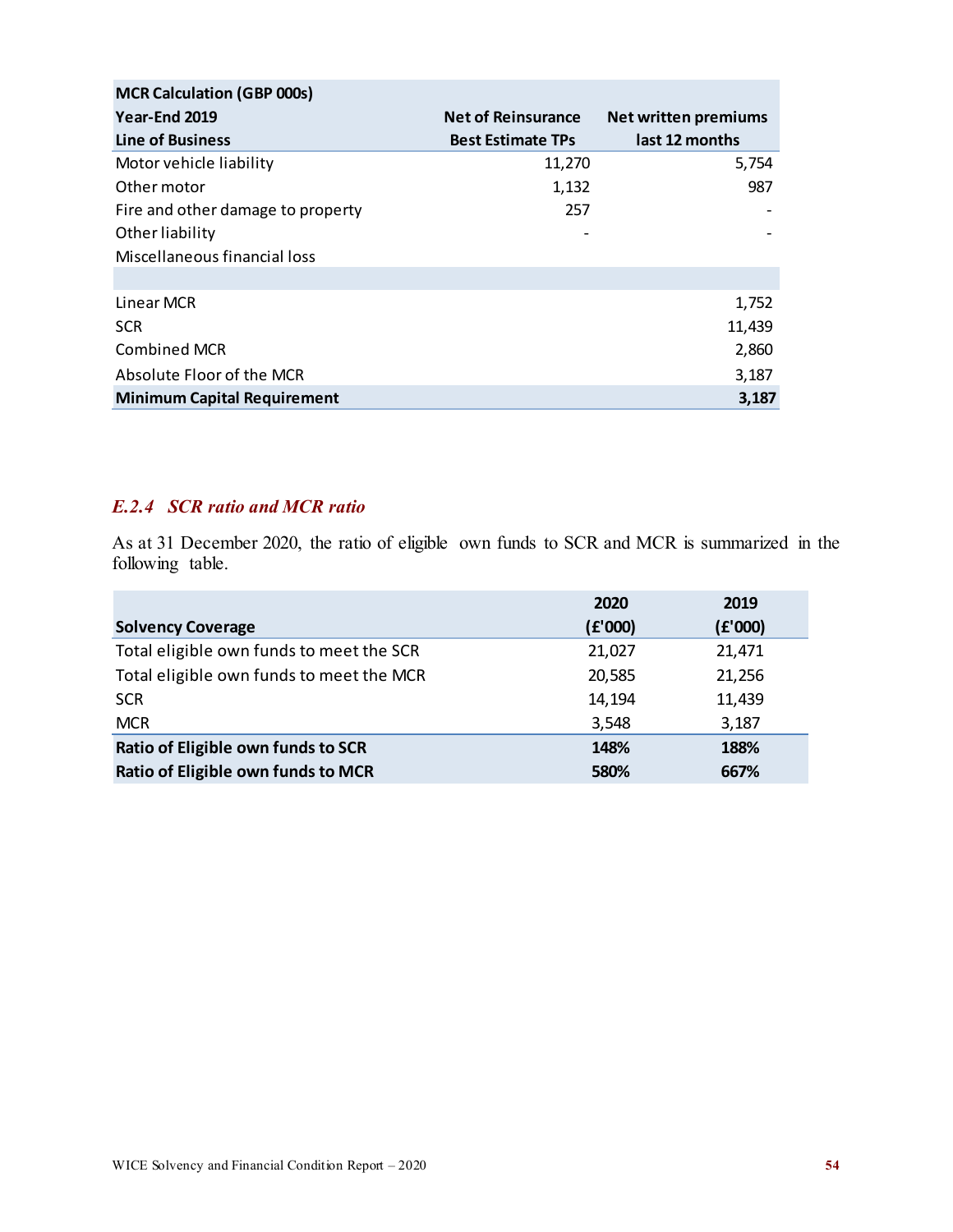#### <span id="page-57-0"></span>**E.3 Use of the duration-based equity risk sub-module in the calculation of the SCR**

The duration-based equity risk sub-module is not used in the calculation of the SCR.

#### <span id="page-57-1"></span>**E.4 Differences between the standard formula and any internal model used**

Not applicable.

#### <span id="page-57-2"></span>**E.5 Non-compliance with the MCR and non-compliance with the SCR**

The Company complied with the Solvency Capital Requirement and Minimum Capital Requirement during 2020.

#### <span id="page-57-3"></span>**E.6 Any other information**

No other material information to report as of December 31, 2020.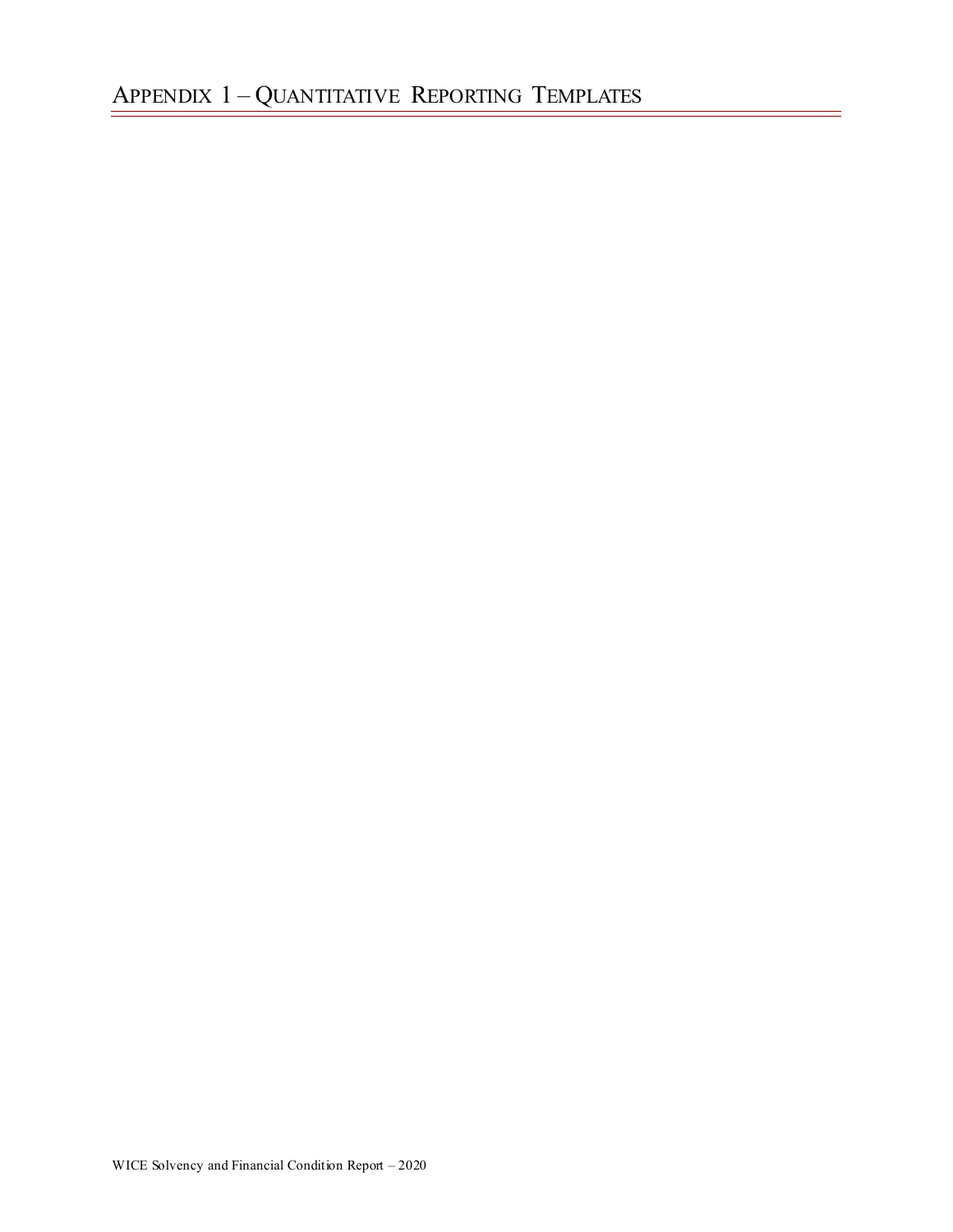#### **Annex I S.02.01.02 Balance sheet**

|                                                                                        |              | эогуенсу п у |
|----------------------------------------------------------------------------------------|--------------|--------------|
| <b>Assets</b>                                                                          |              | <b>C0010</b> |
| Goodwill                                                                               | <b>R0010</b> |              |
| Deferred acquisition costs                                                             | <b>R0020</b> |              |
| Intangible assets                                                                      | <b>R0030</b> |              |
| Deferred tax assets                                                                    | <b>R0040</b> | 409          |
| Pension benefit surplus                                                                | <b>R0050</b> |              |
| Property, plant & equipment held for own use                                           | <b>R0060</b> |              |
| Investments (other than assets held for index-linked and unit-linked contracts)        | <b>R0070</b> | 18.660       |
| Property (other than for own use)                                                      | <b>R0080</b> |              |
| Holdings in related undertakings, including participations                             | <b>R0090</b> |              |
| Equities                                                                               | <b>R0100</b> |              |
| Equities - listed                                                                      | R0110        |              |
| Equities - unlisted                                                                    | <b>R0120</b> |              |
| <b>Bonds</b>                                                                           | <b>R0130</b> | 18,660       |
| Government Bonds                                                                       | <b>R0140</b> | 18,660       |
| Corporate Bonds                                                                        | <b>R0150</b> |              |
| Structured notes                                                                       | <b>R0160</b> |              |
| Collateralised securities                                                              | <b>R0170</b> |              |
| Collective Investments Undertakings                                                    | <b>R0180</b> |              |
| Derivatives                                                                            | <b>R0190</b> |              |
| Deposits other than cash equivalents                                                   | <b>R0200</b> |              |
| Other investments                                                                      | <b>R0210</b> |              |
| Assets held for index-linked and unit-linked contracts                                 | <b>R0220</b> |              |
| Loans and mortgages                                                                    | <b>R0230</b> |              |
| Loans on policies                                                                      | <b>R0240</b> |              |
| Loans and mortgages to individuals                                                     | <b>R0250</b> |              |
| Other loans and mortgages                                                              | <b>R0260</b> |              |
| Reinsurance recoverables from:                                                         | <b>R0270</b> | 225,742      |
| Non-life and health similar to non-life                                                | <b>R0280</b> | 225,742      |
| Non-life excluding health                                                              | <b>R0290</b> | 225,742      |
| Health similar to non-life                                                             | <b>R0300</b> |              |
| Life and health similar to life, excluding health and index-linked and unit-linked     | <b>R0310</b> |              |
| Health similar to life                                                                 | <b>R0320</b> |              |
| Life excluding health and index-linked and unit-linked                                 | <b>R0330</b> |              |
| Life index-linked and unit-linked                                                      | <b>R0340</b> |              |
| Deposits to cedants                                                                    | <b>R0350</b> | 1,132        |
| Insurance and intermediaries receivables                                               | <b>R0360</b> | 11,644       |
| Reinsurance receivables                                                                | R0370        |              |
| Receivables (trade, not insurance)                                                     | <b>R0380</b> |              |
| Own shares (held directly)                                                             | <b>R0390</b> |              |
| Amounts due in respect of own fund items or initial fund called up but not yet paid in | <b>R0400</b> |              |
| Cash and cash equivalents                                                              | <b>R0410</b> | 33,382       |
| Any other assets, not elsewhere shown                                                  | <b>R0420</b> | 18           |
| <b>Total assets</b>                                                                    | <b>R0500</b> | 290,987      |
|                                                                                        |              |              |

|              | Solvency II value |
|--------------|-------------------|
|              | C0010             |
| <b>R0010</b> |                   |
| <b>R0020</b> |                   |
| <b>R0030</b> |                   |
| <b>R0040</b> | 409               |
| <b>R0050</b> |                   |
| <b>R0060</b> |                   |
| R0070        | 18,660            |
| <b>R0080</b> |                   |
| <b>R0090</b> |                   |
| <b>R0100</b> |                   |
| R0110        |                   |
| R0120        |                   |
| <b>R0130</b> | 18,660            |
| R0140        | 18,660            |
| R0150        |                   |
| <b>R0160</b> |                   |
| R0170        |                   |
| <b>R0180</b> |                   |
| R0190        |                   |
| <b>R0200</b> |                   |
| R0210        |                   |
| <b>R0220</b> |                   |
| <b>R0230</b> |                   |
| <b>R0240</b> |                   |
| R0250        |                   |
| <b>R0260</b> |                   |
| R0270        | 225,742           |
| <b>R0280</b> | 225,742           |
| R0290        | 225,742           |
| <b>R0300</b> |                   |
| R0310        |                   |
| R0320        |                   |
| <b>R0330</b> |                   |
| <b>R0340</b> |                   |
| <b>R0350</b> | 1,132             |
| R0360        | 11,644            |
| R0370        |                   |
| <b>R0380</b> |                   |
| <b>R0390</b> |                   |
| <b>R0400</b> |                   |
| R0410        | 33,382            |
| R0420        | 18                |
| <b>R0500</b> | 290,987           |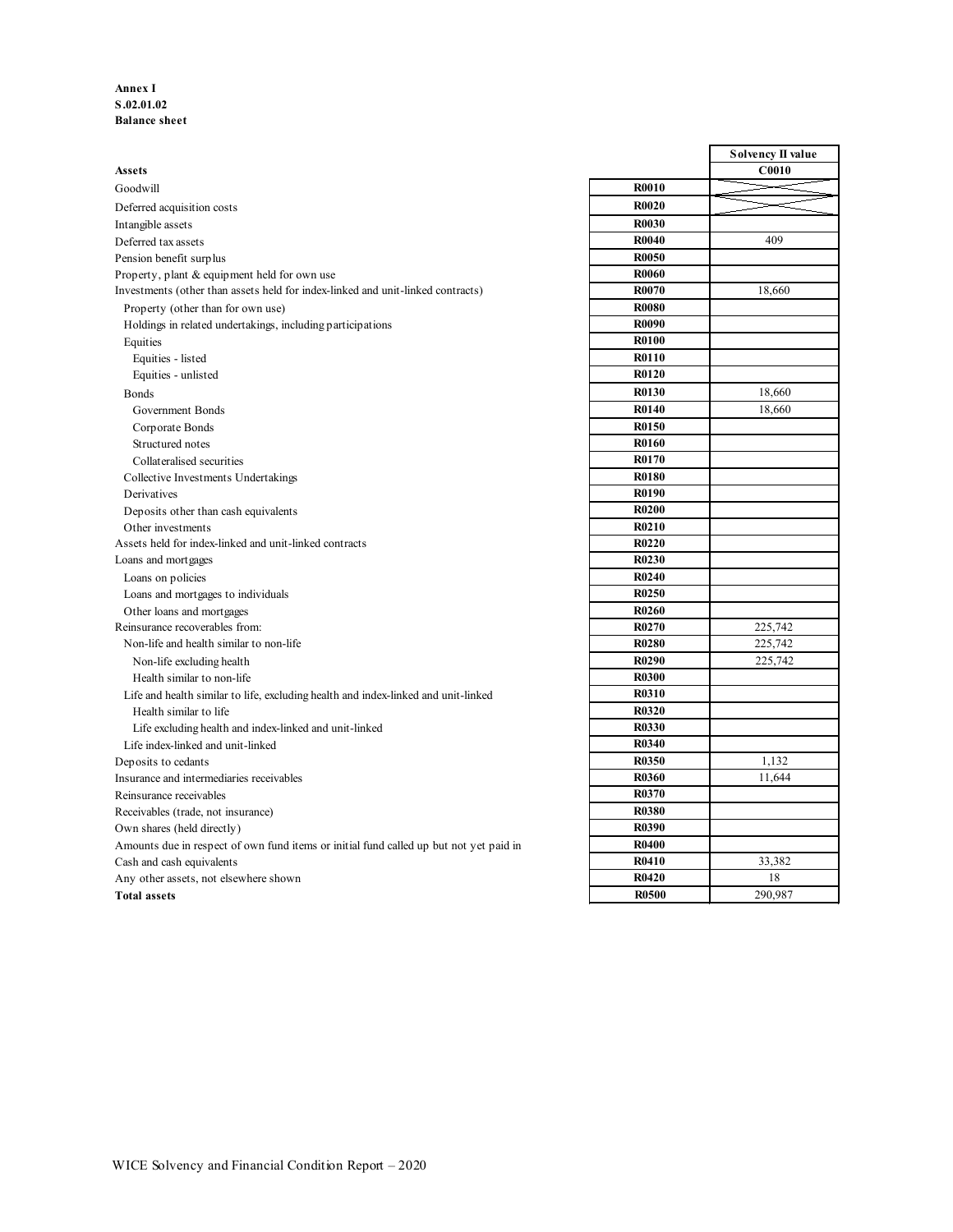|                                                                                 |              | Solvency II v |
|---------------------------------------------------------------------------------|--------------|---------------|
| Liabilities                                                                     |              | <b>C0010</b>  |
| Technical provisions - non-life                                                 | <b>R0510</b> | 244,004       |
| Technical provisions - non-life (excluding health)                              | <b>R0520</b> | 244,004       |
| Technical provisions calculated as a whole                                      | <b>R0530</b> |               |
| <b>Best Estimate</b>                                                            | <b>R0540</b> | 242,177       |
| Risk margin                                                                     | <b>R0550</b> | 1,828         |
| Technical provisions - health (similar to non-life)                             | <b>R0560</b> |               |
| Technical provisions calculated as a whole                                      | R0570        |               |
| <b>Best Estimate</b>                                                            | <b>R0580</b> |               |
| Risk margin                                                                     | R0590        |               |
| Technical provisions - life (excluding index-linked and unit-linked)            | <b>R0600</b> | $\mathbf{0}$  |
| Technical provisions - health (similar to life)                                 | <b>R0610</b> |               |
| Technical provisions calculated as a whole                                      | <b>R0620</b> |               |
| <b>Best Estimate</b>                                                            | R0630        |               |
| Risk margin                                                                     | <b>R0640</b> |               |
| Technical provisions - life (excluding health and index-linked and unit-linked) | <b>R0650</b> |               |
| Technical provisions calculated as a whole                                      | R0660        |               |
| <b>Best Estimate</b>                                                            | R0670        |               |
| Risk margin                                                                     | <b>R0680</b> |               |
| Technical provisions - index-linked and unit-linked                             | <b>R0690</b> |               |
| Technical provisions calculated as a whole                                      | <b>R0700</b> |               |
| <b>Best Estimate</b>                                                            | <b>R0710</b> |               |
| Risk margin                                                                     | R0720        |               |
| Other technical provisions                                                      | R0730        |               |
| Contingent liabilities                                                          | R0740        |               |
| Provisions other than technical provisions                                      | R0750        |               |
| Pension benefit obligations                                                     | <b>R0760</b> |               |
| Deposits from reinsurers                                                        | R0770        |               |
| Deferred tax liabilities                                                        | <b>R0780</b> | $\mathbf{0}$  |
| Derivatives                                                                     | R0790        |               |
| Debts owed to credit institutions                                               | <b>R0800</b> |               |
| Financial liabilities other than debts owed to credit institutions              | <b>R0810</b> |               |
| Insurance & intermediaries payables                                             | <b>R0820</b> | 378           |
| Reinsurance payables                                                            | <b>R0830</b> | 18,785        |
| Payables (trade, not insurance)                                                 | <b>R0840</b> | 6,566         |
| Subordinated liabilities                                                        | <b>R0850</b> |               |
| Subordinated liabilities not in Basic Own Funds                                 | <b>R0860</b> |               |
| Subordinated liabilities in Basic Own Funds                                     | <b>R0870</b> |               |
| Any other liabilities, not elsewhere shown                                      | <b>R0880</b> | 228           |
| <b>Total liabilities</b>                                                        | <b>R0900</b> | 269,961       |
| <b>Excess of assets over liabilities</b>                                        | <b>R1000</b> | 21,026        |
|                                                                                 |              |               |

|              | Solvency II value |
|--------------|-------------------|
|              | C0010             |
| R0510        | 244,004           |
| <b>R0520</b> | 244,004           |
| <b>R0530</b> |                   |
| R0540        | 242,177           |
| <b>R0550</b> | 1,828             |
| <b>R0560</b> |                   |
| R0570        |                   |
| <b>R0580</b> |                   |
| <b>R0590</b> |                   |
| <b>R0600</b> | 0                 |
| <b>R0610</b> |                   |
| R0620        |                   |
| <b>R0630</b> |                   |
| R0640        |                   |
| <b>R0650</b> |                   |
| R0660        |                   |
| R0670        |                   |
| <b>R0680</b> |                   |
| <b>R0690</b> |                   |
| R0700        |                   |
| R0710        |                   |
| R0720        |                   |
| R0730        |                   |
| R0740        |                   |
| R0750        |                   |
| R0760        |                   |
| R0770        |                   |
| <b>R0780</b> | 0                 |
| R0790        |                   |
| <b>R0800</b> |                   |
| <b>R0810</b> |                   |
| <b>R0820</b> | 378               |
| <b>R0830</b> | 18,785            |
| <b>R0840</b> | 6,566             |
| <b>R0850</b> |                   |
| <b>R0860</b> |                   |
| <b>R0870</b> |                   |
| <b>R0880</b> | 228               |
| R0900        | 269,961           |
| <b>R1000</b> | 21,026            |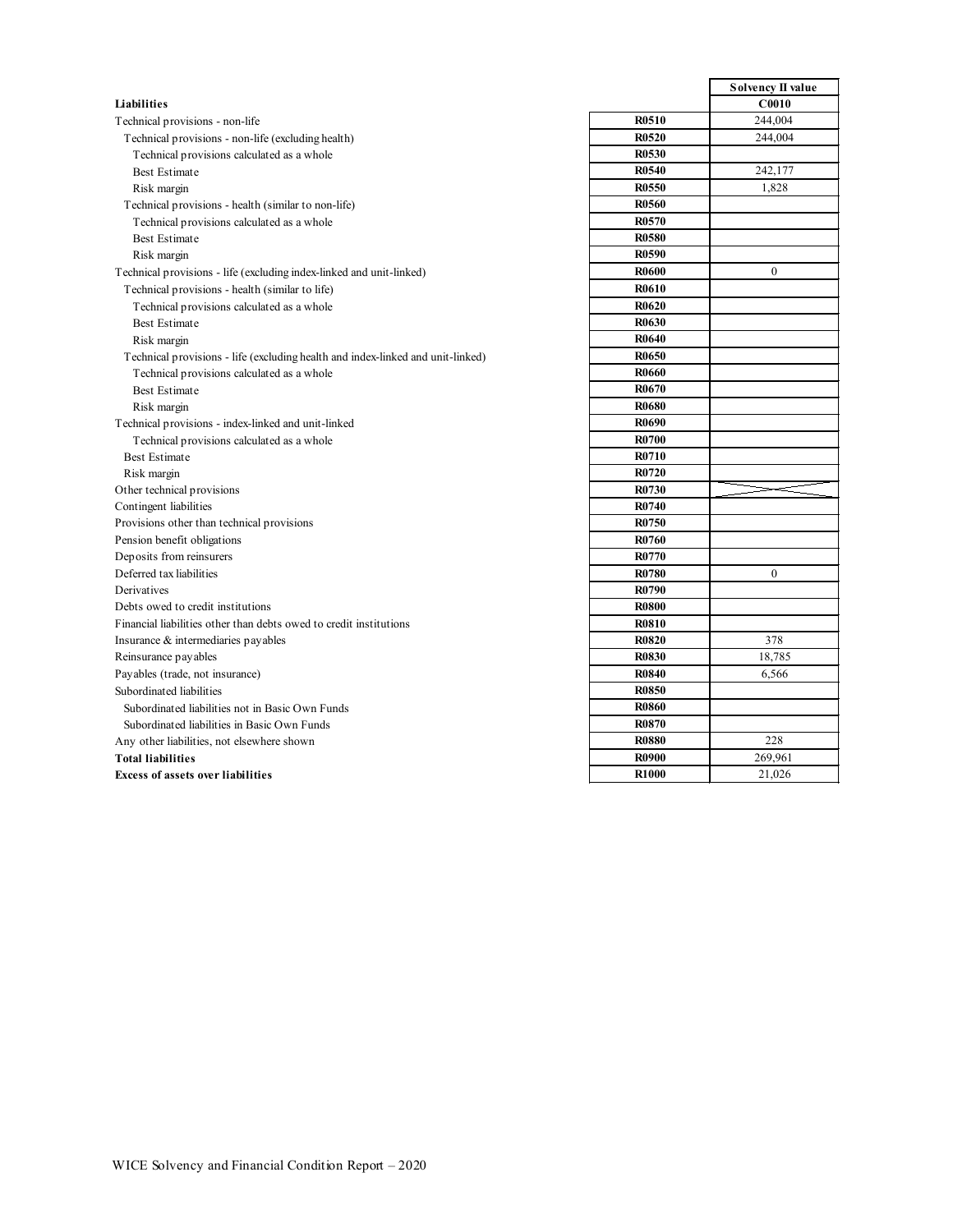#### **Annex I S.05.01.02 Premiums, claims and expenses by line of business**

|                                                |              |                                  |                                   |                                       |                                            |                          | Line of Business for: non-life insurance and reinsurance obligations (direct business and accepted proportional reinsurance) |                                      |                                   |                                                                     |       |       |                                  |        |          | Line of Business for:<br>accepted non-proportional reinsurance |          |                |
|------------------------------------------------|--------------|----------------------------------|-----------------------------------|---------------------------------------|--------------------------------------------|--------------------------|------------------------------------------------------------------------------------------------------------------------------|--------------------------------------|-----------------------------------|---------------------------------------------------------------------|-------|-------|----------------------------------|--------|----------|----------------------------------------------------------------|----------|----------------|
|                                                |              | M edical<br>expense<br>insurance | Income<br>protection<br>insurance | Workers'<br>compensation<br>insurance | Motor<br>vehicle<br>liability<br>insurance | Other motor<br>insurance | Marine, aviation and other damage<br>transport insurance                                                                     | Fire and<br>to property<br>insurance | General<br>liability<br>insurance | Credit and<br>suretyship expenses Assistance<br>insurance insurance | Legal |       | M iscellaneous<br>financial loss | Health | Casualty | Marine.<br>aviation,<br>transport                              | Property | Total          |
|                                                |              | C0010                            | C0020                             | C0030                                 | CO <sub>040</sub>                          | C0050                    | C0060                                                                                                                        | C0070                                | C0080                             | C0090                                                               | C0100 | C0110 | C <sub>0120</sub>                | C0130  | CO140    | C0150                                                          | C0160    | C0200          |
| Premiums written                               |              |                                  |                                   |                                       |                                            |                          |                                                                                                                              |                                      |                                   |                                                                     |       |       |                                  |        |          |                                                                |          |                |
| Gross - Direct Business                        | <b>R0110</b> |                                  |                                   |                                       | 148,719                                    | 16,524                   |                                                                                                                              | 2,638                                | 2,638                             |                                                                     |       |       | 9,075                            |        |          |                                                                |          | 179,595        |
| Gross - Proportional reinsurance accepted      | <b>R0120</b> |                                  |                                   |                                       |                                            |                          |                                                                                                                              |                                      |                                   |                                                                     |       |       |                                  |        |          |                                                                |          |                |
| Gross - Non-proportional reinsurance accepted  | R0130        |                                  |                                   |                                       |                                            |                          |                                                                                                                              |                                      |                                   |                                                                     |       |       |                                  |        |          |                                                                |          |                |
| Reinsurers' share                              | R0140        |                                  |                                   |                                       | 147,161                                    | 13,310                   |                                                                                                                              | 1,577                                | 1.577                             |                                                                     |       |       | 8,367                            |        |          |                                                                |          | 171,992        |
| Net                                            | <b>R0200</b> |                                  |                                   |                                       | 1,558                                      | 3,214                    |                                                                                                                              | 1.061                                | 1.061                             |                                                                     |       |       | 708                              |        |          |                                                                |          | 7,602          |
| Premiums earned                                |              |                                  |                                   |                                       |                                            |                          |                                                                                                                              |                                      |                                   |                                                                     |       |       |                                  |        |          |                                                                |          |                |
| Gross - Direct Business                        | R0210        |                                  |                                   |                                       | 149,445                                    | 16,605                   |                                                                                                                              | 1.908                                | 1.774                             |                                                                     |       |       | 1,518                            |        |          |                                                                |          | 171,249        |
| Gross - Proportional reinsurance accepted      | R0220        |                                  |                                   |                                       |                                            |                          |                                                                                                                              |                                      |                                   |                                                                     |       |       |                                  |        |          |                                                                |          |                |
| Gross - Non-proportional reinsurance accepted  | R0230        |                                  |                                   |                                       |                                            |                          |                                                                                                                              |                                      |                                   |                                                                     |       |       |                                  |        |          |                                                                |          |                |
| Reinsurers' share                              | R0240        |                                  |                                   |                                       | 147.169                                    | 13,661                   |                                                                                                                              | 1.025                                | 901                               |                                                                     |       |       | 1.466                            |        |          |                                                                |          | 164,222        |
| Net                                            | <b>R0300</b> |                                  |                                   |                                       | 2.276                                      | 2.944                    |                                                                                                                              | 883                                  | 873                               |                                                                     |       |       | 52                               |        |          |                                                                |          | 7,028          |
| <b>Claims incurred</b>                         |              |                                  |                                   |                                       |                                            |                          |                                                                                                                              |                                      |                                   |                                                                     |       |       |                                  |        |          |                                                                |          |                |
| Gross - Direct Business                        | R0310        |                                  |                                   |                                       | 135,900                                    | 15,100                   |                                                                                                                              | 1,123                                | 807                               |                                                                     |       |       | 715                              |        |          |                                                                |          | 153,645        |
| Gross - Proportional reinsurance accepted      | R0320        |                                  |                                   |                                       |                                            |                          |                                                                                                                              |                                      |                                   |                                                                     |       |       |                                  |        |          |                                                                |          |                |
| Gross - Non-proportional reinsurance accepted  | R0330        |                                  |                                   |                                       |                                            |                          |                                                                                                                              |                                      |                                   |                                                                     |       |       |                                  |        |          |                                                                |          |                |
| Reinsurers' share                              | R0340        |                                  |                                   |                                       | 132,932                                    | 12,916                   |                                                                                                                              | 557                                  | 265                               |                                                                     |       |       | 669                              |        |          |                                                                |          | 147,339        |
| Net                                            | <b>R0400</b> |                                  |                                   |                                       | 2.968                                      | 2,184                    |                                                                                                                              | 566                                  | 542                               |                                                                     |       |       | 46                               |        |          |                                                                |          | 6,306          |
| Changes in other technical provisions          |              |                                  |                                   |                                       |                                            |                          |                                                                                                                              |                                      |                                   |                                                                     |       |       |                                  |        |          |                                                                |          |                |
| Gross - Direct Business                        | R0410        |                                  |                                   |                                       | $\Omega$                                   | $\Omega$                 |                                                                                                                              | $\Omega$                             | $\Omega$                          |                                                                     |       |       | $\theta$                         |        |          |                                                                |          | $\Omega$       |
| Gross - Proportional reinsurance accepted      | R0420        |                                  |                                   |                                       |                                            |                          |                                                                                                                              |                                      |                                   |                                                                     |       |       |                                  |        |          |                                                                |          |                |
| Gross - Non- proportional reinsurance accepted | R0430        |                                  |                                   |                                       |                                            |                          |                                                                                                                              |                                      |                                   |                                                                     |       |       |                                  |        |          |                                                                |          |                |
| Reinsurers'share                               | R0440        |                                  |                                   |                                       | $\Omega$                                   | $\Omega$                 |                                                                                                                              | $\Omega$                             | $\Omega$                          |                                                                     |       |       | $\Omega$                         |        |          |                                                                |          | $\overline{0}$ |
| Net                                            | <b>R0500</b> |                                  |                                   |                                       | $\Omega$                                   | $\Omega$                 |                                                                                                                              | $\Omega$                             | $\Omega$                          |                                                                     |       |       | $\theta$                         |        |          |                                                                |          | $\overline{0}$ |
| <b>Expenses incurred</b>                       | <b>R0550</b> |                                  |                                   |                                       | 1.335                                      | 1,727                    |                                                                                                                              | 518                                  | 512                               |                                                                     |       |       | 30                               |        |          |                                                                |          | 4,122          |
| Other expenses                                 | R1200        |                                  |                                   |                                       |                                            |                          |                                                                                                                              |                                      |                                   |                                                                     |       |       |                                  |        |          |                                                                |          | $\overline{0}$ |
| <b>Total expenses</b>                          | R1300        |                                  |                                   |                                       |                                            |                          |                                                                                                                              |                                      |                                   |                                                                     |       |       |                                  |        |          |                                                                |          | 4,122          |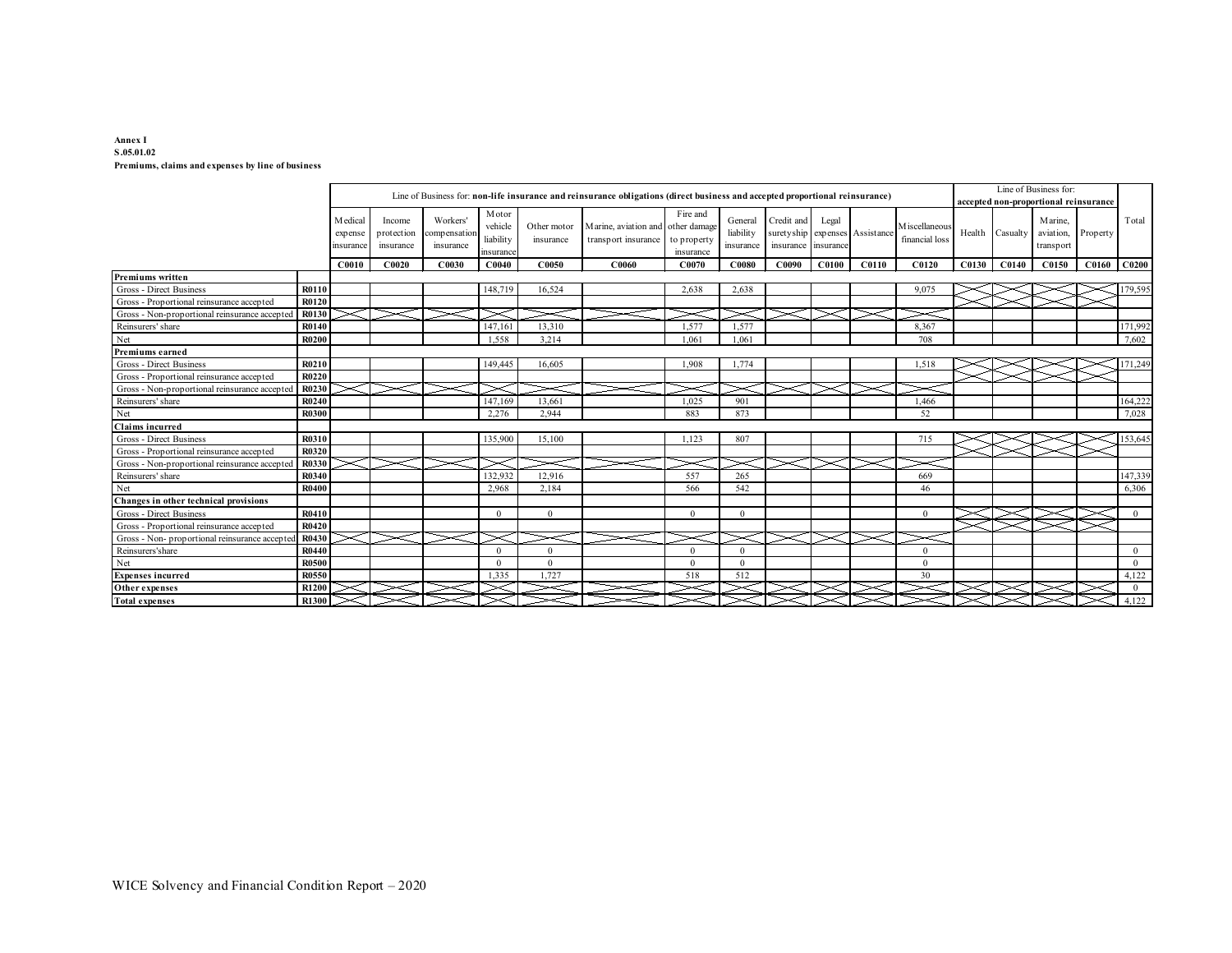#### **Annex I S.05.02.01 Premiums, claims and expenses by country**

|                                               |              | Home<br>Country |                  |                  | Top 5 countries (by amount of gross premiums<br>written) - non-life obligations |           | <b>Total Top 5 and home country</b> |
|-----------------------------------------------|--------------|-----------------|------------------|------------------|---------------------------------------------------------------------------------|-----------|-------------------------------------|
|                                               |              | C0010           |                  |                  |                                                                                 |           | C0070                               |
|                                               | R0010        |                 | <b>FR</b>        | IE               | RO                                                                              | <b>GB</b> |                                     |
|                                               |              | <b>C0080</b>    |                  |                  |                                                                                 |           | C0140                               |
| Premiums written                              |              |                 |                  |                  |                                                                                 |           |                                     |
| Gross - Direct Business                       | <b>R0110</b> |                 | $\overline{0}$   | $-235$           | 11,612                                                                          | 168,217   | 179,595                             |
| Gross - Proportional reinsurance accepted     | R0120        |                 |                  |                  |                                                                                 |           |                                     |
| Gross - Non-proportional reinsurance accepted | R0130        |                 |                  |                  |                                                                                 |           |                                     |
| Reinsurers' share                             | <b>R0140</b> |                 | $\boldsymbol{0}$ | 362              | 11,347                                                                          | 160,283   | 171,992                             |
| Net                                           | <b>R0200</b> |                 | $\Omega$         | $-597$           | 265                                                                             | 7,934     | 7,603                               |
| <b>Premiums earned</b>                        |              |                 |                  |                  |                                                                                 |           |                                     |
| Gross - Direct Business                       | R0210        |                 | 134              | 807              | 17,270                                                                          | 153,039   | 171,249                             |
| Gross - Proportional reinsurance accepted     | R0220        |                 |                  |                  |                                                                                 |           |                                     |
| Gross - Non-proportional reinsurance accepted | <b>R0230</b> |                 |                  |                  |                                                                                 |           |                                     |
| Reinsurers' share                             | R0240        |                 | 124              | 914              | 16,899                                                                          | 146,284   | 164,222                             |
| Net                                           | <b>R0300</b> |                 | 10               | $-107$           | 370                                                                             | 6,755     | 7,027                               |
| <b>Claims incurred</b>                        |              |                 |                  |                  |                                                                                 |           |                                     |
| Gross - Direct Business                       | <b>R0310</b> |                 | 316              | $-797$           | 15,078                                                                          | 139,047   | 153,645                             |
| Gross - Proportional reinsurance accepted     | <b>R0320</b> |                 |                  |                  |                                                                                 |           |                                     |
| Gross - Non-proportional reinsurance accepted | R0330        |                 |                  |                  |                                                                                 |           |                                     |
| Reinsurers' share                             | <b>R0340</b> |                 | 292              | $-712$           | 14,744                                                                          | 133,014   | 147,339                             |
| Net                                           | <b>R0400</b> |                 | 24               | $-84$            | 334                                                                             | 6,033     | 6,306                               |
| Changes in other technical provisions         |              |                 |                  |                  |                                                                                 |           |                                     |
| Gross - Direct Business                       | R0410        |                 | $\theta$         | $\theta$         | $\theta$                                                                        | $\theta$  | $\Omega$                            |
| Gross - Proportional reinsurance accepted     | R0420        |                 |                  |                  |                                                                                 |           |                                     |
| Gross - Non-proportional reinsurance accepted | R0430        |                 |                  |                  |                                                                                 |           |                                     |
| Reinsurers' share                             | <b>R0440</b> |                 | $\overline{0}$   | $\mathbf{0}$     | $\theta$                                                                        | $\theta$  | $\theta$                            |
| Net                                           | <b>R0500</b> |                 | $\boldsymbol{0}$ | $\boldsymbol{0}$ | $\theta$                                                                        | $\Omega$  | $\Omega$                            |
| <b>Expenses incurred</b>                      | R0550        |                 | 6                | $-63$            | 217                                                                             | 3,962     | 4,122                               |
| Other expenses                                | <b>R1200</b> |                 |                  |                  |                                                                                 |           | $\Omega$                            |
| <b>Total expenses</b>                         | <b>R1300</b> |                 |                  |                  |                                                                                 |           | 4,122                               |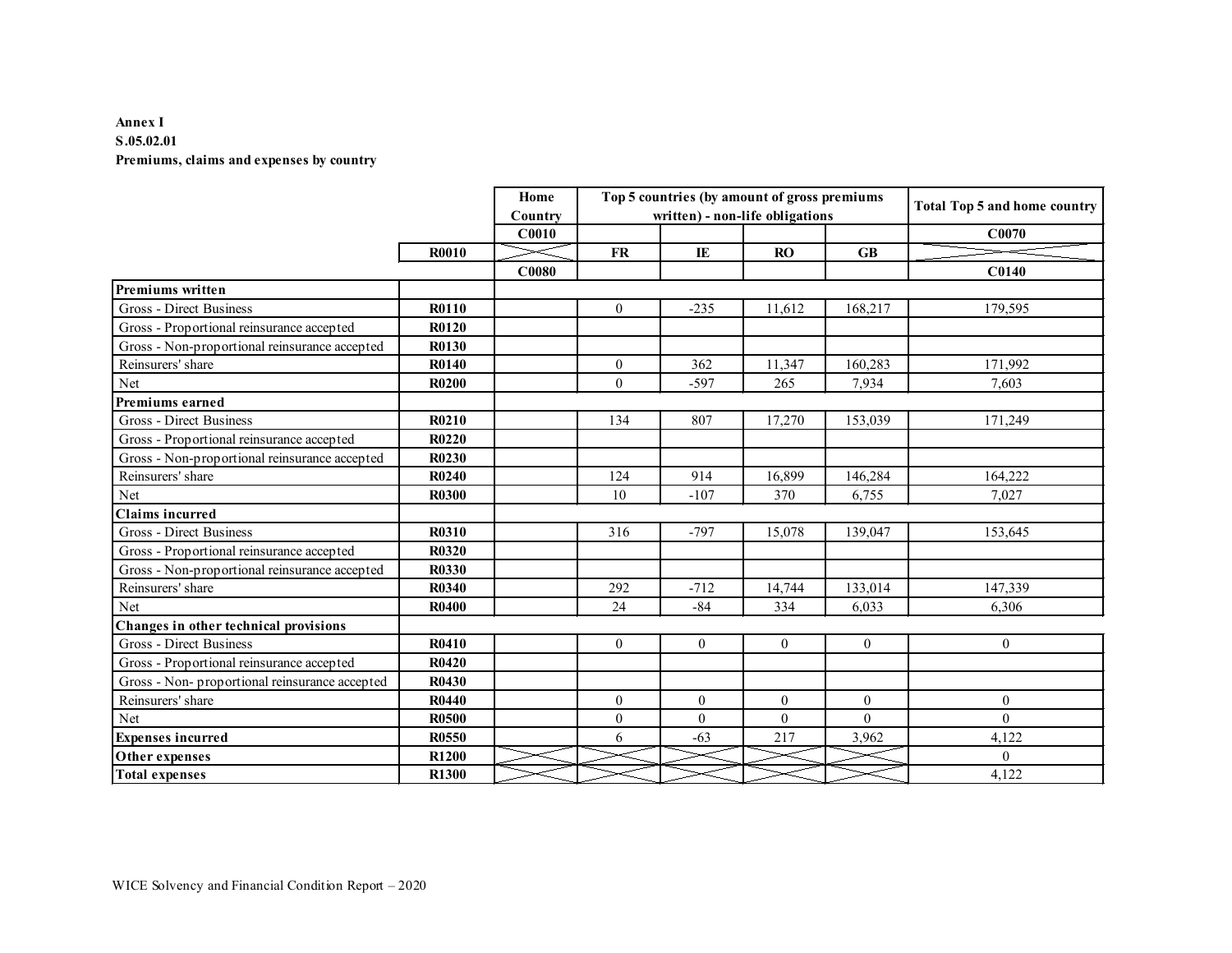#### **Annex I S.17.01.02 Non-life Technical Provisions**

| Non-<br>Non-<br>Non.<br><b>Miscellane</b><br>Motor<br>Marine.<br>Fire and other<br><b>Total Non-</b><br>Workers'<br>Medical<br>Other<br><b>Credit and</b><br>Legal<br>General<br>Income<br>proportion proportion proportion proportion<br>vehicle<br>aviation and<br>damage to<br>Life<br>ous<br>liability<br>Assistance<br>al health al casualty<br>protection<br>compensation<br>suretyship<br>al marine, al property<br>motor<br>expense<br>expenses<br>liability<br>obligation<br>financial<br>transport<br>property<br>aviation<br>insurance<br>reinsuranc<br>insurance<br>insurance<br>insurance<br>insurance<br>insurance<br>insurance<br>reinsuranc reinsuranc<br>insurance<br>insurance<br>insurance<br>loss<br>and<br>CO <sub>040</sub><br>C0060<br>CO070<br>C0130<br>C0140<br>C0150<br>C0160<br>C <sub>0170</sub><br>C0180<br>CO <sub>020</sub><br>C0030<br>C0050<br>C0080<br>C0090<br>C0100<br>C0110<br>C0120<br><b>R0010</b><br><b>R0050</b><br><b>R0060</b><br>40,343<br>4.494<br>1.956<br>284<br>48,890<br>1.814<br>R0140<br>4.141<br>807<br>37.162<br>1.541<br>121<br>43,772<br><b>R0150</b><br>353<br>163<br>3.181<br>415<br>1.007<br>5,119<br>19,356<br>193,286<br><b>R0160</b><br>170,851<br>1.621<br>793<br>666<br>Total recoverable from reinsurance/SPV and Finite Re after the adjustment for<br>R0240<br>expected losses due to counterparty default<br>160,777<br>18.209<br>1.555<br>756<br>672<br>181,970<br>Net Best Estimate of Claims Provisions<br><b>R0250</b><br>1.147<br>66<br>37<br>10,074<br>11.318<br>$\Omega$<br>$\mathbf{0}$<br>$\Omega$<br>$\Omega$<br>$\Omega$<br>$^{\circ}$<br>$\Omega$<br>$\Omega$<br>$\Omega$<br>$\sqrt{ }$<br>$\Omega$<br>$-6$<br>3.577<br>23,849<br>1.076<br>2.479<br>242,177<br><b>R0260</b><br>211,195<br>13.255<br>481<br>200<br>1.500<br>1.001<br>16.437<br>R0270<br>$\Omega$<br>$\Omega$<br>$\Omega$<br>$\Omega$<br>$\Omega$<br>$\Omega$<br>$\Omega$<br>$\Omega$<br>$\Omega$<br>369<br>220<br>1,828<br><b>R0280</b><br>1.165<br>41<br>33<br><b>R0290</b><br><b>R0300</b><br>R0310<br>244,005<br>1,296<br>2,512<br><b>R0320</b><br>212,360<br>24,218<br>3.618<br>R0330<br>expected losses due to counterparty default - total<br>197,939<br>22,350<br>3,096<br>225,742<br>877<br>1,479<br>1.869<br>522<br>420<br>18.265<br>Technical provisions minus recoverables from reinsurance/SPV and Finite Re - total<br>R0340<br>14.420<br>1.034<br>$\Omega$<br>$\Omega$<br>$\Omega$<br>$\Omega$ |                                                                                    |  |  |  | Direct business and accepted proportional reinsurance |  |  |  | Accepted non-proportional reinsurance |  |  |
|------------------------------------------------------------------------------------------------------------------------------------------------------------------------------------------------------------------------------------------------------------------------------------------------------------------------------------------------------------------------------------------------------------------------------------------------------------------------------------------------------------------------------------------------------------------------------------------------------------------------------------------------------------------------------------------------------------------------------------------------------------------------------------------------------------------------------------------------------------------------------------------------------------------------------------------------------------------------------------------------------------------------------------------------------------------------------------------------------------------------------------------------------------------------------------------------------------------------------------------------------------------------------------------------------------------------------------------------------------------------------------------------------------------------------------------------------------------------------------------------------------------------------------------------------------------------------------------------------------------------------------------------------------------------------------------------------------------------------------------------------------------------------------------------------------------------------------------------------------------------------------------------------------------------------------------------------------------------------------------------------------------------------------------------------------------------------------------------------------------------------------------------------------------------------------------------------------------------------------------------------------------------------------------------------------------------------------------------------------------------------------------------------------------------------------------------------------|------------------------------------------------------------------------------------|--|--|--|-------------------------------------------------------|--|--|--|---------------------------------------|--|--|
|                                                                                                                                                                                                                                                                                                                                                                                                                                                                                                                                                                                                                                                                                                                                                                                                                                                                                                                                                                                                                                                                                                                                                                                                                                                                                                                                                                                                                                                                                                                                                                                                                                                                                                                                                                                                                                                                                                                                                                                                                                                                                                                                                                                                                                                                                                                                                                                                                                                            |                                                                                    |  |  |  |                                                       |  |  |  |                                       |  |  |
|                                                                                                                                                                                                                                                                                                                                                                                                                                                                                                                                                                                                                                                                                                                                                                                                                                                                                                                                                                                                                                                                                                                                                                                                                                                                                                                                                                                                                                                                                                                                                                                                                                                                                                                                                                                                                                                                                                                                                                                                                                                                                                                                                                                                                                                                                                                                                                                                                                                            |                                                                                    |  |  |  |                                                       |  |  |  |                                       |  |  |
|                                                                                                                                                                                                                                                                                                                                                                                                                                                                                                                                                                                                                                                                                                                                                                                                                                                                                                                                                                                                                                                                                                                                                                                                                                                                                                                                                                                                                                                                                                                                                                                                                                                                                                                                                                                                                                                                                                                                                                                                                                                                                                                                                                                                                                                                                                                                                                                                                                                            | Technical provisions calculated as a whole                                         |  |  |  |                                                       |  |  |  |                                       |  |  |
|                                                                                                                                                                                                                                                                                                                                                                                                                                                                                                                                                                                                                                                                                                                                                                                                                                                                                                                                                                                                                                                                                                                                                                                                                                                                                                                                                                                                                                                                                                                                                                                                                                                                                                                                                                                                                                                                                                                                                                                                                                                                                                                                                                                                                                                                                                                                                                                                                                                            | Total Recoverables from reinsurance/SPV and Finite Re after the adjustment for     |  |  |  |                                                       |  |  |  |                                       |  |  |
|                                                                                                                                                                                                                                                                                                                                                                                                                                                                                                                                                                                                                                                                                                                                                                                                                                                                                                                                                                                                                                                                                                                                                                                                                                                                                                                                                                                                                                                                                                                                                                                                                                                                                                                                                                                                                                                                                                                                                                                                                                                                                                                                                                                                                                                                                                                                                                                                                                                            | expected losses due to counterparty default associated to TP calculated as a whole |  |  |  |                                                       |  |  |  |                                       |  |  |
|                                                                                                                                                                                                                                                                                                                                                                                                                                                                                                                                                                                                                                                                                                                                                                                                                                                                                                                                                                                                                                                                                                                                                                                                                                                                                                                                                                                                                                                                                                                                                                                                                                                                                                                                                                                                                                                                                                                                                                                                                                                                                                                                                                                                                                                                                                                                                                                                                                                            | Technical provisions calculated as a sum of BE and RM                              |  |  |  |                                                       |  |  |  |                                       |  |  |
|                                                                                                                                                                                                                                                                                                                                                                                                                                                                                                                                                                                                                                                                                                                                                                                                                                                                                                                                                                                                                                                                                                                                                                                                                                                                                                                                                                                                                                                                                                                                                                                                                                                                                                                                                                                                                                                                                                                                                                                                                                                                                                                                                                                                                                                                                                                                                                                                                                                            | <b>Best estimate</b>                                                               |  |  |  |                                                       |  |  |  |                                       |  |  |
|                                                                                                                                                                                                                                                                                                                                                                                                                                                                                                                                                                                                                                                                                                                                                                                                                                                                                                                                                                                                                                                                                                                                                                                                                                                                                                                                                                                                                                                                                                                                                                                                                                                                                                                                                                                                                                                                                                                                                                                                                                                                                                                                                                                                                                                                                                                                                                                                                                                            | Premium provisions                                                                 |  |  |  |                                                       |  |  |  |                                       |  |  |
|                                                                                                                                                                                                                                                                                                                                                                                                                                                                                                                                                                                                                                                                                                                                                                                                                                                                                                                                                                                                                                                                                                                                                                                                                                                                                                                                                                                                                                                                                                                                                                                                                                                                                                                                                                                                                                                                                                                                                                                                                                                                                                                                                                                                                                                                                                                                                                                                                                                            | Gross                                                                              |  |  |  |                                                       |  |  |  |                                       |  |  |
|                                                                                                                                                                                                                                                                                                                                                                                                                                                                                                                                                                                                                                                                                                                                                                                                                                                                                                                                                                                                                                                                                                                                                                                                                                                                                                                                                                                                                                                                                                                                                                                                                                                                                                                                                                                                                                                                                                                                                                                                                                                                                                                                                                                                                                                                                                                                                                                                                                                            | Total recoverable from reinsurance/SPV and Finite Re after the adjustment for      |  |  |  |                                                       |  |  |  |                                       |  |  |
|                                                                                                                                                                                                                                                                                                                                                                                                                                                                                                                                                                                                                                                                                                                                                                                                                                                                                                                                                                                                                                                                                                                                                                                                                                                                                                                                                                                                                                                                                                                                                                                                                                                                                                                                                                                                                                                                                                                                                                                                                                                                                                                                                                                                                                                                                                                                                                                                                                                            | expected losses due to counterparty default                                        |  |  |  |                                                       |  |  |  |                                       |  |  |
|                                                                                                                                                                                                                                                                                                                                                                                                                                                                                                                                                                                                                                                                                                                                                                                                                                                                                                                                                                                                                                                                                                                                                                                                                                                                                                                                                                                                                                                                                                                                                                                                                                                                                                                                                                                                                                                                                                                                                                                                                                                                                                                                                                                                                                                                                                                                                                                                                                                            | Net Best Estimate of Premium Provisions                                            |  |  |  |                                                       |  |  |  |                                       |  |  |
|                                                                                                                                                                                                                                                                                                                                                                                                                                                                                                                                                                                                                                                                                                                                                                                                                                                                                                                                                                                                                                                                                                                                                                                                                                                                                                                                                                                                                                                                                                                                                                                                                                                                                                                                                                                                                                                                                                                                                                                                                                                                                                                                                                                                                                                                                                                                                                                                                                                            | <b>Claims</b> provisions                                                           |  |  |  |                                                       |  |  |  |                                       |  |  |
|                                                                                                                                                                                                                                                                                                                                                                                                                                                                                                                                                                                                                                                                                                                                                                                                                                                                                                                                                                                                                                                                                                                                                                                                                                                                                                                                                                                                                                                                                                                                                                                                                                                                                                                                                                                                                                                                                                                                                                                                                                                                                                                                                                                                                                                                                                                                                                                                                                                            | Gross                                                                              |  |  |  |                                                       |  |  |  |                                       |  |  |
|                                                                                                                                                                                                                                                                                                                                                                                                                                                                                                                                                                                                                                                                                                                                                                                                                                                                                                                                                                                                                                                                                                                                                                                                                                                                                                                                                                                                                                                                                                                                                                                                                                                                                                                                                                                                                                                                                                                                                                                                                                                                                                                                                                                                                                                                                                                                                                                                                                                            |                                                                                    |  |  |  |                                                       |  |  |  |                                       |  |  |
|                                                                                                                                                                                                                                                                                                                                                                                                                                                                                                                                                                                                                                                                                                                                                                                                                                                                                                                                                                                                                                                                                                                                                                                                                                                                                                                                                                                                                                                                                                                                                                                                                                                                                                                                                                                                                                                                                                                                                                                                                                                                                                                                                                                                                                                                                                                                                                                                                                                            |                                                                                    |  |  |  |                                                       |  |  |  |                                       |  |  |
|                                                                                                                                                                                                                                                                                                                                                                                                                                                                                                                                                                                                                                                                                                                                                                                                                                                                                                                                                                                                                                                                                                                                                                                                                                                                                                                                                                                                                                                                                                                                                                                                                                                                                                                                                                                                                                                                                                                                                                                                                                                                                                                                                                                                                                                                                                                                                                                                                                                            |                                                                                    |  |  |  |                                                       |  |  |  |                                       |  |  |
|                                                                                                                                                                                                                                                                                                                                                                                                                                                                                                                                                                                                                                                                                                                                                                                                                                                                                                                                                                                                                                                                                                                                                                                                                                                                                                                                                                                                                                                                                                                                                                                                                                                                                                                                                                                                                                                                                                                                                                                                                                                                                                                                                                                                                                                                                                                                                                                                                                                            | <b>Total Best estimate - gross</b>                                                 |  |  |  |                                                       |  |  |  |                                       |  |  |
|                                                                                                                                                                                                                                                                                                                                                                                                                                                                                                                                                                                                                                                                                                                                                                                                                                                                                                                                                                                                                                                                                                                                                                                                                                                                                                                                                                                                                                                                                                                                                                                                                                                                                                                                                                                                                                                                                                                                                                                                                                                                                                                                                                                                                                                                                                                                                                                                                                                            | <b>Total Best estimate - net</b>                                                   |  |  |  |                                                       |  |  |  |                                       |  |  |
|                                                                                                                                                                                                                                                                                                                                                                                                                                                                                                                                                                                                                                                                                                                                                                                                                                                                                                                                                                                                                                                                                                                                                                                                                                                                                                                                                                                                                                                                                                                                                                                                                                                                                                                                                                                                                                                                                                                                                                                                                                                                                                                                                                                                                                                                                                                                                                                                                                                            | Risk margin                                                                        |  |  |  |                                                       |  |  |  |                                       |  |  |
|                                                                                                                                                                                                                                                                                                                                                                                                                                                                                                                                                                                                                                                                                                                                                                                                                                                                                                                                                                                                                                                                                                                                                                                                                                                                                                                                                                                                                                                                                                                                                                                                                                                                                                                                                                                                                                                                                                                                                                                                                                                                                                                                                                                                                                                                                                                                                                                                                                                            | <b>Amount of the transitional on Technical Provisions</b>                          |  |  |  |                                                       |  |  |  |                                       |  |  |
|                                                                                                                                                                                                                                                                                                                                                                                                                                                                                                                                                                                                                                                                                                                                                                                                                                                                                                                                                                                                                                                                                                                                                                                                                                                                                                                                                                                                                                                                                                                                                                                                                                                                                                                                                                                                                                                                                                                                                                                                                                                                                                                                                                                                                                                                                                                                                                                                                                                            | Technical Provisions calculated as a whole                                         |  |  |  |                                                       |  |  |  |                                       |  |  |
|                                                                                                                                                                                                                                                                                                                                                                                                                                                                                                                                                                                                                                                                                                                                                                                                                                                                                                                                                                                                                                                                                                                                                                                                                                                                                                                                                                                                                                                                                                                                                                                                                                                                                                                                                                                                                                                                                                                                                                                                                                                                                                                                                                                                                                                                                                                                                                                                                                                            | Best estimate                                                                      |  |  |  |                                                       |  |  |  |                                       |  |  |
|                                                                                                                                                                                                                                                                                                                                                                                                                                                                                                                                                                                                                                                                                                                                                                                                                                                                                                                                                                                                                                                                                                                                                                                                                                                                                                                                                                                                                                                                                                                                                                                                                                                                                                                                                                                                                                                                                                                                                                                                                                                                                                                                                                                                                                                                                                                                                                                                                                                            | Risk margin                                                                        |  |  |  |                                                       |  |  |  |                                       |  |  |
|                                                                                                                                                                                                                                                                                                                                                                                                                                                                                                                                                                                                                                                                                                                                                                                                                                                                                                                                                                                                                                                                                                                                                                                                                                                                                                                                                                                                                                                                                                                                                                                                                                                                                                                                                                                                                                                                                                                                                                                                                                                                                                                                                                                                                                                                                                                                                                                                                                                            | <b>Technical provisions - total</b>                                                |  |  |  |                                                       |  |  |  |                                       |  |  |
|                                                                                                                                                                                                                                                                                                                                                                                                                                                                                                                                                                                                                                                                                                                                                                                                                                                                                                                                                                                                                                                                                                                                                                                                                                                                                                                                                                                                                                                                                                                                                                                                                                                                                                                                                                                                                                                                                                                                                                                                                                                                                                                                                                                                                                                                                                                                                                                                                                                            | Technical provisions - total                                                       |  |  |  |                                                       |  |  |  |                                       |  |  |
|                                                                                                                                                                                                                                                                                                                                                                                                                                                                                                                                                                                                                                                                                                                                                                                                                                                                                                                                                                                                                                                                                                                                                                                                                                                                                                                                                                                                                                                                                                                                                                                                                                                                                                                                                                                                                                                                                                                                                                                                                                                                                                                                                                                                                                                                                                                                                                                                                                                            | Recoverable from reinsurance contract/SPV and Finite Re after the adjustment for   |  |  |  |                                                       |  |  |  |                                       |  |  |
|                                                                                                                                                                                                                                                                                                                                                                                                                                                                                                                                                                                                                                                                                                                                                                                                                                                                                                                                                                                                                                                                                                                                                                                                                                                                                                                                                                                                                                                                                                                                                                                                                                                                                                                                                                                                                                                                                                                                                                                                                                                                                                                                                                                                                                                                                                                                                                                                                                                            |                                                                                    |  |  |  |                                                       |  |  |  |                                       |  |  |
|                                                                                                                                                                                                                                                                                                                                                                                                                                                                                                                                                                                                                                                                                                                                                                                                                                                                                                                                                                                                                                                                                                                                                                                                                                                                                                                                                                                                                                                                                                                                                                                                                                                                                                                                                                                                                                                                                                                                                                                                                                                                                                                                                                                                                                                                                                                                                                                                                                                            |                                                                                    |  |  |  |                                                       |  |  |  |                                       |  |  |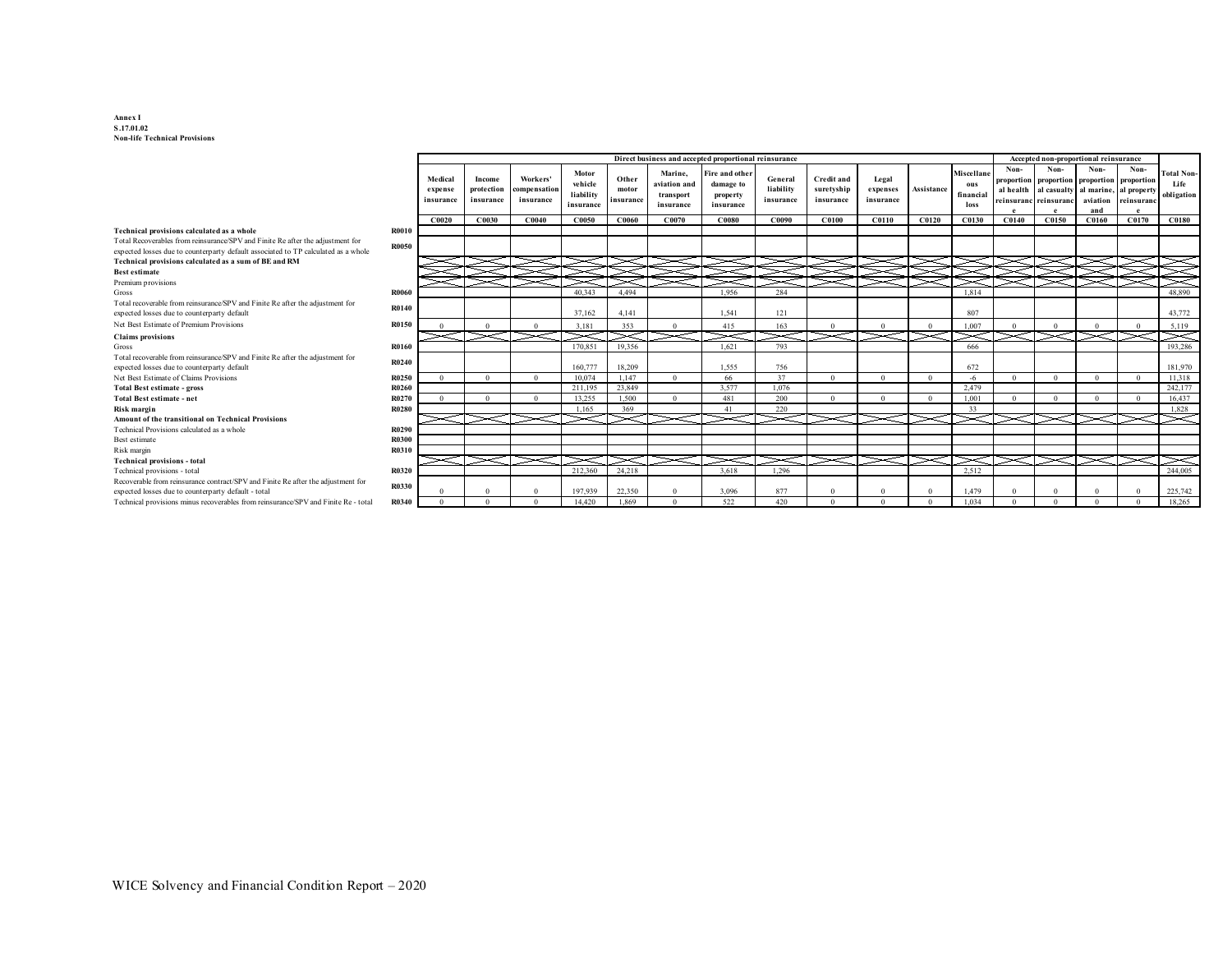#### **Annex I S.19.01.21 Non-life Insurance Claims Information**

#### **Total Non-Life Business**



#### **Gross Claims Paid (non-cumulative)**

(absolute amount)

|       |                   |                                                           |                   |                   |                   |                   | Development year  |                   |                   |       |                   |              |              |              | In Current year | Sum of years |
|-------|-------------------|-----------------------------------------------------------|-------------------|-------------------|-------------------|-------------------|-------------------|-------------------|-------------------|-------|-------------------|--------------|--------------|--------------|-----------------|--------------|
|       | Year              | $\bf{0}$                                                  | 1                 | $\overline{2}$    | $\mathbf{3}$      | $\overline{4}$    | 5                 | 6                 | $\overline{7}$    | 8     | 9                 | $10 & +$     |              |              |                 | (cumulative) |
|       |                   | C0010                                                     | C0020             | C0030             | CO <sub>040</sub> | C0050             | C0060             | CO070             | C0080             | C0090 | C0100             | <b>C0110</b> |              |              | <b>C0170</b>    | C0180        |
| Prior | <b>R0100</b>      |                                                           |                   |                   |                   |                   |                   |                   |                   |       |                   |              |              | <b>R0100</b> |                 |              |
| $N-9$ | <b>R0160</b>      |                                                           |                   |                   |                   |                   |                   |                   |                   |       |                   |              |              | <b>R0160</b> |                 |              |
| $N-8$ | <b>R0170</b>      |                                                           |                   |                   |                   |                   |                   |                   |                   |       |                   |              |              | R0170        |                 |              |
| $N-7$ | <b>R0180</b>      |                                                           |                   |                   |                   |                   |                   |                   |                   |       |                   |              |              | <b>R0180</b> |                 |              |
| $N-6$ | <b>R0190</b>      |                                                           |                   |                   |                   |                   |                   |                   |                   |       |                   |              |              | <b>R0190</b> |                 |              |
| $N-5$ | <b>R0200</b>      | $\mathcal{I}$                                             | 2,737             | 2,191             | 1,524             | 444               | 1,430             |                   |                   |       |                   |              |              | <b>R0200</b> | 1,430           | 8,334        |
| $N-4$ | <b>R0210</b>      | 4,173                                                     | 17,444            | 13,695            | 5,619             | 4,554             |                   |                   |                   |       |                   |              |              | R0210        | 4,554           | 45,485       |
| $N-3$ | <b>R0220</b>      | 1,833                                                     | 17,386            | 5,310             | 2,455             |                   |                   |                   |                   |       |                   |              |              | <b>R0220</b> | 2,455           | 26,984       |
| $N-2$ | <b>R0230</b>      | 15,567                                                    | 53,559            | 23,159            |                   |                   |                   |                   |                   |       |                   |              |              | <b>R0230</b> | 23,159          | 92,285       |
| $N-1$ | <b>R0240</b>      | 16,204                                                    | 52,439            |                   |                   |                   |                   |                   |                   |       |                   |              |              | <b>R0240</b> | 52,439          | 68,643       |
| N     | <b>R0250</b>      | 12,159                                                    |                   |                   |                   |                   |                   |                   |                   |       |                   |              |              | <b>R0250</b> | 12,159          | 12,159       |
|       |                   |                                                           |                   |                   |                   |                   |                   |                   |                   |       |                   |              | <b>Total</b> | <b>R0260</b> | 96,196          | 253,890      |
|       |                   | <b>Gross undiscounted Best Estimate Claims Provisions</b> |                   |                   |                   |                   |                   |                   |                   |       |                   |              |              |              |                 |              |
|       | (absolute amount) |                                                           |                   |                   |                   |                   |                   |                   |                   |       |                   |              |              |              |                 |              |
|       |                   |                                                           |                   |                   |                   |                   |                   |                   |                   |       |                   |              |              |              | Year end        |              |
|       |                   |                                                           |                   |                   |                   |                   | Development year  |                   |                   |       |                   |              |              |              | (discounted     |              |
|       | Year              | $\bf{0}$                                                  | 1                 | $\mathbf{2}$      | $\mathbf{3}$      | 4                 | 5                 | 6                 | $\overline{7}$    | 8     | 9                 | $10 & +$     |              |              | data)           |              |
|       |                   | C <sub>0200</sub>                                         | C <sub>0210</sub> | C <sub>0220</sub> | C0230             | C <sub>0240</sub> | C <sub>0250</sub> | C <sub>0260</sub> | C <sub>0270</sub> | C0280 | C <sub>0290</sub> | <b>C0300</b> |              |              | C0360           |              |
| Prior | <b>R0100</b>      |                                                           |                   |                   |                   |                   |                   |                   |                   |       |                   |              |              | <b>R0100</b> |                 |              |
| $N-9$ | <b>R0160</b>      |                                                           |                   |                   |                   |                   |                   |                   |                   |       |                   |              |              | <b>R0160</b> |                 |              |
| $N-8$ | <b>R0170</b>      |                                                           |                   |                   |                   |                   |                   |                   |                   |       |                   |              |              | R0170        |                 |              |
| $N-7$ | <b>R0180</b>      |                                                           |                   |                   |                   |                   |                   |                   |                   |       |                   |              |              | <b>R0180</b> |                 |              |
| $N-6$ | <b>R0190</b>      |                                                           |                   |                   |                   |                   |                   |                   |                   |       |                   |              |              | <b>R0190</b> |                 |              |
| $N-5$ | <b>R0200</b>      |                                                           | 4,557             | 2,803             | 1,777             | 579               | 1,214             |                   |                   |       |                   |              |              | <b>R0200</b> | 1,156           |              |
| $N-4$ | R0210             | 8.810                                                     | 31.629            | 28.563            | 2,453             | 19,870            |                   |                   |                   |       |                   |              |              | R0210        | 19,456          |              |

**Total R0260** 193,286

**N-3 R0220** 9,643 12,511 1,157 8,908 **R0220** 8,379 **N-2 R0230** 43,422 6,506 66,709 **R0230** 65,281 **N-1 R0240**  $\begin{bmatrix} 3,623 \\ 3,623 \end{bmatrix}$  54,359 **R0240** 53,560 **N R0250** 45,441 **R0250** 45,454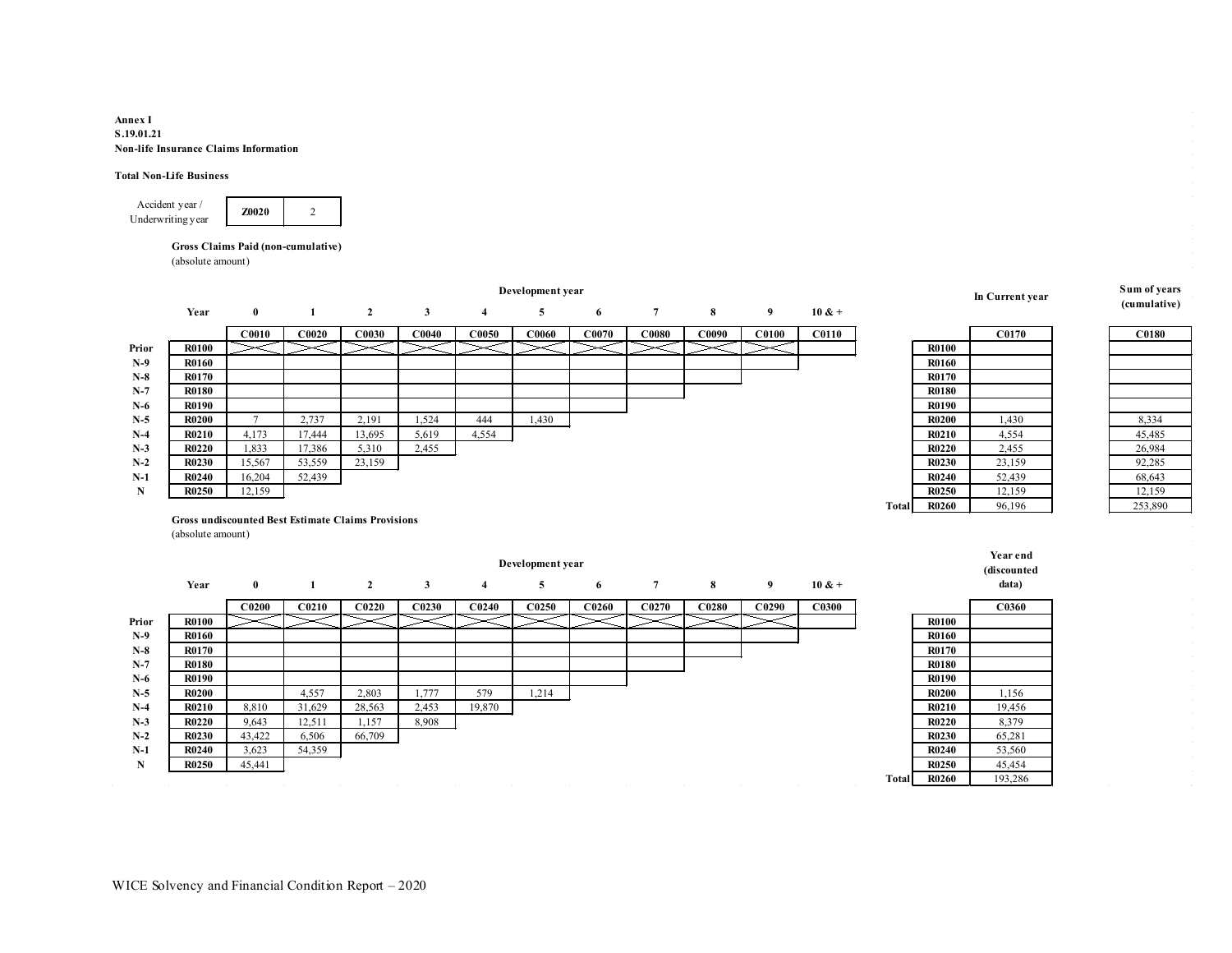**Annex I S.23.01.01 Own funds**

|                                                                                                            |              | <b>C0010</b> | C0020        | C0030      | <b>C0040</b>      | C0050          |
|------------------------------------------------------------------------------------------------------------|--------------|--------------|--------------|------------|-------------------|----------------|
| Basic own funds before deduction for participations in other financial sector as foreseen in article 68    |              |              |              |            |                   |                |
| of Delegated Regulation 2015/35                                                                            |              |              |              |            |                   |                |
| Ordinary share capital (gross of own shares)                                                               | <b>R0010</b> | 27,351       | 27,351       |            |                   |                |
| Share premium account related to ordinary share capital                                                    | R0030        |              |              |            |                   |                |
| Initial funds, members' contributions or the equivalent basic own - fund item for mutual and mutual-type   | <b>R0040</b> |              |              |            |                   |                |
| undertakings                                                                                               |              |              |              |            |                   |                |
| Subordinated mutual member accounts                                                                        | <b>R0050</b> |              |              |            |                   |                |
| Surplus funds                                                                                              | R0070        |              |              |            |                   |                |
| Preference shares                                                                                          | R0090        |              |              |            |                   |                |
| Share premium account related to preference shares                                                         | R0110        |              |              |            |                   |                |
| Reconciliation reserve                                                                                     | R0130        | $-6,766$     | $-6,766$     |            |                   |                |
| Subordinated liabilities                                                                                   | R0140        |              |              |            |                   |                |
| An amount equal to the value of net deferred tax assets                                                    | R0160        | 441          |              |            |                   | 441            |
| Other own fund items approved by the supervisory authority as basic own funds not specified above          | <b>R0180</b> |              |              |            |                   |                |
| Own funds from the financial statements that should not be represented by the reconciliation               |              |              |              |            |                   |                |
| reserve and do not meet the criteria to be classified as Solvency II own funds                             |              |              |              |            |                   |                |
| Own funds from the financial statements that should not be represented by the reconciliation reserve and   | R0220        |              |              |            |                   |                |
| do not meet the criteria to be classified as Solvency II own funds                                         |              |              |              |            |                   |                |
| <b>Deductions</b>                                                                                          |              |              |              |            |                   |                |
| Deductions for participations in financial and credit institutions                                         | R0230        |              |              |            |                   |                |
| Total basic own funds after deductions                                                                     | R0290        | 21,026       | 20.585       | $\theta$   | $\Omega$          | 441            |
| <b>Ancillary own funds</b>                                                                                 |              |              |              |            |                   |                |
| Unpaid and uncalled ordinary share capital callable on demand                                              | R0300        |              |              |            |                   |                |
| Unpaid and uncalled initial funds, members' contributions or the equivalent basic own fund item for mutual | R0310        |              |              |            |                   |                |
| and mutual - type undertakings, callable on demand                                                         |              |              |              |            |                   |                |
| Unpaid and uncalled preference shares callable on demand                                                   | R0320        |              |              |            |                   |                |
| A legally binding commitment to subscribe and pay for subordinated liabilities on demand                   | R0330        |              |              |            |                   |                |
| Letters of credit and guarantees under Article 96(2) of the Directive 2009/138/EC                          | <b>R0340</b> |              |              |            |                   |                |
| Letters of credit and guarantees other than under Article 96(2) of the Directive 2009/138/EC               | R0350        |              |              |            |                   |                |
| Supplementary members calls under first subparagraph of Article 96(3) of the Directive 2009/138/EC         | R0360        |              |              |            |                   |                |
| Supplementary members calls - other than under first subparagraph of Article 96(3) of the Directive        | R0370        |              |              |            |                   |                |
| 2009/138/EC                                                                                                |              |              |              |            |                   |                |
| Other ancillary own funds                                                                                  | R0390        | $\Omega$     |              |            |                   |                |
|                                                                                                            |              |              |              |            |                   |                |
|                                                                                                            |              | Total        | Tier 1-      | Tier 1-    | Tier 2            | Tier 3         |
|                                                                                                            |              |              | unrestricted | restricted |                   |                |
|                                                                                                            |              | C0010        | C0020        | C0030      | CO <sub>040</sub> | C0050          |
| <b>Total ancillary own funds</b>                                                                           | R0400        |              |              |            | $\Omega$          | $\overline{0}$ |
| Available and eligible own funds                                                                           |              |              |              |            |                   |                |
| Total available own funds to meet the SCR                                                                  | <b>R0500</b> | 21,026       | 20,585       | $\Omega$   |                   | 441            |
| Total available own funds to meet the MCR                                                                  | R0510        | 20,585       | 20,585       | $\theta$   | $\Omega$          |                |
| Total eligible own funds to meet the SCR                                                                   | R0540        | 21,026       | 20,585       | $\theta$   | $\Omega$          | 441            |
| Total eligible own funds to meet the MCR                                                                   | R0550        | 20,585       | 20,585       | $\Omega$   | $\Omega$          |                |
| <b>SCR</b>                                                                                                 | <b>R0580</b> | 14,194       |              |            |                   |                |
| <b>MCR</b>                                                                                                 | R0600        | 3.548        |              |            |                   |                |
| Ratio of Eligible own funds to SCR                                                                         | R0620        | 1.481        |              |            |                   |                |
| Ratio of Eligible own funds to MCR                                                                         | R0640        | 5.802        |              |            |                   |                |
|                                                                                                            |              |              |              |            |                   |                |

| <b>Total</b>   | Tier 1-<br>unrestricted | Tier 1-<br>restricted | Tier 2   | Tier 3 |
|----------------|-------------------------|-----------------------|----------|--------|
| C0010          | C0020                   | C0030                 | C0040    | C0050  |
|                |                         |                       |          |        |
| 27,351         | 27,351                  |                       |          |        |
|                |                         |                       |          |        |
|                |                         |                       |          |        |
|                |                         |                       |          |        |
|                |                         |                       |          |        |
| $-6,766$       | $-6,766$                |                       |          |        |
|                |                         |                       |          |        |
| 441            |                         |                       |          |        |
|                |                         |                       |          |        |
|                |                         |                       |          |        |
|                |                         |                       |          |        |
|                |                         |                       |          |        |
| 21,026         | 20,585                  | $\theta$              | $\theta$ |        |
|                |                         |                       |          |        |
|                |                         |                       |          |        |
|                |                         |                       |          |        |
|                |                         |                       |          |        |
|                |                         |                       |          |        |
|                |                         |                       |          |        |
|                |                         |                       |          |        |
|                |                         |                       |          |        |
| $\overline{0}$ |                         |                       |          |        |

|     | Total  | Tier 1-<br>unrestricted | Tier 1-<br>restricted | Tier 2 | Tier 3 |
|-----|--------|-------------------------|-----------------------|--------|--------|
|     | C0010  | C0020                   | C0030                 | C0040  | C0050  |
| 400 |        |                         |                       |        |        |
|     |        |                         |                       |        |        |
| 500 | 21,026 | 20,585                  |                       |        | 441    |
| 510 | 20,585 | 20,585                  |                       |        |        |
| 540 | 21,026 | 20,585                  |                       |        | 441    |
| 550 | 20,585 | 20,585                  |                       |        |        |
| 580 | 14,194 |                         |                       |        |        |
| 500 | 3,548  |                         |                       |        |        |
| 520 | 1.481  |                         |                       |        |        |
| 540 | 5.802  |                         |                       |        |        |

|                                                                                                       |              | <b>C0060</b> |  |
|-------------------------------------------------------------------------------------------------------|--------------|--------------|--|
| <b>Reconciliation reserve</b>                                                                         |              |              |  |
| Excess of assets over liabilities                                                                     | <b>R0700</b> | 21,026       |  |
| Own shares (held directly and indirectly)                                                             | <b>R0710</b> |              |  |
| Foreseeable dividends, distributions and charges                                                      | <b>R0720</b> |              |  |
| Other basic own fund items                                                                            | <b>R0730</b> | 27,792       |  |
| Adjustment for restricted own fund items in respect of matching adjustment portfolios and ring fenced | <b>R0740</b> |              |  |
| <b>Reconciliation reserve</b>                                                                         | <b>R0760</b> | $-6,766$     |  |
| <b>Expected profits</b>                                                                               |              |              |  |
| Expected profits included in future premiums (EPIFP) - Life business                                  | <b>R0770</b> |              |  |
| Expected profits included in future premiums (EPIFP) - Non-life business                              | <b>R0780</b> | 208          |  |
| Total Expected profits included in future premiums (EPIFP)                                            | <b>R0790</b> | 208          |  |
|                                                                                                       |              |              |  |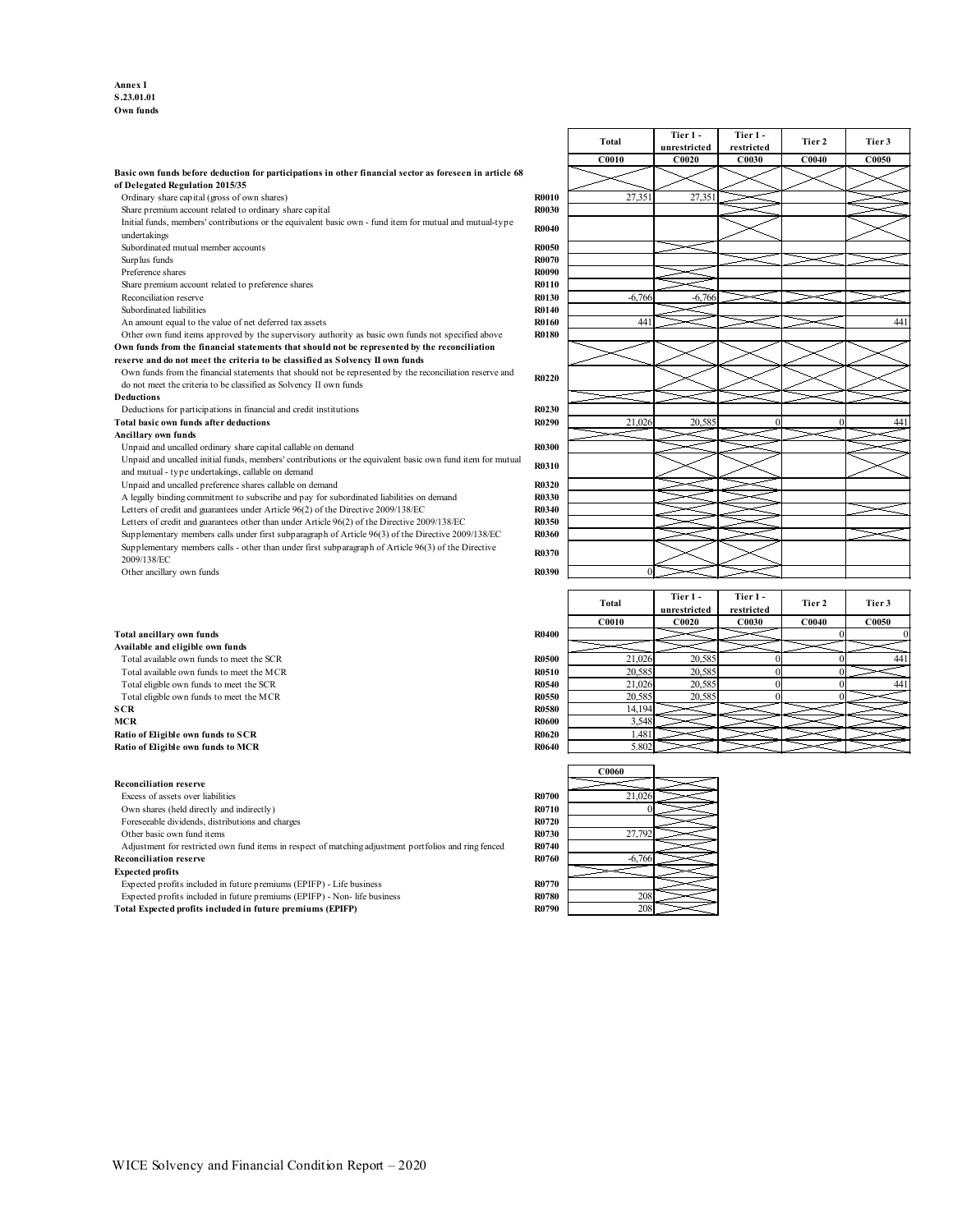#### **Annex I S.25.01.21 Solvency Capital Requirement - for undertakings on Standard Formula**

|                                                                                             |       | <b>Gross solvency capital</b><br>requirement | <b>USP</b> | <b>Simplifications</b> |
|---------------------------------------------------------------------------------------------|-------|----------------------------------------------|------------|------------------------|
|                                                                                             |       | <b>C0110</b>                                 | C0090      | C0120                  |
| Market risk                                                                                 | R0010 | 403                                          |            |                        |
| Counterparty default risk                                                                   | R0020 | 7,60                                         |            |                        |
| Life underwriting risk                                                                      | R0030 |                                              | None       |                        |
| Health underwriting risk                                                                    | R0040 |                                              | None       |                        |
| Non-life underwriting risk                                                                  | R0050 | 4,749                                        | None       |                        |
| Diversification                                                                             | R0060 | $-1,841$                                     |            |                        |
| Intangible asset risk                                                                       | R0070 |                                              |            |                        |
| <b>Basic Solvency Capital Requirement</b>                                                   | R0100 | 10,918                                       |            |                        |
|                                                                                             |       |                                              |            |                        |
| <b>Calculation of Solvency Capital Requirement</b>                                          |       | C0100                                        |            |                        |
| Operational risk                                                                            | R0130 | 3,276                                        |            |                        |
| Loss-absorbing capacity of technical provisions                                             | R0140 |                                              |            |                        |
| Loss-absorbing capacity of deferred taxes                                                   | R0150 |                                              |            |                        |
| Capital requirement for business operated in accordance with Art. 4 of Directive 2003/41/EC | R0160 |                                              |            |                        |
| Solvency capital requirement excluding capital add-on                                       | R0200 | 14,194                                       |            |                        |
| Capital add-on already set                                                                  | R0210 |                                              |            |                        |
| Solvency capital requirement                                                                | R0220 | 14,194                                       |            |                        |
| Other information on SCR                                                                    |       |                                              |            |                        |
| Capital requirement for duration-based equity risk sub-module                               | R0400 |                                              |            |                        |
| Total amount of Notional Solvency Capital Requirements for remaining part                   | R0410 |                                              |            |                        |
| Total amount of Notional Solvency Capital Requirements for ring fenced funds                | R0420 |                                              |            |                        |
| Total amount of Notional Solvency Capital Requirements for matching adjustment portfolios   | R0430 |                                              |            |                        |
| Diversification effects due to RFF nSCR aggregation for article 304                         | R0440 |                                              |            |                        |
|                                                                                             |       |                                              |            |                        |
| Approach to tax rate                                                                        |       |                                              |            |                        |
|                                                                                             |       | Yes/No                                       |            |                        |
|                                                                                             |       | C0109                                        |            |                        |
| Approach based on average tax rate                                                          | R0590 | $\overline{\mathbf{3}}$                      |            |                        |
|                                                                                             |       |                                              |            |                        |
| Calculation of loss absorbing capacity of deferred taxes                                    |       |                                              |            |                        |

LAC DT<br>
LAC DT justified by reversion of deferred tax liabilities<br>
LAC DT justified by veference to probable future taxable profit<br>
LAC DT justified by carry back, current year<br>
LAC DT justified by carry back, future years

|              | <b>LAC DT</b> |
|--------------|---------------|
|              | C0130         |
| <b>R0640</b> |               |
| R0650        |               |
| R0660        |               |
| R0670        |               |
| <b>R0680</b> |               |
| R0690        |               |
|              |               |